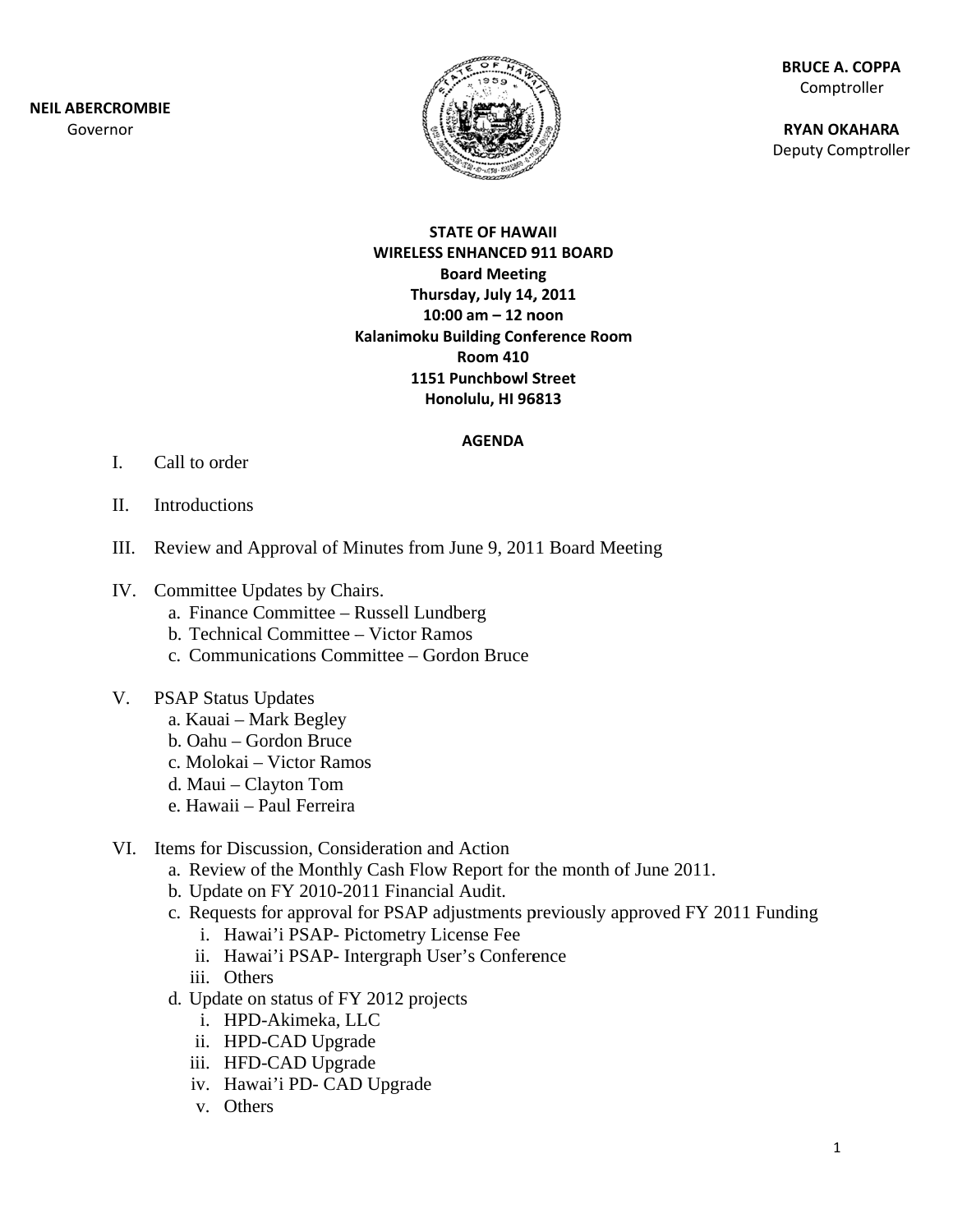

**RY YAN OKAHAR A** Deputy Comptroller

- e. NG911 Technology Forum
- f. 9-1-1 Legislation Update.
- g. Wireless E911 Timeline update.
- h. Discussion of issues related to HB1000
	- i. Establishing a process for the identifying and selecting additional Board memb bers.
	- ii. Drafting new legislation for additional administrative staff support.
- VIII. Announcements
- IX. Next meeting date August 11, 2011, 10am, Comptroller's Conference Room 410.
- XI. Adj journment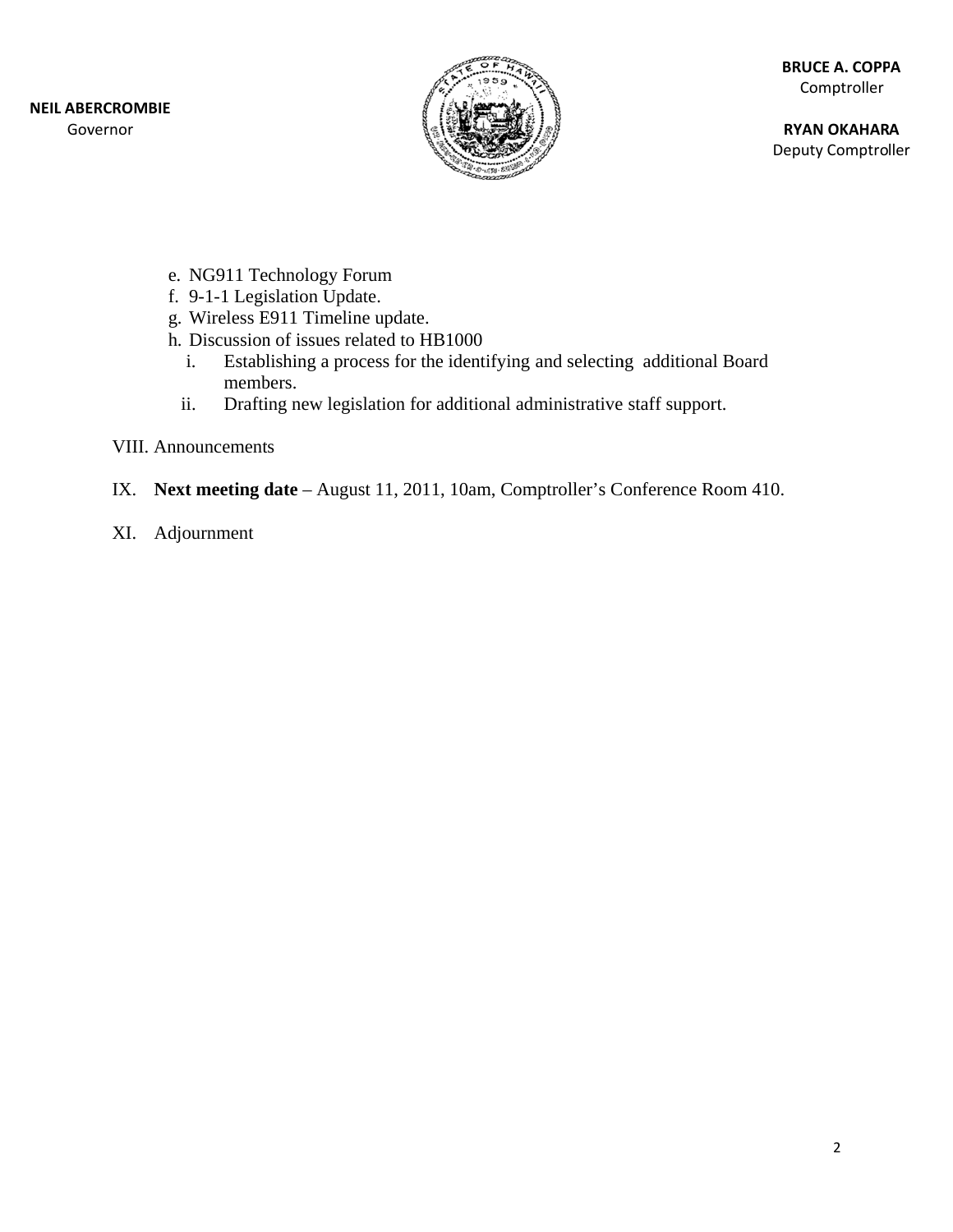**NEIL ABE RCROMBIE** Gov ernor



**BR RUCE A. COPP PA** Comptroller

**RY YAN OKAHAR A** Deputy Comptroller

## **ST TATE OF HAW WAII ENHA ANCED 911 B OARD B Board Meetin ng Thurs sday, July 14, , 2011 10: 00 am – 12 n noon Kalanimoku Building Conference Room 1151 Punchbowl S Street Ho nolulu, HI 96 6813 Room 410**

# **MINUTES S**

Members present: Paul Ferreira (Chair), Jeffrey Ono, Russell Lundberg, Victor Ramos, Clayton Tom, Bruce Coppa, Mark Begley, Goldie Cross, James LaClair, Gordon Bruce.

Members absent: Cedric Apaka.

Staff members present: Thera Bradshaw, Courtney Tagupa, Kerry Yoneshige.

Guests present: Jayne Nantkes (Akimeka, LLC), Kenison Tejada (HFD), Thalia Burns (HPD), Tony Ramirez (Akimeka, LLC), Patty Dukes (EMS), John Thompson (HPD), Morris Tamanaha (Navy Region Hawaii), Clement Chan (C&Cof HNL), Becky Lance (HawTel), Bob Koenig (VisionA Air).

- I. Call to order The meeting was called to order at 10:05am.
- II. Introductions Introductions were made of all individuals present.
- III. Review and Approval of Minutes from June 9, 2011 Board Meeting Mr. James LaClair motioned to approve the minutes. The motion was seconded and approved unanimously by voice vote without discussion.
- IV. Committee Updates by Chairs.
	- a. Finance Committee Russell Lundberg No update s
	- b. Technical Committee Victor Ramos No update s
	- c. Communications Committee Gordon Bruce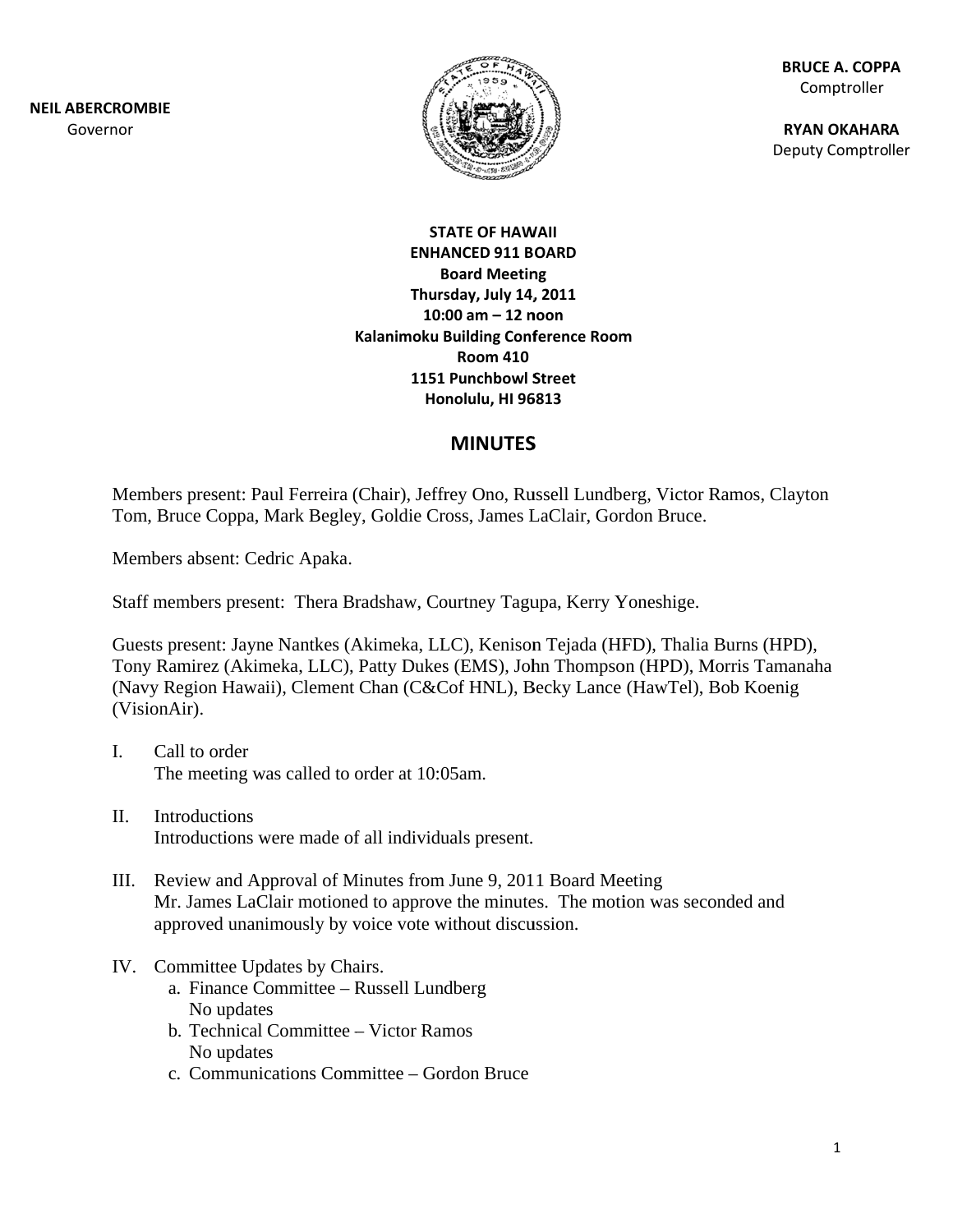

**RY YAN OKAHAR A** Deputy Comptroller

The following items were discussed during the Communications meeting one hour earlier:

- (a) Master list of media will be posted on the website.
- (b) A proposal is forthcoming from the Akimeka, LLC webmaster for expanded se rvices.
- (c) Mr. Kerry Yoneshige discussed the recommended procedures for the hiring of an Executive Director and a contract hire and will work with Mr. Paul Ferreira for later presentation to the Board.

Mr. Russell Lundberg motioned to approve the recommendation for a Contract hire. The motion was seconded and the approved unanimously by voice vote.

(d) Social media- Twitter and Facebook have been established. Permission to go to DAGs for permission to open the social media accounts to communicate to the public regarding Board activities and to use the State's logo as the logo for the Twitter and Facebook accounts.

Mr. Victor Ramos motioned to obtain Board approval to obtain from the governor's office permission to open the social media accounts to inform the public of Board activities and to use the State's logo. The motion was seconded and approved unanimously by voice vote without discussion.

(e) The communications committee will draft a press release regarding Act 16 68(11).

Mr. Paul Ferreira motioned for Board approval for Communications Committee to draft the press release by the Executive Director prior to the Committee to draft the press release by the Executive Director prior to the next Board meeting and review it through DAGS and the governor's PIO. The motion was seconded and approved unanimously without discussion.

- (f) Creation of a 9-1-1 logo competition among the schools.
	- (i) Cash prize to winner-Mr. Kerry Yoneshige to investigate any procurement issues regarding cash prizes.
	- (ii) Competition to be among local public and charter schools; 6 through 12 grades
	- (iii)Establish ground rules for the logo.

Mr. Gordon Bruce motioned for the Board approval for the 9-1-1 logo completion and preliminary ground rules. The motion was seconded and approved unanimously without discussion.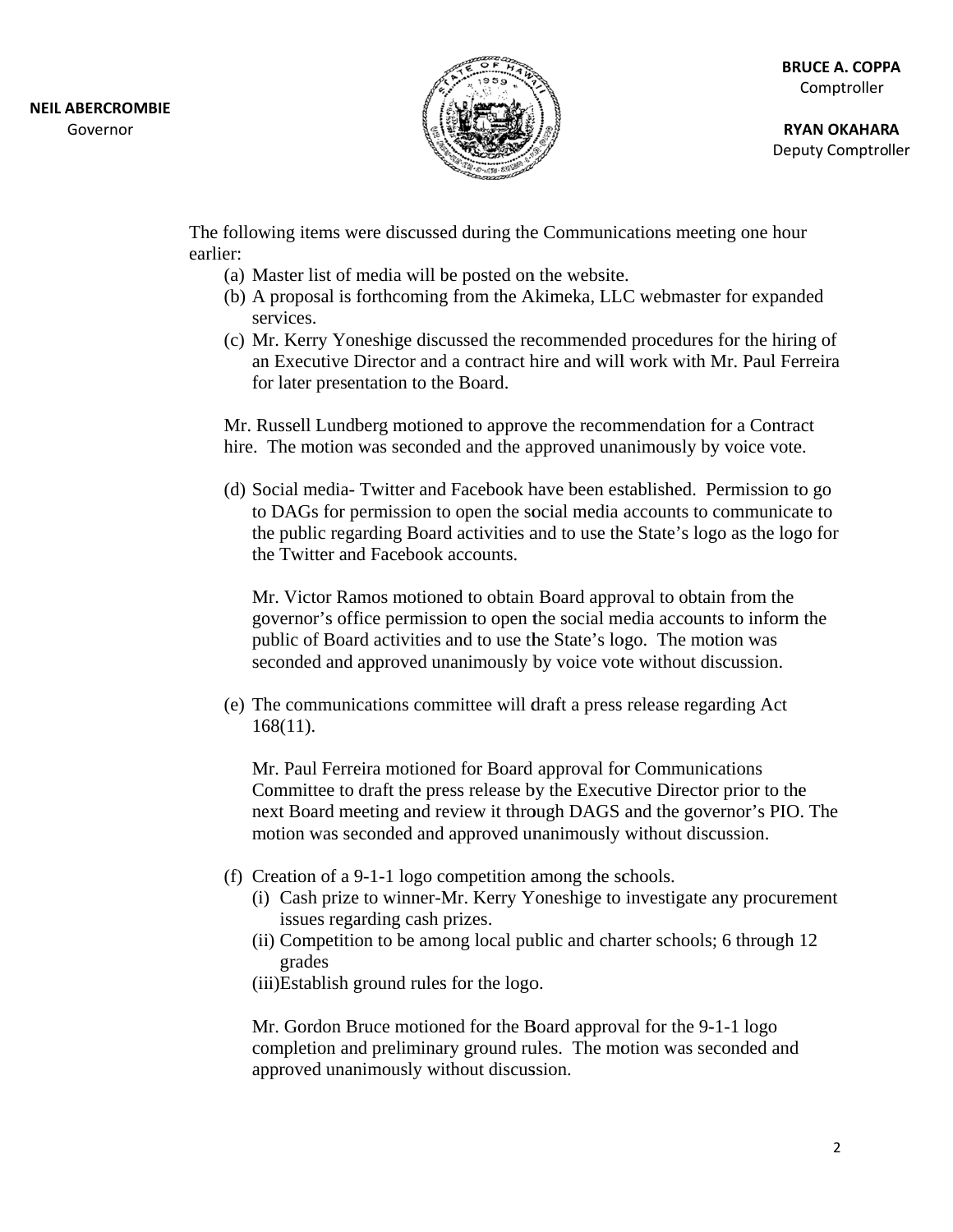### **NEIL ABE RCROMBIE**

Gov ernor



**RY YAN OKAHAR A** Deputy Comptroller

- V. PSAP Status Updates
	- a. . Kauai M Mark Begley
		- Mr. Begley reported the signing of the computer upgrade for the Kauai PSAP.
	- b . Oahu G Gordon Bruce
		- (a) Co onsultant's r ereport was is ssued regardi ing the merg ger of Fire an nd EMS.
		- (b) One other discussion in a preliminary stage is the possible merger of 911 PS SAP.
	- d. Molokai Victor Ramos Nothing to report.
	- e. . Maui C layton Tom Nothing to report
	- f. Hawaii Paul Ferreira Nothing to report.
- VI. Items for Discussion, Consideration and Action
	- a. Review of the Monthly Cash Flow Report for the month of June 2011.
		- (a) Total cash receipts for the month amounted to  $-$  \$770,159.63
		- (b) Total cash disbursements for the month amounted to- \$657,379.76
		- (c) Total fiscal yearend encumbrances amounted to-\$5,388,982.98.
		- (d) Total cash balance as of 30 June  $2011$  amounted to-\$13,028,477.12.
		- (e) Total Fiscal Year receipts amounted to \$8,305.496.
		- (f) Total Fiscal Year disbursements amounted to \$8,665,775.
	- b. Update on FY 2010-2011 Financial Audit.

Mr. Tagupa stated that the procurement of the auditor will be delayed due to procurement issues. The RFQs were higher than authorized and the procurement was canceled and will be re-solicited through the HePS system. This will delay the completion of the audit until the December/January timeframe.

- c. Requests for approval for PSAP adjustments previously approved FY 2011 Funding
	- i. Hawai'i PSAP- Pictometry License Fee

Mr. Paul Ferreira stated that the cost increase was due mainly to the increase in the GET. The Finance Committee approved the added funding.

Mr. James Lynch motioned to approve additional funding. The motion was seconded and approved by voice vote without discussion. Mr. Paul Ferreira abstained from voting.

ii. Hawai'i PSAP- Intergraph User's Conference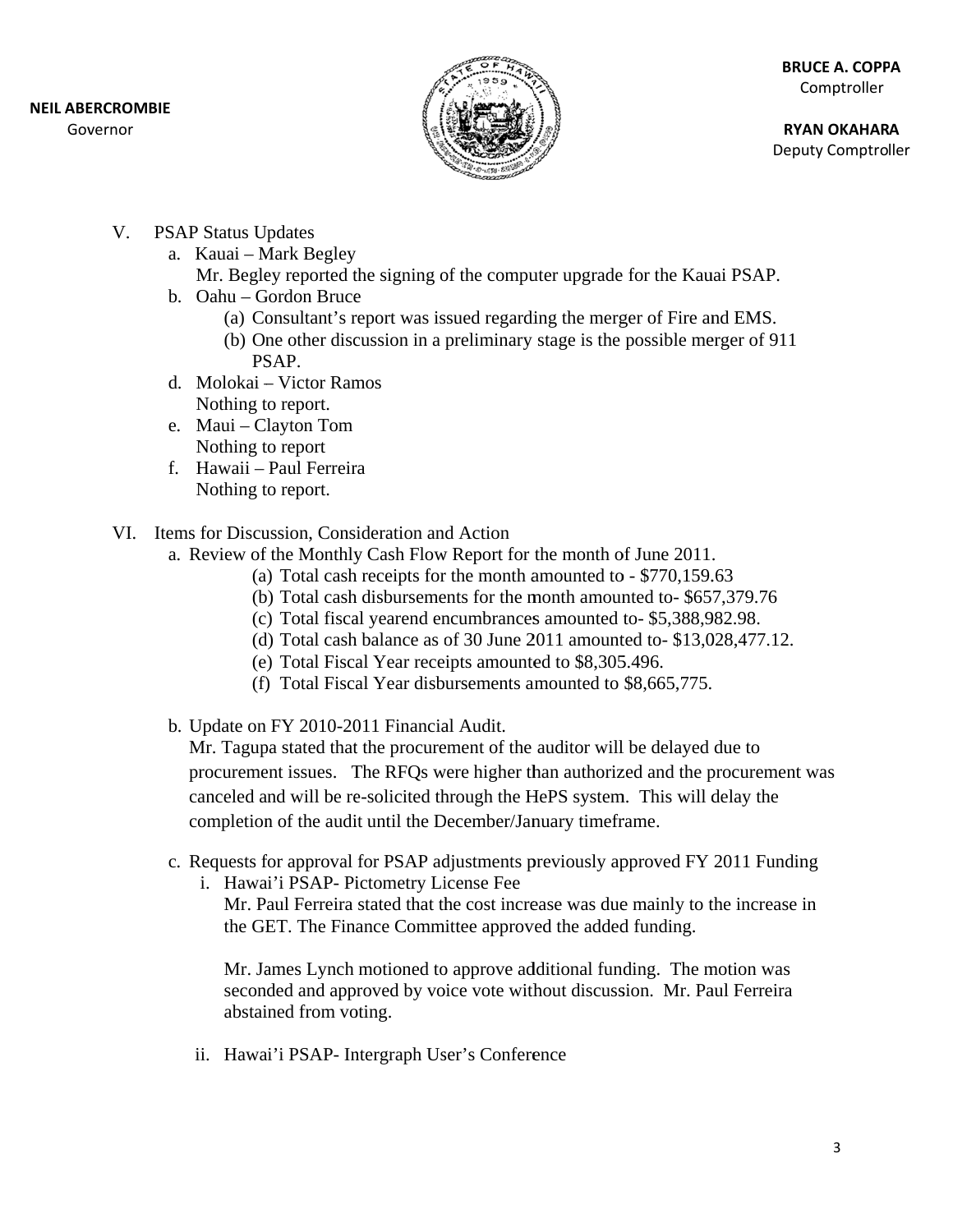

**RY YAN OKAHAR A** Deputy Comptroller

Mr. Ferreira stated that the travel expenses were understated despite efforts to Mr. Ferreira stated that the travel expenses were understated despite efforts to estimate travel expenses. The additional funding was approved by the Finance Committee.

Mr. Coppa motioned to approve the additional funding. The motion was seconded and approved by voice vote without discussion. Mr. Paul Ferreira abstained from voting. d that the travel expense<br>penses. The additional i<br>ned to approve the addit<br>proved by voice vote witl<br>bing.<br>Y 2012 projects<br>LC<br>al contract review.<br>ade<br>e a quick procurement.<br>ade<br>parade a quick procurement.<br>ade<br>of the upgra

- iii. Other s
- d. Update on status of FY 2012 projects
	- i. HPD-Akimeka, L LLC
		- i. Still in fin al contract r eview.
	- ii. HPD-CAD Upgrade
		- i. Anticipate a quick procurement.
	- iii. HFD-CAD Upgrade
		- i. In a holding pattern until final merger determination.
	- iv. Hawai'i PD- CAD Upgrade
		- i. An update of the upgrade progress was delayed due to conference
		- attendance. More information will be available next month.
	- v. Other s

Mr. Gordon Bruce stated that the C&C of Honolulu and the State are working on a Joint traffic management center.

- e. NG911 Technology Forum
	- Ms. Thera Bradshaw stated the following:
	- i. Received support for the (draft) Forum agenda.
	- ii. Recommendations for speakers have been requested.
	- iii. Forum is to be hosted by APCO/NENA Pacific Chapter
	- iv. Financial support will be requested from the Board.
	- v. Ala Moana Hotel is the venue.
	- vi. Date: September 26 & 27, 2011.
	- vii. Invitations have been extended to the FCC, Homeland Security and President of the National State Administrators Association and high level officials have been extended invitations.
- f. 9-1-1 Legislation Update.

Ms. Thera Bradshaw announced the signing the ACT 168(11).

g. Wireless E911 Timeline update. No update at this time.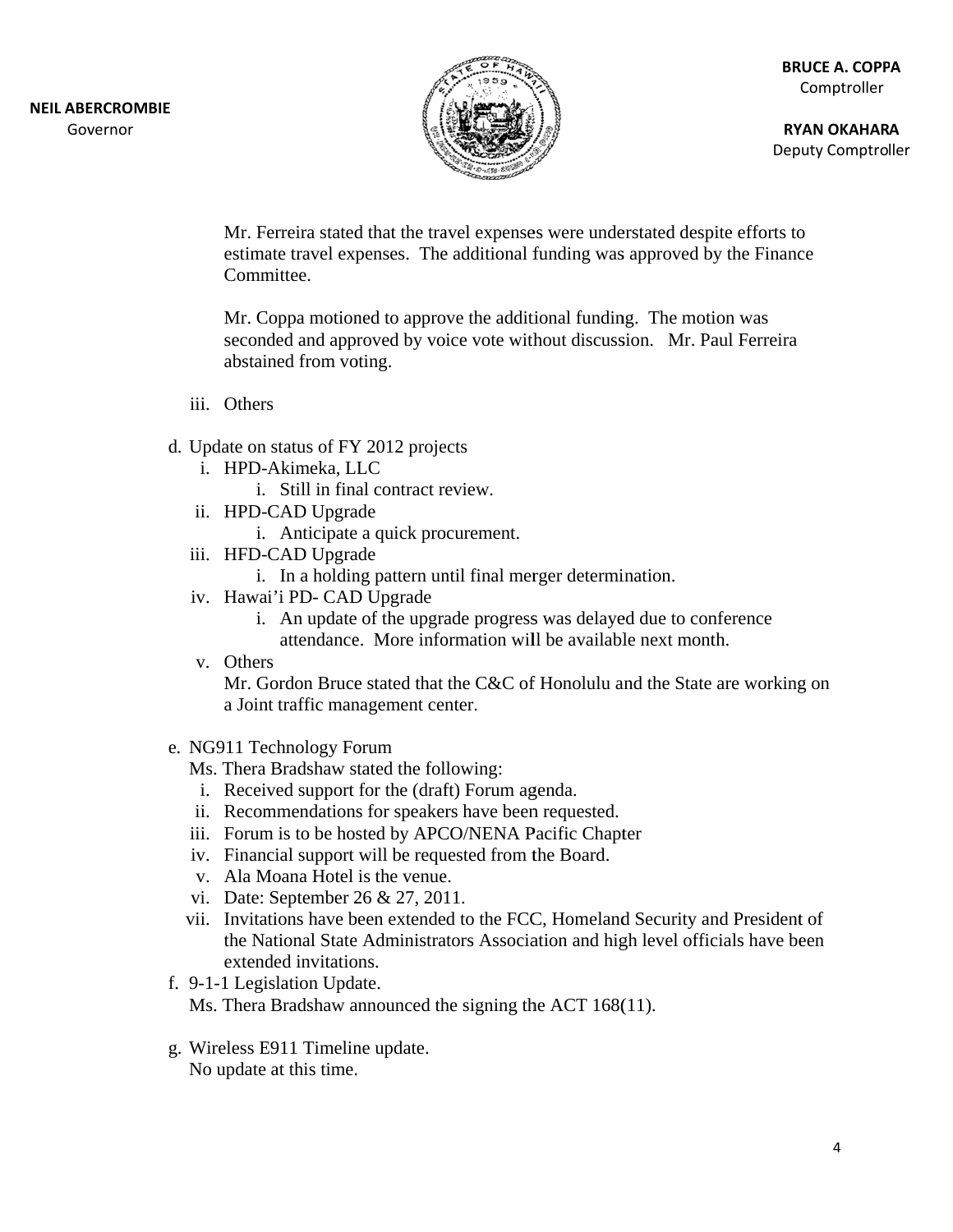

**RY YAN OKAHAR A** Deputy Comptroller RUCE A. COPPA<br>Comptroller<br>YAN OKAHARA<br><sub>Duty</sub> Comptrolle<br>It of<br>itive.<br>by<br>a<br>D the

- h. Discussion of issues related to HB1000
	- i. Establishing a process for the identifying and selecting additional Board memb bers.

Mr. Paul Ferreira mentioned that two Board positions have opened as a result of the new legislation: an Oahu representation and a VOIP company representative.

Recommendations for these positions will have to be submitted for approval by the governor. Mr. Kerry Yoneshige recommended that the Board Chair draft a letter for the Comptroller for solicitation of potential VOIP representatives to the Board.

The Oahu representative will have to be submitted to the governor though the Honolulu mayor's office.

- ii. Drafting new legislation for additional administrative staff support. This was previously covered in item IV c.
- VIII. Announcements-None
- IX. Next meeting date August 11, 2011, 10am, Comptroller's Conference Room 410.
- XI. Adj journment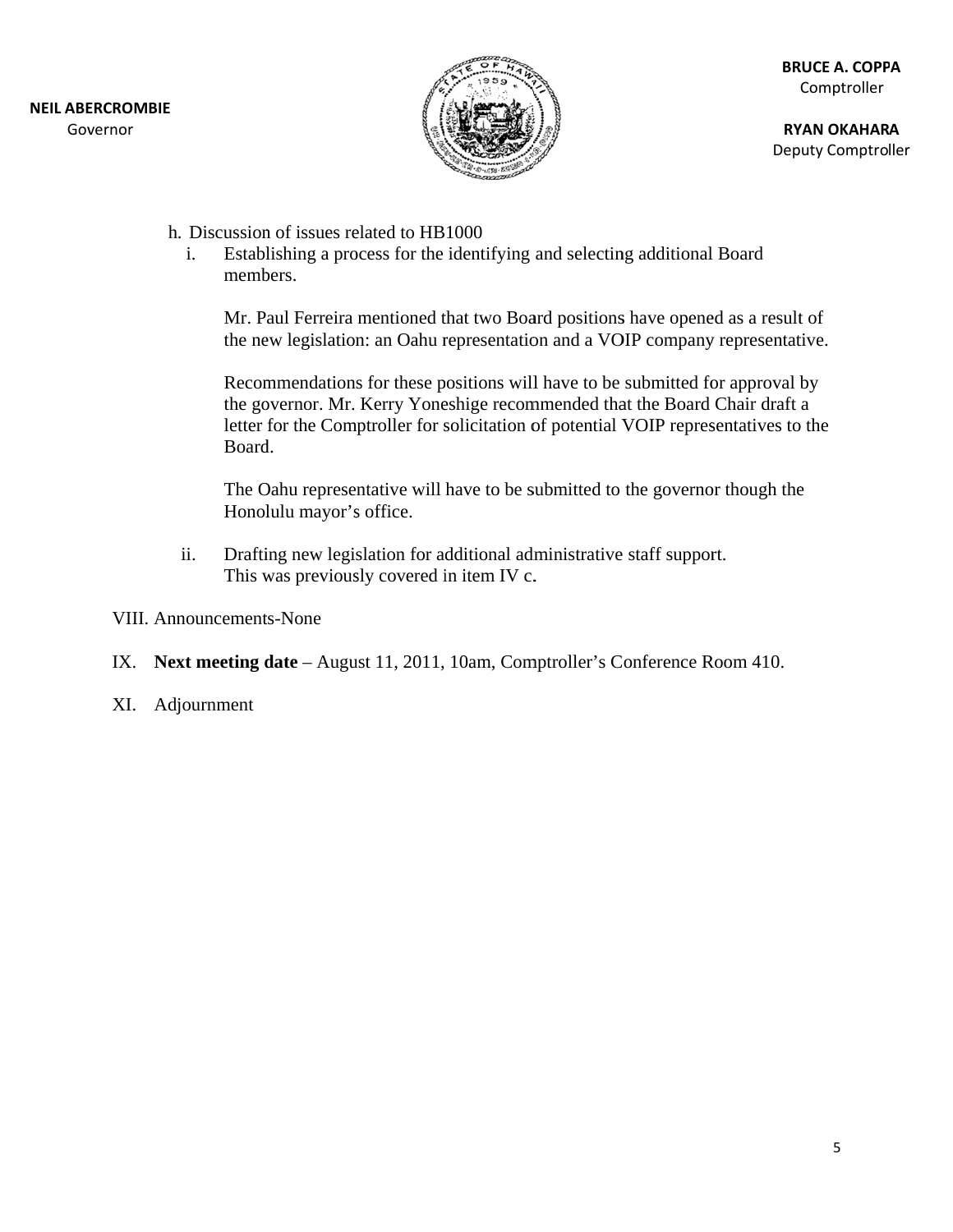| <b>FIRST HAWAIIAN BANK ACCOUNT:</b>            |                         |                     |                |                     |
|------------------------------------------------|-------------------------|---------------------|----------------|---------------------|
| <b>General Fund</b>                            | <b>Prior Month</b>      | <b>Month</b>        |                | <b>Ending</b>       |
|                                                | Inception-to-Date       | Cash                |                | Inception-to-Date   |
|                                                | <b>Cash Flow</b>        | <b>Flow</b>         |                | <b>Cash Flow</b>    |
| <b>ITEM</b>                                    | <b>Balance</b>          | <b>Balance</b>      | <b>Balance</b> |                     |
|                                                |                         |                     |                |                     |
| <b>Cash Inflow:</b>                            |                         |                     |                |                     |
|                                                |                         |                     |                |                     |
| <b>Wireless Surcharge Collection</b>           | \$<br>50,606,356.71     | \$<br>769,983.27    | \$             | 51,376,339.98       |
| Other Income                                   | \$<br>11,555.22         |                     | \$             | 11,555.22           |
| Interest Income                                | \$<br>1,823,738.73      | \$<br>176.36        | \$             | 1,823,915.09        |
| <b>Prior Period Interest Income Adjustment</b> | \$<br>(257, 236.01)     |                     | \$             | (257, 236.01)       |
| Net Interest Income                            | \$<br>1,566,502.72      | \$<br>176.36        | \$             | 1,566,679.08        |
|                                                |                         |                     |                |                     |
| <b>Subtotal Cash Inflow</b>                    | \$<br>52, 184, 414. 65  | \$<br>770,159.63    | \$             | 52,954,574.28       |
| <b>Cash Outflow:</b>                           |                         |                     |                |                     |
| Act 79 Fund Transfer to State                  | \$<br>(16,000,000.00)   |                     |                | \$ (16,000,000.00)  |
| <b>PSAP Reimbursement</b>                      | \$<br>(17, 170, 559.93) | \$<br>(627, 696.53) |                | $$$ (17,798,256.46) |
| <b>Board Member Travel Expense</b>             | \$<br>(89, 482.91)      | \$<br>(2,599.90)    | \$             | (92,082.81)         |
| <b>DB&amp;F Revenue Assessments</b>            | \$<br>(2,507,695.08)    |                     | \$             | (2,507,695.08)      |
| DB&F Administrative Expense Assess.            | \$<br>(463, 758.44)     |                     | \$             | (463, 758.44)       |
| <b>WSP Reimbursement</b>                       | \$<br>(820, 324.22)     |                     | \$             | (820, 324.22)       |
| Consultant-Intrado, Inc.                       | \$<br>(439, 260.41)     |                     | \$             | (439, 260.41)       |
| <b>Consultant-Exec Director</b>                | \$<br>(1,749,671.65)    | \$<br>(27,083.33)   | \$             | (1,776,754.98)      |
| <b>Audit Expense</b>                           | \$<br>(24, 545.00)      |                     | \$             | (24, 545.00)        |
| Other Board Related Expenses                   | \$<br>(3, 419.76)       |                     | \$             | (3,419.76)          |
|                                                |                         |                     |                |                     |
| <b>Subtotal Cash Outflow</b>                   | \$ (39, 268, 717.40)    | \$<br>(657, 379.76) |                | \$ (39,926,097.16)  |
|                                                |                         |                     |                |                     |
| <b>Bank Balance</b>                            | \$<br>12,915,697.25     | \$<br>112,779.87    | \$             | 13,028,477.12       |
|                                                |                         |                     |                |                     |
| Encumbrances                                   |                         |                     | \$             | (5,388,982.98)      |
|                                                |                         |                     |                |                     |
| Unencumbered Cash                              |                         |                     | \$             | 7,639,494.14        |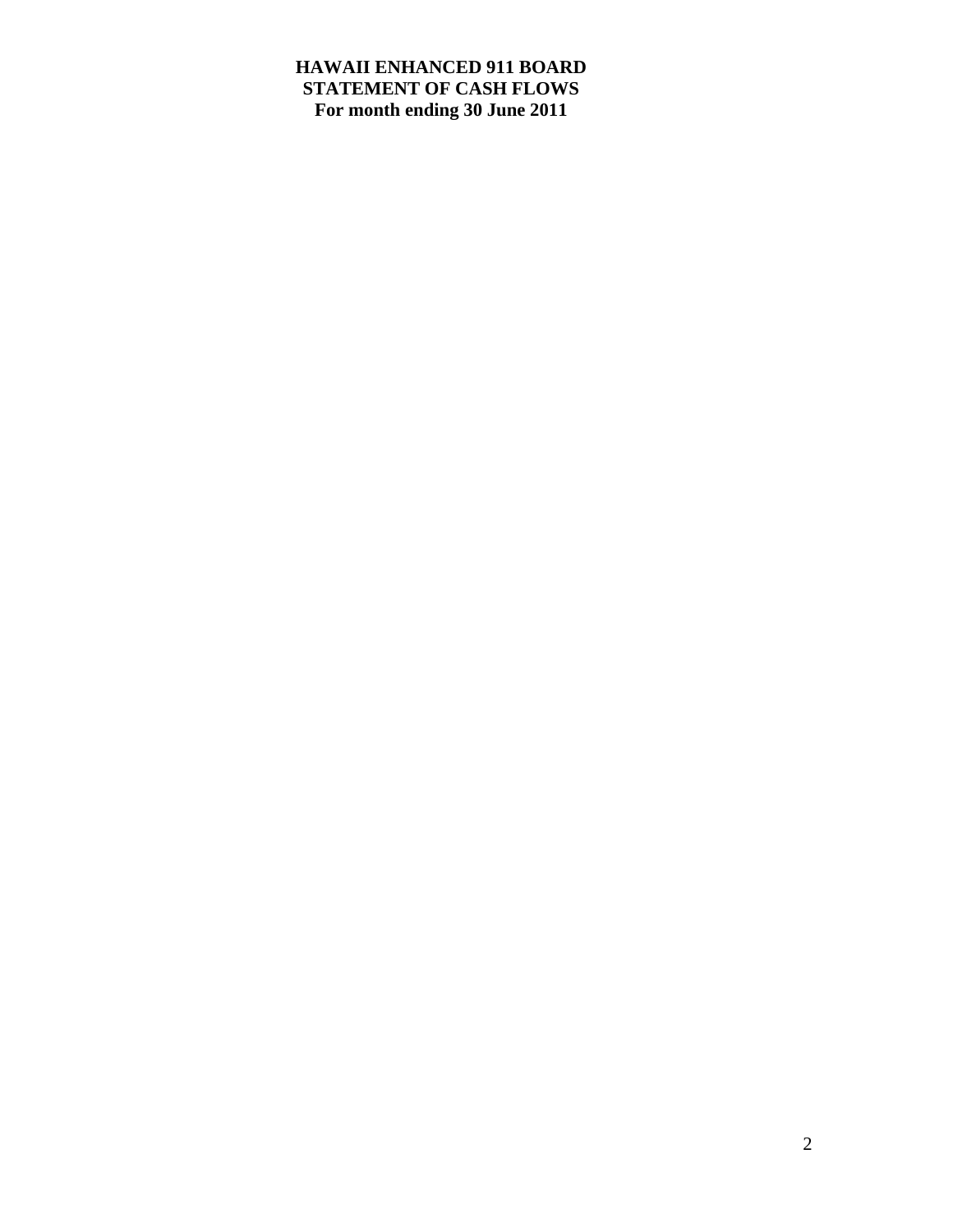| TOTAL FISCAL YEAR 2011 (12 Months)   | <b>Hawaii PSAP</b> | <b>Kauai PSAP</b> | <b>Maui PSAP</b>  | Oahu PSAP         | <b>Operations</b> | <b>TOTAL</b>      |       |
|--------------------------------------|--------------------|-------------------|-------------------|-------------------|-------------------|-------------------|-------|
|                                      | <b>Total Year</b>  | <b>Total Year</b> | <b>Total Year</b> | <b>Total Year</b> | <b>Total Year</b> | <b>Total Year</b> |       |
| <b>Total RECEIPTS</b>                |                    |                   |                   |                   | 8,305,496         | 8,305,496         | 97.7% |
|                                      |                    |                   |                   |                   |                   |                   |       |
| <b>RECURRING Disbursements:</b>      |                    |                   |                   |                   |                   |                   |       |
|                                      |                    |                   |                   |                   |                   |                   |       |
| <b>Board Member Travel</b>           |                    |                   |                   |                   | 19,744            | 19,744            |       |
| <b>TKC Consulting Group, LLC</b>     |                    |                   |                   |                   | 325,000           | 325,000           |       |
| <b>Total DB&amp;F Assessments</b>    |                    |                   |                   |                   | 720,491           | 720,491           |       |
| <b>NASNA Dues</b>                    |                    |                   |                   |                   | 100               | 100               |       |
| <b>MSAG Program Services</b>         | 435,739            | 300,076           | 465,982           |                   |                   | 1,201,797         |       |
| <b>EMS Tower Lease</b>               |                    |                   |                   | 7,539             |                   | 7,539             |       |
| <b>HawaiianTelcom Charges</b>        |                    | 110,561           | 699               | 31,828            |                   | 143,088           |       |
| <b>Pictometry License Agreements</b> | 1,070,342          | 207,218           | 413,279           | 274,885           |                   | 1,965,723         |       |
| <b>GeoComm Maintenance</b>           |                    | 23,526            |                   | 23,526            |                   |                   |       |
| <b>WSP Cost Recovery</b>             |                    |                   |                   |                   | 231,251           | 231,251           |       |
| <b>Subtotal Recurring</b>            | 1,506,082          | 617,855           | 879,960           | 337,778           | 1,296,585         | 4,638,260         |       |
|                                      |                    |                   |                   |                   |                   |                   |       |
| <b>Non-RECURRING Disbursements</b>   |                    |                   |                   |                   |                   |                   |       |
|                                      |                    |                   |                   |                   |                   |                   |       |
| <b>GeoComm Software</b>              |                    |                   |                   | 4,788             |                   | 4,788             |       |
| <b>Computer Equipment</b>            |                    |                   | 82,080            | 28,083            | -                 | 110,163           |       |
| <b>CAD Upgrades</b>                  |                    | 3,800,000         |                   |                   |                   | 3,800,000         |       |
| <b>Subtotal Non-Recurring</b>        |                    | 3,800,000         | 82,080            | 32,871            | ٠                 | 3,914,951         |       |
|                                      |                    |                   |                   |                   |                   |                   |       |
| <b>Conferences</b>                   | 35,223             | 5,794             | 13,690            | 51,537            | 6,320             | 112,565           |       |
|                                      |                    |                   |                   |                   |                   |                   |       |
| <b>Total Disbursements</b>           | 1,541,305          | 4,423,649         | 975,729           | 422,187           | 1,302,905         | 8,665,775 96.3%   |       |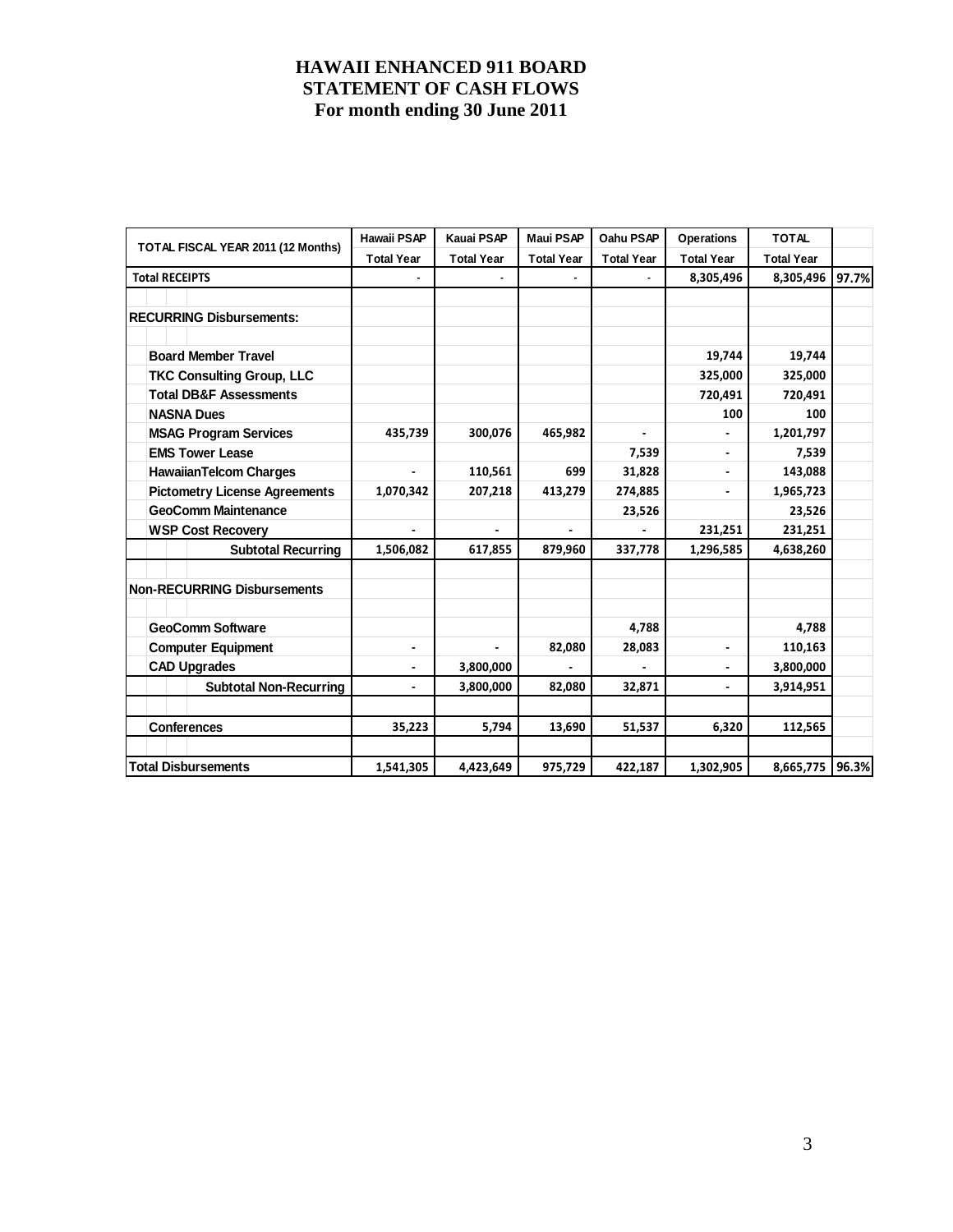# **HAWAII ENHANCED 911 BOARD STATEMENT OF CASH FLOWS**

**For month ending 30 June 2011** 

| TOTAL FISCAL YEAR 2011 (12 Months)    |                   | Hawaii PSAP             |                                     |
|---------------------------------------|-------------------|-------------------------|-------------------------------------|
| DESCRIPTION                           | <b>Total Year</b> | Annual<br><b>Budget</b> | \$<br>Over/(Under)<br><b>Budget</b> |
| <b>Total IRECEIPTS</b>                |                   |                         |                                     |
| <b>DISBURSEMENTS</b>                  |                   |                         |                                     |
| <b>Board Member Travel</b>            |                   |                         |                                     |
| <b>Consulting Expense</b>             |                   |                         |                                     |
| <b>TKC Consulting Group, LLC</b>      | -                 |                         |                                     |
| <b>Total Consulting Expense</b>       |                   |                         |                                     |
| <b>DB&amp;F Assessments</b>           |                   |                         |                                     |
| DB&F Admin. Exp. Assess               |                   |                         |                                     |
| <b>DB&amp;F Revenue Assessment</b>    |                   |                         |                                     |
| <b>Total DB&amp;F Assessments</b>     |                   |                         |                                     |
| <b>NASNA Dues</b>                     |                   |                         |                                     |
|                                       |                   |                         |                                     |
| <b>PSAP Expenses</b>                  |                   |                         |                                     |
| Akimeka Program Mgmt                  |                   |                         |                                     |
| <b>Additional GIS Support</b>         |                   |                         |                                     |
| Akimeka Program Mgmt - Other          | 435,739           | 435,739                 | 0                                   |
| Total Akimeka Program Mgmt            | 435,739           | 435,739                 | 0                                   |
| <b>CAD Related Expenses</b>           |                   |                         |                                     |
| <b>Computers</b>                      |                   |                         |                                     |
| <b>Dell Servers &amp; Peripherals</b> |                   |                         |                                     |
| <b>KVM Switches</b>                   |                   |                         |                                     |
| <b>Positron Equip SW Maintenance</b>  |                   | 40,000                  | (40,000)                            |
| <b>UPS Battery-HPD</b>                |                   |                         |                                     |
| <b>Total Computers</b>                | -                 | 40,000                  | (40,000)                            |
| Conferences                           |                   |                         |                                     |
| 911 Goes to Washington Conf           | 3,434             |                         | 3,434                               |
| <b>APCO Conference</b>                | 6,467             | 6,000                   | 467                                 |
| <b>Intergraph Conference</b>          | 11,277            |                         | 11,277                              |
| <b>NASNA Conference</b>               |                   |                         |                                     |
| <b>Nena Conference</b>                | 14,046            | 6,000                   | 8,046                               |
| <b>Pictometry Future View Confer</b>  | $\overline{a}$    |                         |                                     |
| <b>Total Conferences</b>              | 35,223            | 12,000                  | 23,223                              |
| <b>EMS Tower Lease</b>                | -                 |                         |                                     |
| Excom911 Logging Recorder Maint       |                   |                         |                                     |
| <b>Hawaiian Telcom Charges</b>        |                   |                         |                                     |
| Haw Tel Frame Relay & CIR             |                   |                         |                                     |
| <b>Haw Telcom Network</b>             |                   |                         |                                     |
| <b>Hawaiian Telcom Trunk</b>          |                   |                         |                                     |
| <b>Long Distance Charges</b>          | $\overline{a}$    |                         |                                     |
| <b>Total Hawaiian Telcom Charges</b>  | $\frac{1}{2}$     |                         |                                     |
| <b>Pictometry License Agreement</b>   | 1,070,342         | 1,039,000               | 31,342                              |
| <b>Software Maintenance</b>           |                   |                         |                                     |
| <b>GeoComm Maintenance</b>            |                   |                         |                                     |
| <b>Total Software Maintenance</b>     | $\overline{a}$    |                         |                                     |
| <b>Training</b>                       |                   |                         |                                     |
| <b>GeoComm Software</b>               |                   |                         |                                     |
| <b>Total Training</b>                 |                   |                         |                                     |
| <b>Total PSAP Expenses</b>            | 1,541,305         | 1,526,739               | 14,566                              |
| <b>WSP Cost Recovery</b>              |                   |                         |                                     |
| Sprint/Nextel                         |                   |                         |                                     |
| <b>Total WSP Cost Recovery</b>        | $\frac{1}{2}$     |                         |                                     |
|                                       |                   |                         |                                     |
| <b>Total DISBURSEMENTS</b>            | 1,541,305         | 1,526,739               | 14,566                              |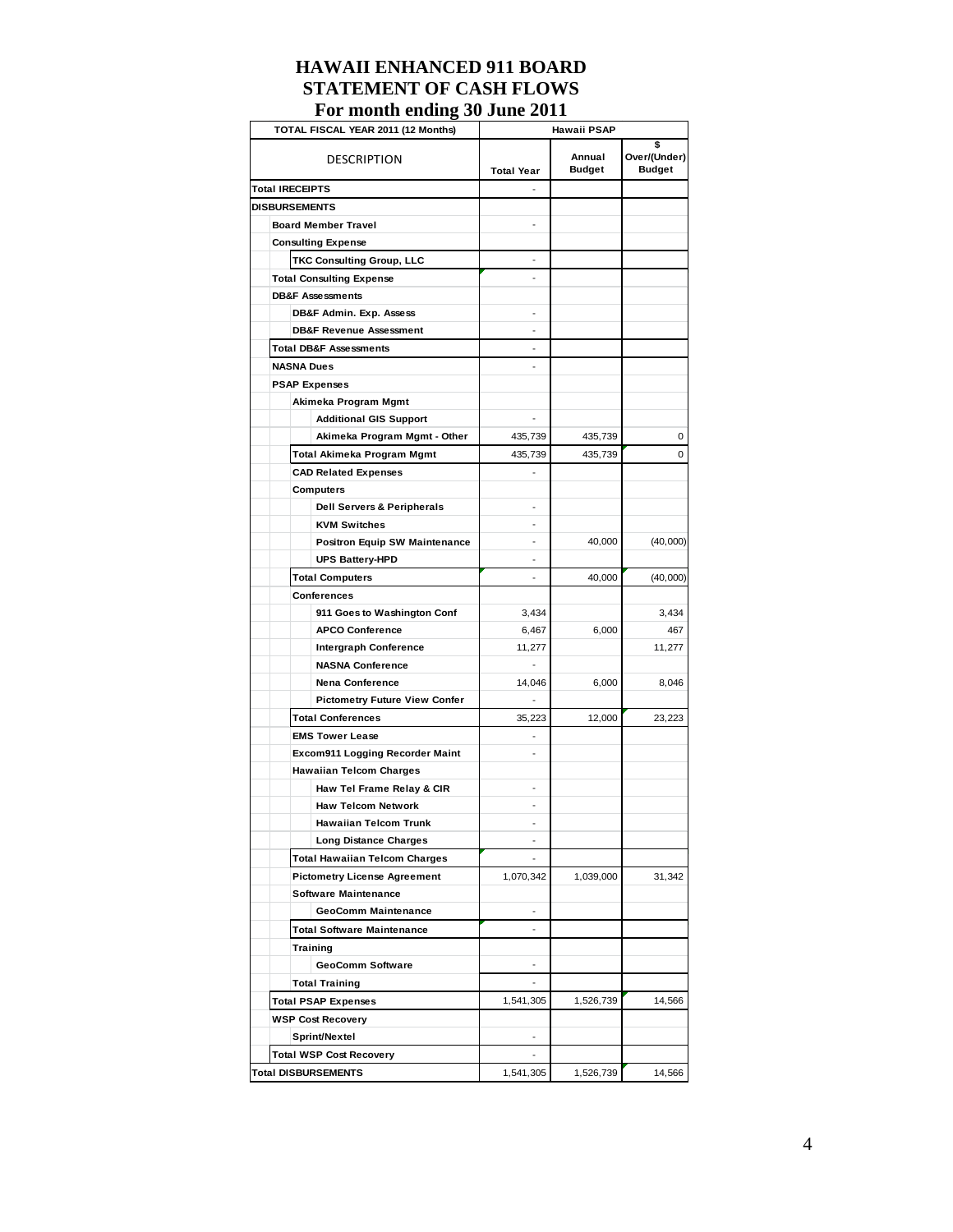| 1 of month chaing co cane <i>i</i>   | .                        |                         |                                    |
|--------------------------------------|--------------------------|-------------------------|------------------------------------|
| TOTAL FISCAL YEAR 2011 (12 Months)   |                          | Kauai PSAP              |                                    |
| DESCRIPTION                          | <b>Total Year</b>        | Annual<br><b>Budget</b> | s<br>Over/(Under)<br><b>Budget</b> |
| <b>Total IRECEIPTS</b>               |                          |                         |                                    |
| <b>DISBURSEMENTS</b>                 |                          |                         |                                    |
| <b>Board Member Travel</b>           |                          |                         |                                    |
| <b>Consulting Expense</b>            |                          |                         |                                    |
| TKC Consulting Group, LLC            |                          |                         |                                    |
| <b>Total Consulting Expense</b>      |                          |                         |                                    |
| <b>DB&amp;F Assessments</b>          |                          |                         |                                    |
| DB&F Admin. Exp. Assess              |                          |                         |                                    |
| <b>DB&amp;F Revenue Assessment</b>   |                          |                         |                                    |
| <b>Total DB&amp;F Assessments</b>    |                          |                         |                                    |
| <b>NASNA Dues</b>                    |                          |                         |                                    |
| <b>PSAP Expenses</b>                 |                          |                         |                                    |
| Akimeka Program Mgmt                 |                          |                         |                                    |
| <b>Additional GIS Support</b>        |                          |                         |                                    |
| Akimeka Program Mgmt - Other         | 300,076                  | 300,076                 | (0)                                |
| Total Akimeka Program Mgmt           | 300,076                  | 300,076                 | (0)                                |
| <b>CAD Related Expenses</b>          | 3,800,000                | 3,800,000               |                                    |
|                                      |                          |                         |                                    |
| Computers                            |                          |                         |                                    |
| Dell Servers & Peripherals           |                          |                         |                                    |
| <b>KVM Switches</b>                  |                          |                         |                                    |
| <b>Positron Equip SW Maintenance</b> |                          |                         |                                    |
| <b>UPS Battery-HPD</b>               |                          |                         |                                    |
| <b>Total Computers</b>               |                          |                         |                                    |
| <b>Conferences</b>                   |                          |                         |                                    |
| 911 Goes to Washington Conf          |                          |                         |                                    |
| <b>APCO Conference</b>               |                          | 6,000                   | (6,000)                            |
| Intergraph Conference                |                          |                         |                                    |
| <b>NASNA Conference</b>              |                          |                         |                                    |
| Nena Conference                      | 2,521                    | 6,000                   | (3, 479)                           |
| <b>Pictometry Future View Confer</b> | 3,273                    |                         | 3,273                              |
| <b>Total Conferences</b>             | 5.794                    | 12,000                  | (6, 206)                           |
| <b>EMS Tower Lease</b>               |                          |                         |                                    |
| Excom911 Logging Recorder Maint      |                          |                         |                                    |
| <b>Hawaiian Telcom Charges</b>       |                          |                         |                                    |
| Haw Tel Frame Relay & CIR            |                          |                         |                                    |
| <b>Haw Telcom Network</b>            |                          |                         |                                    |
| <b>Hawaiian Telcom Trunk</b>         | 110,561                  | 111,398                 | (837)                              |
| <b>Long Distance Charges</b>         |                          |                         |                                    |
| <b>Total Hawaiian Telcom Charges</b> | 110,561                  | 111,398                 | (837)                              |
| <b>Pictometry License Agreement</b>  | 207,218                  | 198,930                 | 8,288                              |
| <b>Software Maintenance</b>          |                          |                         |                                    |
| GeoComm Maintenance                  | $\overline{a}$           |                         |                                    |
| <b>Total Software Maintenance</b>    | $\overline{\phantom{0}}$ |                         |                                    |
| Training                             |                          |                         |                                    |
| GeoComm Software                     | -                        |                         |                                    |
| <b>Total Training</b>                | -                        |                         |                                    |
| <b>Total PSAP Expenses</b>           | 4,423,649                | 4,422,404               | 1,245                              |
| <b>WSP Cost Recovery</b>             |                          |                         |                                    |
|                                      |                          |                         |                                    |
| Sprint/Nextel                        |                          |                         |                                    |
| <b>Total WSP Cost Recovery</b>       |                          |                         |                                    |
| <b>Total DISBURSEMENTS</b>           | 4,423,649                | 4,422,404               | 1,245                              |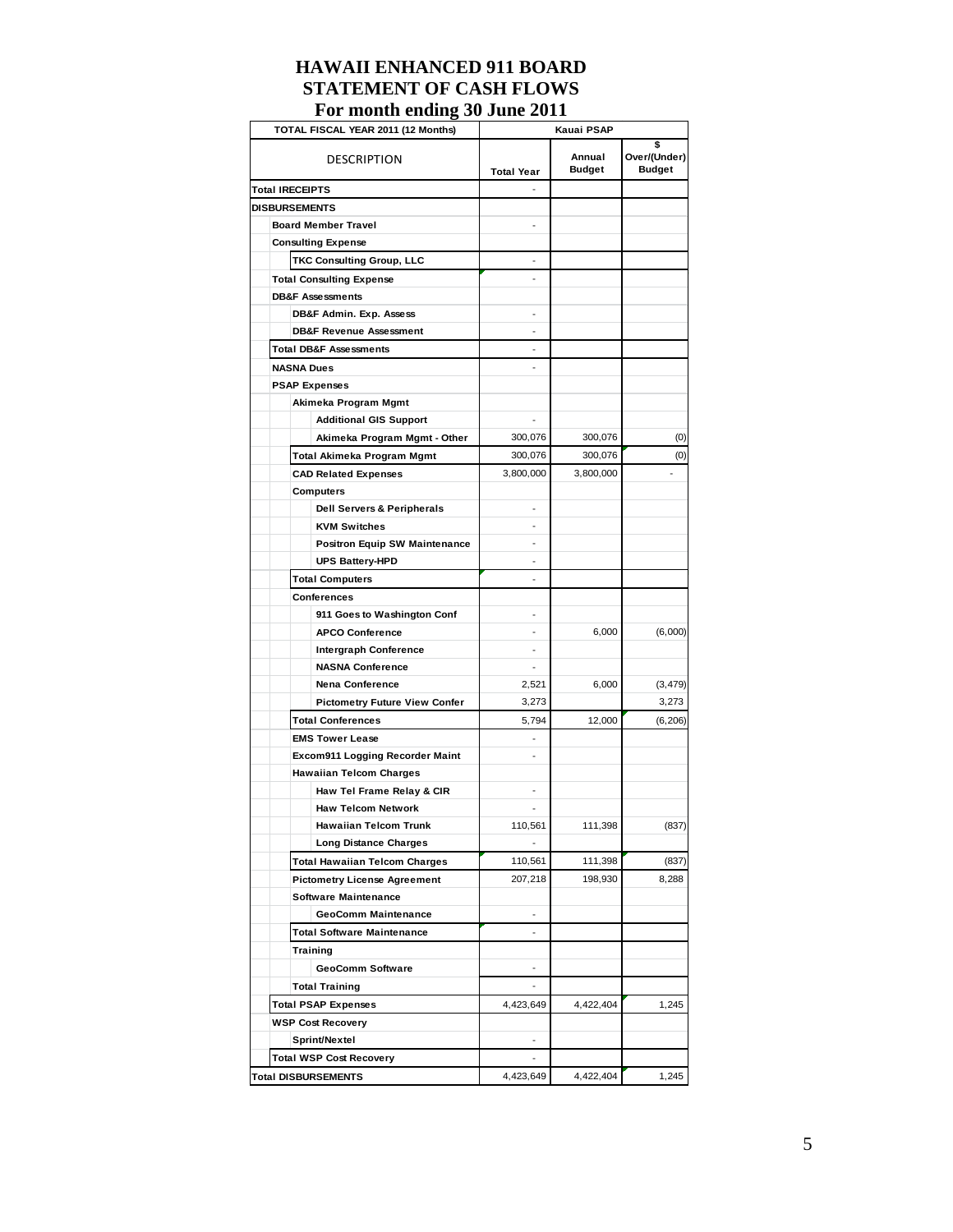| TOTAL FISCAL YEAR 2011 (12 Months)     | <b>Maui PSAP</b>         |                         |                                     |  |  |  |
|----------------------------------------|--------------------------|-------------------------|-------------------------------------|--|--|--|
| <b>DESCRIPTION</b>                     | <b>Total Year</b>        | Annual<br><b>Budget</b> | \$<br>Over/(Under)<br><b>Budget</b> |  |  |  |
| <b>Total IRECEIPTS</b>                 |                          |                         |                                     |  |  |  |
| <b>DISBURSEMENTS</b>                   |                          |                         |                                     |  |  |  |
| <b>Board Member Travel</b>             |                          |                         |                                     |  |  |  |
| <b>Consulting Expense</b>              |                          |                         |                                     |  |  |  |
| <b>TKC Consulting Group, LLC</b>       |                          |                         |                                     |  |  |  |
| <b>Total Consulting Expense</b>        |                          |                         |                                     |  |  |  |
| <b>DB&amp;F Assessments</b>            |                          |                         |                                     |  |  |  |
| DB&F Admin. Exp. Assess                |                          |                         |                                     |  |  |  |
| <b>DB&amp;F Revenue Assessment</b>     | $\overline{a}$           |                         |                                     |  |  |  |
| <b>Total DB&amp;F Assessments</b>      | ÷,                       |                         |                                     |  |  |  |
| <b>NASNA Dues</b>                      | $\overline{a}$           |                         |                                     |  |  |  |
| <b>PSAP Expenses</b>                   |                          |                         |                                     |  |  |  |
| Akimeka Program Mgmt                   |                          |                         |                                     |  |  |  |
| <b>Additional GIS Support</b>          | 44,291                   |                         | 44,291                              |  |  |  |
| Akimeka Program Mgmt - Other           | 421,691                  | 421,692                 | (1)                                 |  |  |  |
| Total Akimeka Program Mgmt             | 465,982                  | 421,692                 | 44,290                              |  |  |  |
| <b>CAD Related Expenses</b>            | $\overline{a}$           |                         |                                     |  |  |  |
| Computers                              |                          |                         |                                     |  |  |  |
| <b>Dell Servers &amp; Peripherals</b>  | 82,080                   |                         | 82,080                              |  |  |  |
| <b>KVM Switches</b>                    |                          |                         |                                     |  |  |  |
| <b>Positron Equip SW Maintenance</b>   |                          |                         |                                     |  |  |  |
| <b>UPS Battery-HPD</b>                 |                          |                         |                                     |  |  |  |
| <b>Total Computers</b>                 | 82,080                   |                         |                                     |  |  |  |
| Conferences                            |                          |                         |                                     |  |  |  |
| 911 Goes to Washington Conf            | 7,042                    |                         |                                     |  |  |  |
| <b>APCO Conference</b>                 | ÷,                       | 6,000                   | (6,000)                             |  |  |  |
| <b>Intergraph Conference</b>           | $\overline{\phantom{a}}$ |                         |                                     |  |  |  |
| <b>NASNA Conference</b>                | $\overline{a}$           |                         |                                     |  |  |  |
| <b>Nena Conference</b>                 | 6,648                    | 6,000                   | 648                                 |  |  |  |
| <b>Pictometry Future View Confer</b>   | $\overline{a}$           |                         |                                     |  |  |  |
| <b>Total Conferences</b>               | 13,690                   | 12,000                  | 1,690                               |  |  |  |
| <b>EMS Tower Lease</b>                 | $\overline{a}$           |                         |                                     |  |  |  |
| <b>Excom911 Logging Recorder Maint</b> | $\overline{a}$           |                         |                                     |  |  |  |
| <b>Hawaiian Telcom Charges</b>         |                          |                         |                                     |  |  |  |
| Haw Tel Frame Relay & CIR              |                          |                         |                                     |  |  |  |
| <b>Haw Telcom Network</b>              |                          |                         |                                     |  |  |  |
| <b>Hawaiian Telcom Trunk</b>           | $\overline{a}$           |                         |                                     |  |  |  |
| <b>Long Distance Charges</b>           | 699                      |                         | 699                                 |  |  |  |
| <b>Total Hawaiian Telcom Charges</b>   | 699                      |                         |                                     |  |  |  |
| <b>Pictometry License Agreement</b>    | 413,279                  | 396,750                 | 16,529                              |  |  |  |
| <b>Software Maintenance</b>            |                          |                         |                                     |  |  |  |
| GeoComm Maintenance                    | ۰                        |                         |                                     |  |  |  |
| <b>Total Software Maintenance</b>      | $\overline{\phantom{a}}$ |                         |                                     |  |  |  |
| Training                               |                          |                         |                                     |  |  |  |
| GeoComm Software                       | $\overline{\phantom{a}}$ |                         |                                     |  |  |  |
| <b>Total Training</b>                  | $\overline{\phantom{a}}$ |                         |                                     |  |  |  |
| <b>Total PSAP Expenses</b>             | 975,729                  | 830,442                 | 145,287                             |  |  |  |
| <b>WSP Cost Recovery</b>               |                          |                         |                                     |  |  |  |
| Sprint/Nextel                          |                          |                         |                                     |  |  |  |
|                                        |                          |                         |                                     |  |  |  |
| <b>Total WSP Cost Recovery</b>         | 975,729                  | 830,442                 | 145,287                             |  |  |  |
| Total DISBURSEMENTS                    |                          |                         |                                     |  |  |  |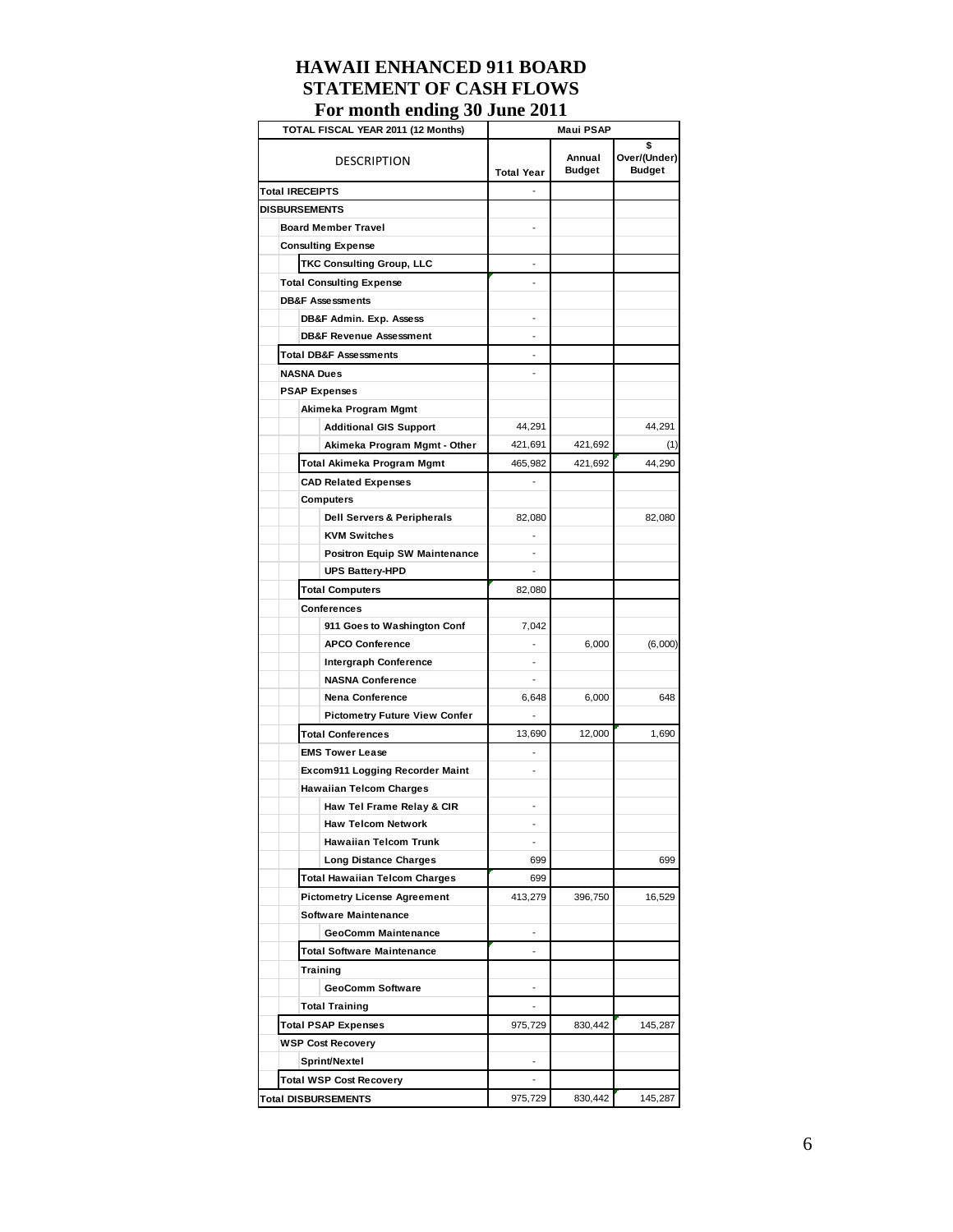| r or mionium chiuma<br>$\ddot{\phantom{0}}$<br>TOTAL FISCAL YEAR 2011 (12 Months) | Oahu PSAP                |                         |                                     |  |  |  |  |
|-----------------------------------------------------------------------------------|--------------------------|-------------------------|-------------------------------------|--|--|--|--|
| <b>DESCRIPTION</b>                                                                | <b>Total Year</b>        | Annual<br><b>Budget</b> | \$<br>Over/(Under)<br><b>Budget</b> |  |  |  |  |
| <b>Total IRECEIPTS</b>                                                            |                          |                         |                                     |  |  |  |  |
| <b>DISBURSEMENTS</b>                                                              |                          |                         |                                     |  |  |  |  |
| <b>Board Member Travel</b>                                                        |                          |                         |                                     |  |  |  |  |
| <b>Consulting Expense</b>                                                         |                          |                         |                                     |  |  |  |  |
| <b>TKC Consulting Group, LLC</b>                                                  |                          |                         |                                     |  |  |  |  |
| <b>Total Consulting Expense</b>                                                   |                          |                         |                                     |  |  |  |  |
| <b>DB&amp;F Assessments</b>                                                       |                          |                         |                                     |  |  |  |  |
| DB&F Admin. Exp. Assess                                                           |                          |                         |                                     |  |  |  |  |
| <b>DB&amp;F Revenue Assessment</b>                                                |                          |                         |                                     |  |  |  |  |
| <b>Total DB&amp;F Assessments</b>                                                 |                          |                         |                                     |  |  |  |  |
| <b>NASNA Dues</b>                                                                 |                          |                         |                                     |  |  |  |  |
| <b>PSAP Expenses</b>                                                              |                          |                         |                                     |  |  |  |  |
| Akimeka Program Mgmt                                                              |                          |                         |                                     |  |  |  |  |
| <b>Additional GIS Support</b>                                                     |                          |                         |                                     |  |  |  |  |
| Akimeka Program Mgmt - Other                                                      |                          | 507,631                 | (507, 631)                          |  |  |  |  |
| <b>Total Akimeka Program Mgmt</b>                                                 | $\overline{\phantom{a}}$ | 507,631                 | (507, 631)                          |  |  |  |  |
| <b>CAD Related Expenses</b>                                                       | $\overline{a}$           |                         |                                     |  |  |  |  |
| Computers                                                                         |                          |                         |                                     |  |  |  |  |
| <b>Dell Servers &amp; Peripherals</b>                                             |                          |                         |                                     |  |  |  |  |
| <b>KVM Switches</b>                                                               | 3,971                    | 4,100                   | (129)                               |  |  |  |  |
| <b>Positron Equip SW Maintenance</b>                                              |                          |                         |                                     |  |  |  |  |
| <b>UPS Battery-HPD</b>                                                            | 24,112                   | 24,136                  | (24)                                |  |  |  |  |
| <b>Total Computers</b>                                                            |                          | 28,236                  | (153)                               |  |  |  |  |
| Conferences                                                                       |                          |                         |                                     |  |  |  |  |
| 911 Goes to Washington Conf                                                       | 5,081                    |                         |                                     |  |  |  |  |
| <b>APCO Conference</b>                                                            | 17,730                   | 30,000                  | (12, 270)                           |  |  |  |  |
| <b>Intergraph Conference</b>                                                      |                          |                         |                                     |  |  |  |  |
| <b>NASNA Conference</b>                                                           |                          |                         |                                     |  |  |  |  |
| <b>Nena Conference</b>                                                            | 28,726                   | 30,000                  | (1, 274)                            |  |  |  |  |
| <b>Pictometry Future View Confer</b>                                              |                          |                         |                                     |  |  |  |  |
| <b>Total Conferences</b>                                                          | 51,537                   | 60,000                  | (8, 463)                            |  |  |  |  |
| <b>EMS Tower Lease</b>                                                            | 7,539                    |                         |                                     |  |  |  |  |
| Excom911 Logging Recorder Maint                                                   |                          | 31,650                  | (31, 650)                           |  |  |  |  |
| <b>Hawaiian Telcom Charges</b>                                                    |                          |                         |                                     |  |  |  |  |
| Haw Tel Frame Relay & CIR                                                         | 1                        |                         |                                     |  |  |  |  |
| <b>Haw Telcom Network</b>                                                         | 31,827                   | 60,000                  | (28, 173)                           |  |  |  |  |
| <b>Hawaiian Telcom Trunk</b>                                                      |                          |                         |                                     |  |  |  |  |
| <b>Long Distance Charges</b>                                                      |                          |                         |                                     |  |  |  |  |
| <b>Total Hawaiian Telcom Charges</b>                                              | 31,828                   | 60,000                  | (28, 172)                           |  |  |  |  |
| <b>Pictometry License Agreement</b>                                               | 274,885                  | 295,005                 | (20, 120)                           |  |  |  |  |
| <b>Software Maintenance</b>                                                       |                          |                         |                                     |  |  |  |  |
| <b>GeoComm Maintenance</b>                                                        | 23,526                   | 48,586                  | (25,060)                            |  |  |  |  |
| <b>Total Software Maintenance</b>                                                 | 23,526                   | 48,586                  | (25,060)                            |  |  |  |  |
| Training                                                                          |                          |                         |                                     |  |  |  |  |
| <b>GeoComm Software</b>                                                           | 4,788                    |                         | 4,788                               |  |  |  |  |
| <b>Total Training</b>                                                             | 4,788                    |                         | 4,788                               |  |  |  |  |
| Total PSAP Expenses                                                               | 422,187                  | 1,031,108               | (608, 922)                          |  |  |  |  |
| <b>WSP Cost Recovery</b>                                                          |                          |                         |                                     |  |  |  |  |
| Sprint/Nextel                                                                     |                          |                         |                                     |  |  |  |  |
| <b>Total WSP Cost Recovery</b>                                                    |                          |                         |                                     |  |  |  |  |
| <b>Total DISBURSEMENTS</b>                                                        | 422,187                  | 1,031,108               | (608, 922)                          |  |  |  |  |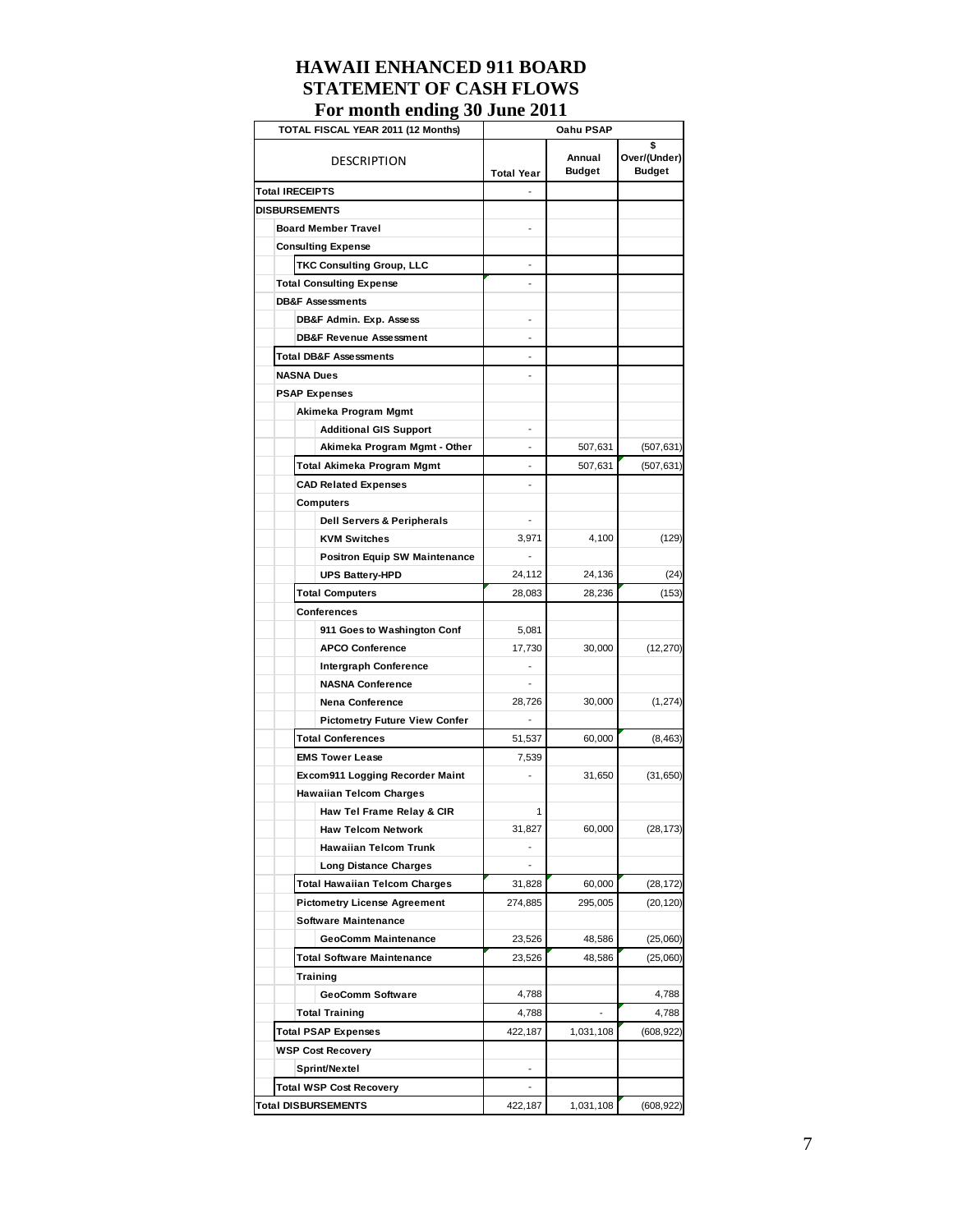| TOTAL FISCAL YEAR 2011 (12 Months)   | Operations               |                         |                                     |  |  |  |
|--------------------------------------|--------------------------|-------------------------|-------------------------------------|--|--|--|
| DESCRIPTION                          | <b>Total Year</b>        | Annual<br><b>Budget</b> | \$<br>Over/(Under)<br><b>Budget</b> |  |  |  |
| <b>Total IRECEIPTS</b>               | 8,305,496                | 8,500,000               | (194, 504)                          |  |  |  |
| <b>DISBURSEMENTS</b>                 |                          |                         |                                     |  |  |  |
| <b>Board Member Travel</b>           | 19,744                   | 27,000                  | (7, 256)                            |  |  |  |
| <b>Consulting Expense</b>            |                          |                         |                                     |  |  |  |
| <b>TKC Consulting Group, LLC</b>     | 325,000                  | 325,000                 | (0)                                 |  |  |  |
| <b>Total Consulting Expense</b>      | 325,000                  | 325,000                 | (0)                                 |  |  |  |
| <b>DB&amp;F Assessments</b>          |                          |                         |                                     |  |  |  |
| DB&F Admin. Exp. Assess              | 234,343                  | 236,207                 | (1,864)                             |  |  |  |
| <b>DB&amp;F Revenue Assessment</b>   | 486,147                  | 415,000                 | 71,147                              |  |  |  |
| <b>Total DB&amp;F Assessments</b>    | 720,491                  | 651,207                 | 69,284                              |  |  |  |
| <b>NASNA Dues</b>                    | 100                      | 100                     |                                     |  |  |  |
| <b>PSAP Expenses</b>                 |                          |                         |                                     |  |  |  |
| Akimeka Program Mgmt                 |                          |                         |                                     |  |  |  |
| <b>Additional GIS Support</b>        |                          |                         |                                     |  |  |  |
| Akimeka Program Mgmt - Other         |                          |                         |                                     |  |  |  |
| Total Akimeka Program Mgmt           |                          |                         |                                     |  |  |  |
| <b>CAD Related Expenses</b>          |                          |                         |                                     |  |  |  |
| Computers                            |                          |                         |                                     |  |  |  |
| Dell Servers & Peripherals           | $\overline{a}$           |                         |                                     |  |  |  |
| <b>KVM Switches</b>                  |                          |                         |                                     |  |  |  |
| <b>Positron Equip SW Maintenance</b> |                          |                         |                                     |  |  |  |
| <b>UPS Battery-HPD</b>               |                          |                         |                                     |  |  |  |
| <b>Total Computers</b>               |                          |                         |                                     |  |  |  |
| Conferences                          |                          |                         |                                     |  |  |  |
| 911 Goes to Washington Conf          | 1,540                    |                         | 1,540                               |  |  |  |
| <b>APCO Conference</b>               | 1,801                    | 3,000                   | (1, 199)                            |  |  |  |
| <b>Intergraph Conference</b>         |                          |                         |                                     |  |  |  |
| <b>NASNA Conference</b>              | 776                      |                         | 776                                 |  |  |  |
| <b>Nena Conference</b>               | 2,204                    | 3,000                   | (796)                               |  |  |  |
| <b>Pictometry Future View Confer</b> | $\overline{\phantom{a}}$ |                         |                                     |  |  |  |
| <b>Total Conferences</b>             | 6,320                    | 6,000                   | 320                                 |  |  |  |
| <b>EMS Tower Lease</b>               | -                        |                         |                                     |  |  |  |
| Excom911 Logging Recorder Maint      | $\overline{a}$           |                         |                                     |  |  |  |
| <b>Hawaiian Telcom Charges</b>       |                          |                         |                                     |  |  |  |
| Haw Tel Frame Relay & CIR            |                          |                         |                                     |  |  |  |
| Haw Telcom Network                   |                          |                         |                                     |  |  |  |
| <b>Hawaiian Telcom Trunk</b>         |                          |                         |                                     |  |  |  |
| <b>Long Distance Charges</b>         |                          |                         |                                     |  |  |  |
| <b>Total Hawaiian Telcom Charges</b> |                          |                         |                                     |  |  |  |
| <b>Pictometry License Agreement</b>  | $\overline{a}$           |                         |                                     |  |  |  |
| <b>Software Maintenance</b>          |                          |                         |                                     |  |  |  |
| GeoComm Maintenance                  | $\overline{a}$           |                         |                                     |  |  |  |
| <b>Total Software Maintenance</b>    | $\overline{\phantom{a}}$ |                         |                                     |  |  |  |
| Training                             |                          |                         |                                     |  |  |  |
| <b>GeoComm Software</b>              |                          |                         |                                     |  |  |  |
| <b>Total Training</b>                |                          |                         |                                     |  |  |  |
| <b>Total PSAP Expenses</b>           | 6,320                    | 6,000                   | 320                                 |  |  |  |
| <b>WSP Cost Recovery</b>             |                          |                         |                                     |  |  |  |
| Sprint/Nextel                        | 231,251                  | 180,000                 | 51,251                              |  |  |  |
| <b>Total WSP Cost Recovery</b>       | 231,251                  | 180,000                 | 51,251                              |  |  |  |
| <b>Total DISBURSEMENTS</b>           | 1,302,905                | 1,189,307               | 113,598                             |  |  |  |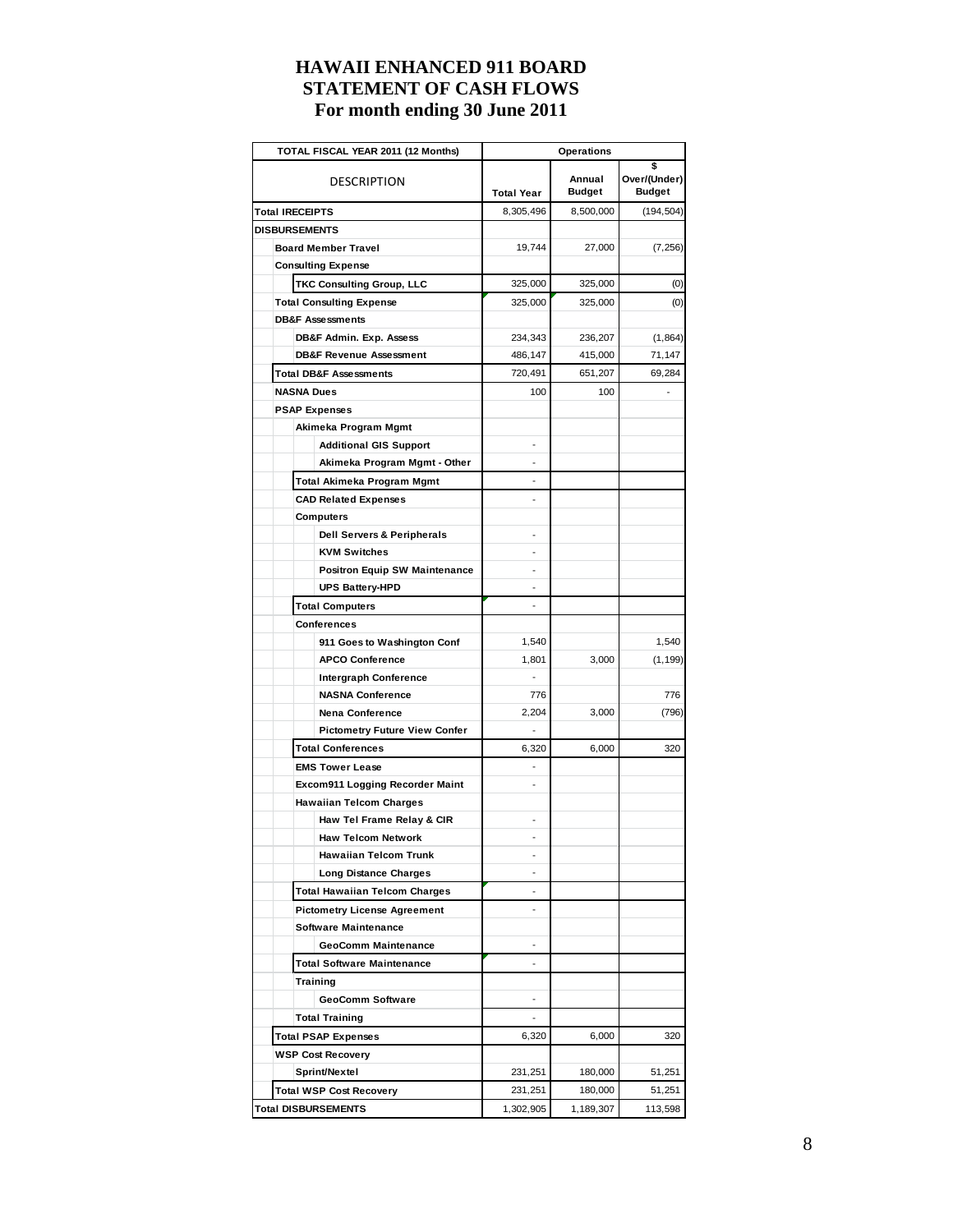# • **PSAP Operations**

### **9-1-1 Call Volume – June 2011**

| <b>PSAP</b> | Total  | <b>Wireline</b> | %     | <b>Wireless</b> | %     |
|-------------|--------|-----------------|-------|-----------------|-------|
| HAWAII (*)  | 10,158 | 3,537           | 34.8% | 6,620           | 65.2% |

*(\*) Totals are based on calls to Primary PSAP.* 

|                   | <b>HAWAII</b>                                                           |            |                                            |            | TOTAL PSAP 9-1-1 CALL VOLUME         |                |                    |            |                        |
|-------------------|-------------------------------------------------------------------------|------------|--------------------------------------------|------------|--------------------------------------|----------------|--------------------|------------|------------------------|
|                   |                                                                         | Wireline   |                                            |            | Wireless                             |                | Admin              |            | Abandoned              |
| 2011              | <b>Total</b>                                                            | # of Calls | %to Total<br>Wireline &<br><b>Wireless</b> | # of Calls | % to Total<br>Wireline &<br>Wireless | # of Calls     | %to Total<br>Calls | # of Calls | %Abandoned<br>to Total |
| December          |                                                                         |            |                                            |            |                                      |                |                    |            |                        |
| November          |                                                                         |            |                                            |            |                                      |                |                    |            |                        |
| October           |                                                                         |            |                                            |            |                                      |                |                    |            |                        |
| September         |                                                                         |            |                                            |            |                                      |                |                    |            |                        |
| August            |                                                                         |            |                                            |            |                                      |                |                    |            |                        |
| July              |                                                                         |            |                                            |            |                                      |                |                    |            |                        |
| June              | 10,158                                                                  | 3,537      | 34.8%                                      | 6,620      | 65.2%                                |                | 0.0%               | 1,133      | 11.2%                  |
| May               | 10,190                                                                  | 3,730      | 36.6%                                      | 6,460      | 63.4%                                | $\Omega$       | 0.0%               | 1,141      | 11.2%                  |
| April             | 9,521                                                                   | 3,409      | 35.8%                                      | 6,112      | 64.2%                                | $\overline{0}$ | 0.0%               | 1,012      | 10.6%                  |
| March             | 10,514                                                                  | 3,871      | 36.8%                                      | 6,643      | 63.2%                                | $\overline{0}$ | 0.0%               | 1,097      | 10.4%                  |
| February          | 9,340                                                                   | 3,453      | 37.0%                                      | 5,886      | 63.0%                                |                | 0.0%               | 997        | 10.7%                  |
| January           | 10,183                                                                  | 3,755      | 36.9%                                      | 6,428      | 63.1%                                | $\Omega$       | 0.0%               | 1,140      | 11.2%                  |
| <b>TOTAL YTD</b>  | 59,906                                                                  | 21,755     | 36.3%                                      | 38,149     | 63.7%                                | 2              | 0.0%               | 6,520      | 10.9%                  |
| <b>AVG PER MO</b> | 9,984                                                                   | 3,626      | .                                          | 6,358      | e Elect                              | $\mathbf{0}$   | n F<br>n T         | 1,087      | <b>ATAT</b>            |
| Note:             | Total Calls include Administrative calls that are not direct 911 calls. |            |                                            |            |                                      |                |                    |            |                        |

Note: | Total Calls include Administrative calls that are not direct 911 calls.

|                   | <b>HAWAII</b>                                                          |            |                                     |                        |            | <b>TRANSFERRED TO FIRE</b>                         |                        |            |                                       |            |                         |
|-------------------|------------------------------------------------------------------------|------------|-------------------------------------|------------------------|------------|----------------------------------------------------|------------------------|------------|---------------------------------------|------------|-------------------------|
|                   |                                                                        |            | Wireline                            |                        |            | Wireless                                           |                        | Admin      |                                       | Abandoned  |                         |
| 2011              | <b>Total</b>                                                           | # of Calls | %to Total<br>Wireline &<br>Wireless | % of Total<br>Wireline | # of Calls | %to Total<br>Wireline &<br>Wireless                | % of Total<br>Wireless | # of Calls | %to Total<br>Calls                    | # of Calls | % Abandoned<br>to Total |
| December          |                                                                        |            |                                     |                        |            |                                                    |                        |            |                                       |            |                         |
| November          |                                                                        |            |                                     |                        |            |                                                    |                        |            |                                       |            |                         |
| October           |                                                                        |            |                                     |                        |            |                                                    |                        |            |                                       |            |                         |
| September         |                                                                        |            |                                     |                        |            |                                                    |                        |            |                                       |            |                         |
| August            |                                                                        |            |                                     |                        |            |                                                    |                        |            |                                       |            |                         |
| July              |                                                                        |            |                                     |                        |            |                                                    |                        |            |                                       |            |                         |
| June              | 1,814                                                                  | 861        | 47.5%                               | 24.3%                  | 953        | 52.5%                                              | 14.4%                  |            | 0.0%                                  | 25         | 1.4%                    |
| May               | 1,861                                                                  | 843        | 45.3%                               | 22.6%                  | 1,018      | 54.7%                                              | 15.8%                  |            | 0.0%                                  | 37         | 2.0%                    |
| April             | 1,821                                                                  | 845        | 46.4%                               | 24.8%                  | 976        | 53.6%                                              | 16.0%                  |            | 0.0%                                  | 31         | 1.7%                    |
| March             | 1,977                                                                  | 926        | 46.9%                               | 23.9%                  | 1,050      | 53.1%                                              | 15.8%                  |            | 0.1%                                  | 45         | 2.3%                    |
| February          | 1,809                                                                  | 892        | 49.3%                               | 25.8%                  | 917        | 50.7%                                              | 15.6%                  |            | 0.0%                                  | 37         | 2.0%                    |
| January           | 1,914                                                                  | 909        | 47.5%                               | 24.2%                  | 1,004      | 52.5%                                              | 15.6%                  |            | 0.1%                                  | 22         | 1.1%                    |
| <b>TOTAL YTD</b>  | 11,196                                                                 | 5,276      | 47.1%                               | 24.3%                  | 5,918      | 52.9%                                              | 15.5%                  |            | 0.0%                                  | 197        | 1.8%                    |
| <b>AVG PER MO</b> | 1,866                                                                  | 879        |                                     | 7. T.                  |            | $986$ $\blacksquare$ $\blacksquare$ $\blacksquare$ | .                      |            | $\circ$ $\bullet$ $\bullet$ $\bullet$ | 33         | .                       |
| $N = +$           | Total Calle include Administrative salle that are not direct 011 calle |            |                                     |                        |            |                                                    |                        |            |                                       |            |                         |

Note: Total Calls include Administrative calls that are not direct 911 calls.

**Notes:** (1)

"Abandoned" calls represent the number of incoming 9-1-1 calls for which the caller had hung up before a call-taker answered.

(2) "Abandoned" calls are included in the "Wireline" and "Wireless" counts respectively. The standard CML reports do not provide a break-out of "Abandoned" calls between "Wireline" and "Wireless" calls.

(3) Total call volumes include Administrative calls. (Administrative calls = Calls made between 911 positions but are not 911 calls.)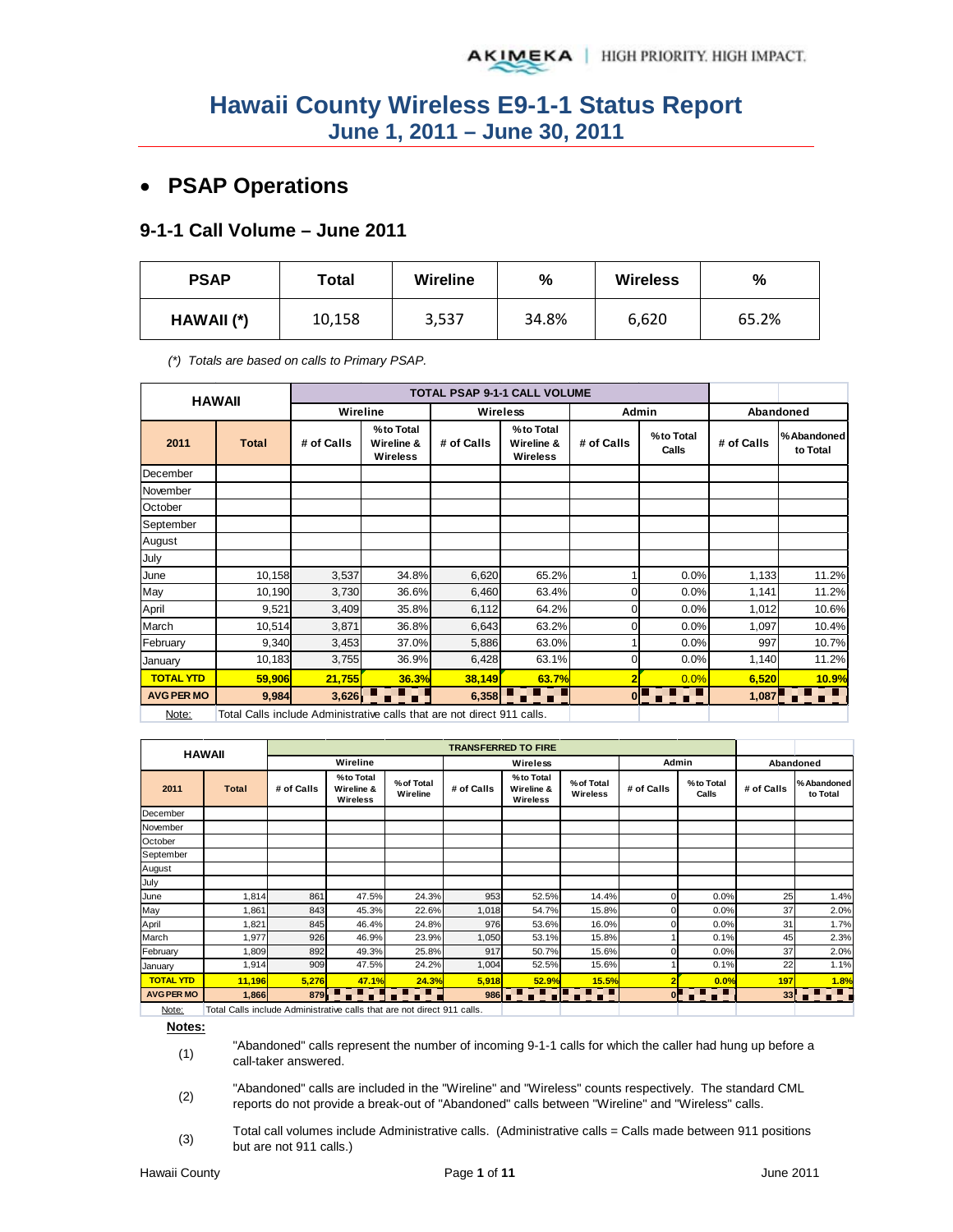## • **PSAP Operations (continued)**

### **Wireless Test – June 2011**

| Date     | <b>WSP</b>               | <b>Sites</b><br>Tested | <b>Sectors</b><br><b>Tested</b> | <b>Tested By</b>        | Test<br>Pass/Fail                                  |
|----------|--------------------------|------------------------|---------------------------------|-------------------------|----------------------------------------------------|
| 06/06/11 | <b>AT&amp;T Mobility</b> |                        | 21                              | Hawaii PSAP/<br>Akimeka | Pass                                               |
| 06/06/11 | <b>AT&amp;T Mobility</b> | 4                      | 17                              | Hawaii PSAP/<br>Akimeka | Cancelled due<br>to WSP<br><b>Technical Issues</b> |
| 06/27/11 | <b>AT&amp;T Mobility</b> |                        | 35                              | Hawaii PSAP/<br>Akimeka | Pass                                               |

### **Current Month PSAP Operations Activities – June 2011**

- 06/06/11 AT&T Mobility sent the Call Routing Sheets (CRSs) for the Neighbor Island PSAPs annual audit review on June 6, 2011. Akimeka is currently conducting the annual audit review and validation process.
- 06/09/11 At the request of the Executive Director of the State of Hawaii Wireless Enhanced 911 Board, Thera Bradshaw, Akimeka sent an email to all PSAPs in the State of Hawaii regarding the September NG9-1-1 Technology Forum. Inputs from the PSAPs as to their anticipated attendance and any development or informational topics/sessions that the PSAP would like to be included at the forum were solicited.

Akimeka has not received responses from all of the PSAPs to date. Once all responses are received, Akimeka will consolidate the inputs and forward them on to the Executive Director of the State of Hawaii Wireless Enhanced 911 Board Executive Director.

- 06/17/11 Verizon Wireless sent the Call Routing Sheets (CRSs) to Akimeka for the Neighbor Island PSAPs annual audit review on June 17, 2011. Akimeka is currently conducting the annual audit review and validation process.
- 06/28/11 Akimeka personnel provided Dispatcher training for two (2) new dispatchers on the Plant CML equipment, PowerMap, and Pictometry applications and operations.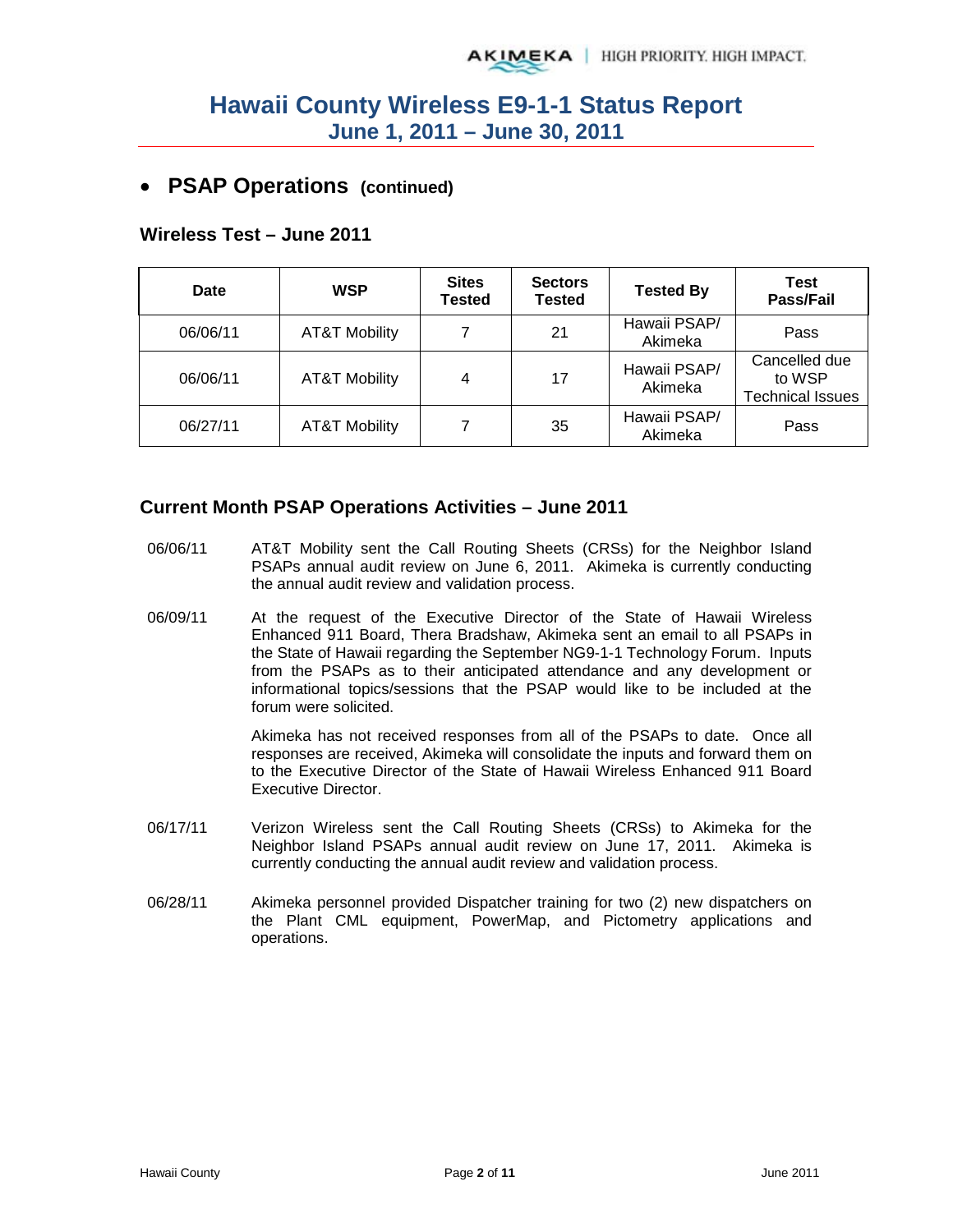# **PSAP Operations (continued)**

### **Open Issues (To be Monitored and Tracked by Akimeka)**

### *Updates as of June 30, 2011 are noted below:*

11/21/09 Akimeka will continue to monitor and track AT&T Mobility's open trouble ticket (11/21/09) for missing house number (HN), street and community information when transferring a WPH2 call or rebidding a WPH2 call. This issue was escalated to the State of Hawaii Wireless Enhanced 9-1-1 Board for action (August 2010). There have been no updates received to date. Unfortunately, the trouble is still occurring.

> Akimeka will provide status updates via the Monthly Status Report (MSR) when there are significant changes or updates as provided by the State of Hawaii Wireless Enhanced 9-1-1 Board and/or AT&T Mobility.

> *Update (4/30/11)* -- Hawaiian Telcom notified the Neighbor Island PSAPs that Intrado will be upgrading the ALI software to Version 5.0. A feature in this upgrade may potentially address the AT&T issue. This feature can be activated with the permission of all of the PSAPs across the State of Hawaii. This will be reviewed and discussed at the next Enhanced 9-1-1 Wireless Board Technical Committee meeting on May 10, 2011.

> *Update (5/31/11)* -- All PSAPs sent in a written confirmation to Hawaiian Telcom, Inc. (HTI) to proceed with the software 5.0 upgrade. Testing has been scheduled for Monday, June 6, 2011.

> **Update (6/30/11)** -- The ALI cache wireless option was installed by Hawaiian Telcom, Inc. (HTI) on June 5, 2011. Testing was conducted as scheduled on the Neighbor Islands on June 6, 2011. Testing began at 7:44 a.m. however, there was no improvement. House number (HN) and street and community information was still missing when transferring a WPH2 call or rebidding a WPH2 call. Akimeka contacted HTI to report the condition. HTI and Intrado addressed the issue and testing continued. Results of the re-bidding of a WPH1 to WPH2 (GSM) call displayed the tower information and city. However, when testing UMT to UMT calls, the tower information and city were missing. In addition, the COF fields remained constant at 271 meters for every Phase II test call received. Akimeka reported this to Intrado for review.

> In June 8, 2011, HTI notified the PSAPs that they believe the ALI caching trouble was resolved and all information sent on re-bids is in compliance with what is being sent by AT&T Mobility. As such, any additional discrepancy of calculated accuracy pertaining to the confidence factor (COF) should be reported to AT&T Mobility.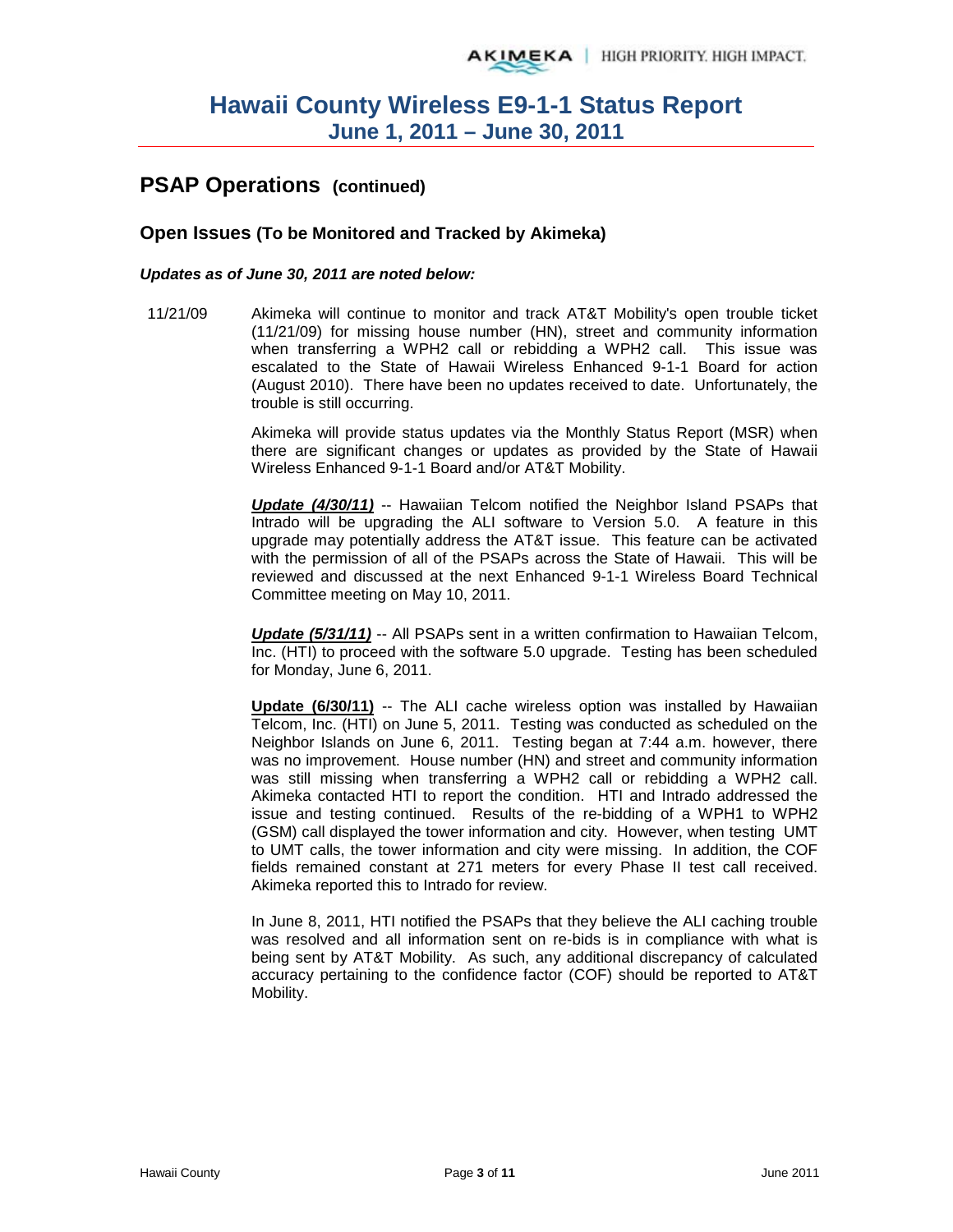# **PSAP Operations (continued)**

### **Open Issues (To be Monitored and Tracked by Akimeka)**

*Updates as of June 30, 2011 are noted below: (continued)*

04/16/10 Akimeka personnel worked on a flowchart for the Neighbor Island PSAPs to document the flow of a Call Routing Spreadsheet (CRS) and Testing Validation Worksheet (TVW). It was discovered that different processes exist among the carriers.

> Akimeka created and submitted for review a DRAFT Call Routing Sheet (CRS) and Testing Validation Worksheet (TVW) process flowchart to the Neighbor Island PSAPs on December 20, 2010.

> *Update (4/30/11)* – Akimeka continued to work on the flowchart and incorporate the feedback received. An updated process flowchart is currently under review within Akimeka. Once approved, it will be shared with the Neighbor Island PSAPs.

*Update (5/31/11)* – In progress.

*Update (6/30/11)* – In progress.

## • **MSAG**

### **Current Month – June 2011**

|               |              |       |                   |                                                                    |               |        |              |                              | (a)                          | (b)                    |                        |
|---------------|--------------|-------|-------------------|--------------------------------------------------------------------|---------------|--------|--------------|------------------------------|------------------------------|------------------------|------------------------|
| 2011          |              |       | 9-1-1NET REQUESTS |                                                                    |               |        |              |                              |                              | In Suspended Status    |                        |
|               |              |       |                   |                                                                    |               |        |              | <b>Customer</b>              | <b>Address</b><br>Change     | as of Report Month End |                        |
| <b>PSAP</b>   | <b>TOTAL</b> | Total | Change            | Combined                                                           | <b>Delete</b> | Insert | <b>Split</b> | <b>Addresses</b><br>Affected | <b>Requests</b><br>Submitted | # of<br>Transactions   | <b>TNs</b><br>Affected |
| <b>HAWAII</b> | 228          | 214   | 37                | 21                                                                 | 7             | 149    | $\bf{0}$     | 2,482                        | 14 <sup>  </sup>             | 0                      | $\overline{0}$         |
|               |              |       |                   | Revised categories and report format changes effective April 2009. |               |        |              |                              |                              |                        |                        |

During the month of June 2011, 214 9-1-1Net requests were completed relating to the MSAG database, with 2,482 customer ANI/ALI records updated as a direct result. Fourteen (14) ALI discrepancy reports were submitted to 9-1-1Net for updates and corrections. See attached spreadsheet for a detailed description of changes and additions.

### *There are no records in Suspended status as of June 30, 2011.*

Akimeka continued to work on the correspondence letters provided in hard copies, dating back to 2004, to validate if the address changes were incorporated into Akimeka's MSAG and GIS mapping layer updates. In the month of June 2011, Akimeka was able to confirm an additional 250 street/address updates, bringing the total to date at **1,017**, which were accurately accounted for and the information resides within the E9-1-1 databases.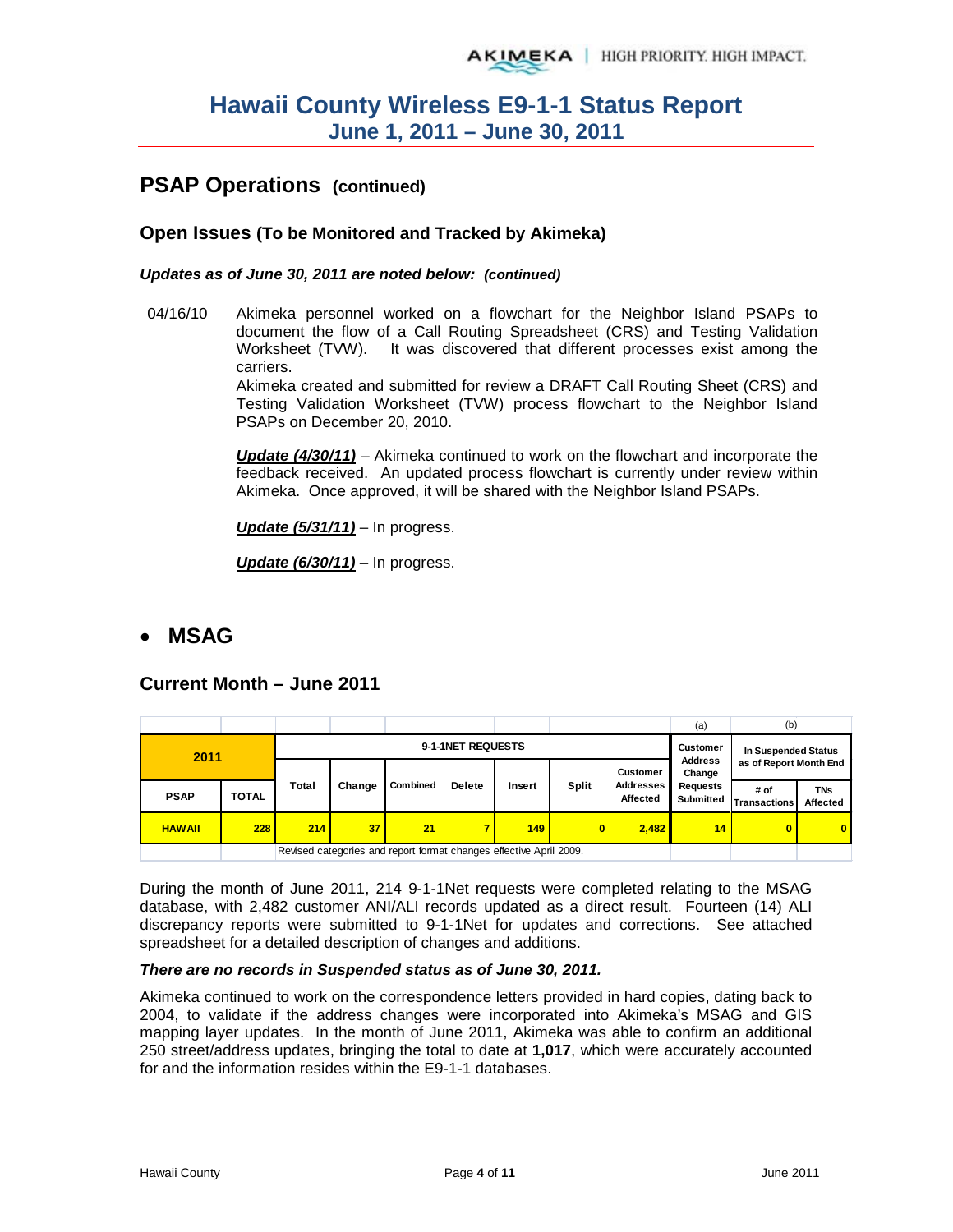## • **MSAG (continued)**

## **Year-to-Date (YTD) Summary – 2011**

|                   |              |                   |        |                                                 |                         |        |              |                                              | (a)                                           | (b)                                           |                     |
|-------------------|--------------|-------------------|--------|-------------------------------------------------|-------------------------|--------|--------------|----------------------------------------------|-----------------------------------------------|-----------------------------------------------|---------------------|
| <b>HAWAII</b>     |              | 9-1-1NET REQUESTS |        |                                                 |                         |        |              |                                              |                                               | In Suspended Status<br>as of Report Month End |                     |
| 2011              | <b>TOTAL</b> | Total             | Change | Combined                                        | Delete                  | Insert | <b>Split</b> | Customer<br><b>Addresses</b><br>Affected (*) | Change<br><b>Requests</b><br><b>Submitted</b> | # of<br><b>Transactions</b>                   | <b>TNs Affected</b> |
| December          |              |                   |        |                                                 |                         |        |              |                                              |                                               |                                               |                     |
| November          |              |                   |        |                                                 |                         |        |              |                                              |                                               |                                               |                     |
| October           |              |                   |        |                                                 |                         |        |              |                                              |                                               |                                               |                     |
| September         |              |                   |        |                                                 |                         |        |              |                                              |                                               |                                               |                     |
| August            |              |                   |        |                                                 |                         |        |              |                                              |                                               |                                               |                     |
| July              |              |                   |        |                                                 |                         |        |              |                                              |                                               |                                               |                     |
| June              | 228          | 214               | 37     | 21                                              | 7                       | 149    | 0            | 2,482                                        | 14                                            | 0                                             | $\mathbf 0$         |
| May               | 379          | 361               | 127    | 77                                              | 19                      | 102    | 36           | 1,676                                        | 18                                            | 5                                             | 36                  |
| April             | 426          | 417               | 230    | 170                                             | 5 <sup>1</sup>          | 2      | 10           | 5,268                                        | 9                                             | 0                                             | $\mathbf 0$         |
| March             | 217          | 205               | 78     | 114                                             | $\overline{2}$          |        | 10           | 1,512                                        | 12                                            | 0                                             | $\mathbf 0$         |
| February          | 173          | 144               | 97     | 12                                              | $\overline{\mathbf{3}}$ | 9      | 23           | 1,150                                        | 29                                            | n                                             | $\Omega$            |
| January           | 310          | 293               | 155    | 83                                              | 4                       | 8      | 43           | 2,548                                        | 17                                            | 0                                             | $\Omega$            |
| <b>TOTAL YTD</b>  | 1,733        | 1,634             | 724    | 477                                             | 40                      | 271    | 122          | 14,636                                       | 99                                            | п<br>٩<br>п                                   | T, I<br>57          |
| <b>AVG PER MO</b> | 289          | 272               | 121    | 80                                              | $\overline{7}$          | 45     | 20           | 2,439                                        | 17 <sub>1</sub>                               | π                                             |                     |
|                   |              | $(*)$             |        | Applies to Change, Delete and Insert categories |                         |        |              |                                              |                                               |                                               |                     |

*Note: Revised categories and report format changes effective April 2009.*

| <b>Definitions:</b> | (a) | Represents customer address change requests submitted to Intrado to correct customer ANI/ALI<br>records, including those identified by Akimeka. |
|---------------------|-----|-------------------------------------------------------------------------------------------------------------------------------------------------|
|                     | (b) | Represents what is in suspension status at the end of the report month -- awaiting further action<br>by County, Telco, or Akimeka.              |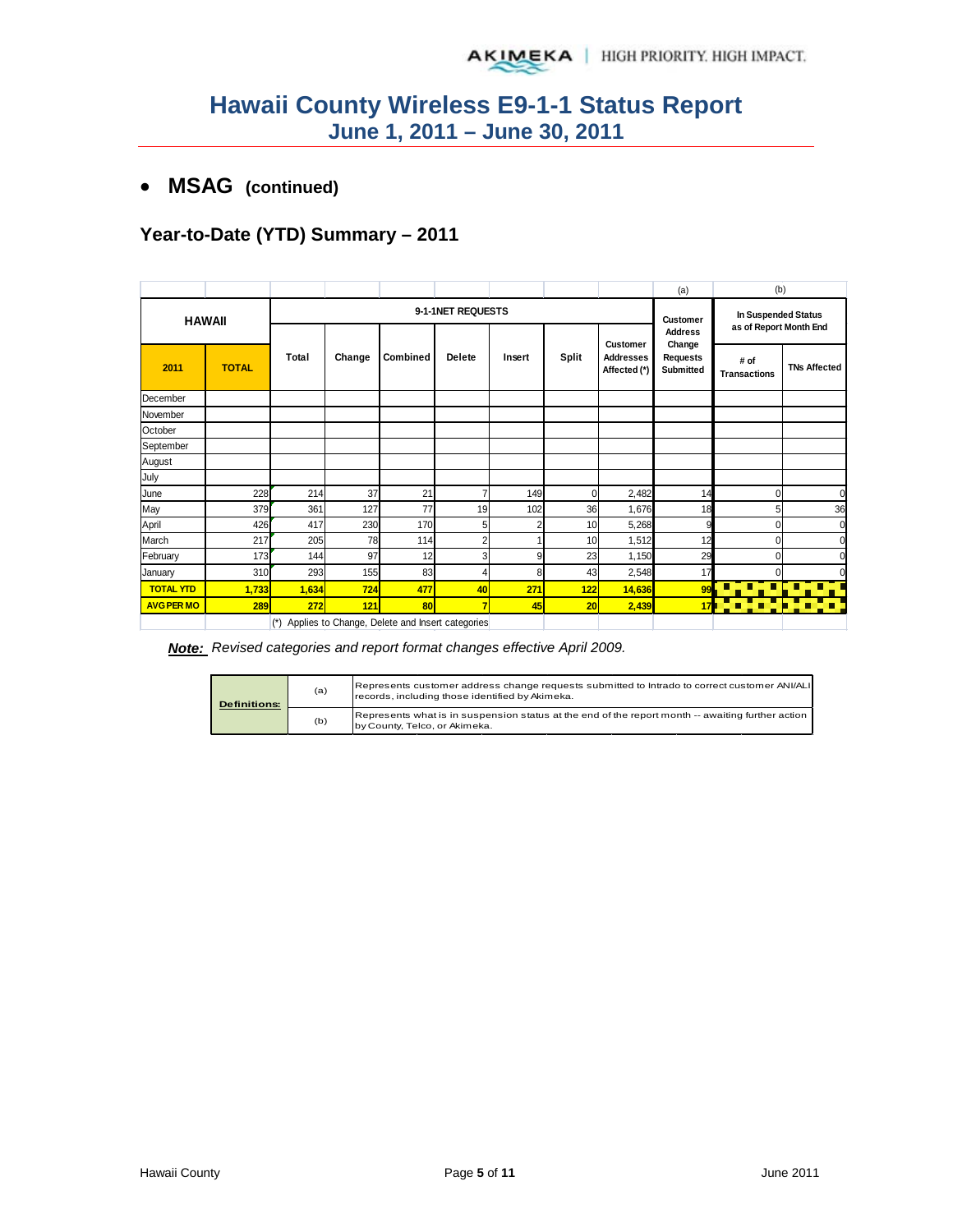# • **Mapping Layers Updated/Loaded Into GIS – June 2011**

## *9-1-1 GIS layers provided by Akimeka to the PSAP are designed for use on E9-1-1 systems.*

|                                              |                                         |                            | <b>HAWAII</b>          |                                                                                                                                      |
|----------------------------------------------|-----------------------------------------|----------------------------|------------------------|--------------------------------------------------------------------------------------------------------------------------------------|
|                                              | Akimeka GIS Server                      |                            | Date Loaded Into       |                                                                                                                                      |
| <b>Type of Layer</b>                         | Date Created/<br><b>Edits Performed</b> | Date Uploaded<br>to Server | <b>PSAP GIS Server</b> | <b>Other/Remarks</b>                                                                                                                 |
| <b>WSP Cell Towers</b>                       |                                         |                            |                        |                                                                                                                                      |
|                                              | 06/20/11                                |                            |                        | Changed ranges found in the County's updated layer                                                                                   |
| <b>Street Centerline</b>                     | 06/16/11                                |                            |                        | Edited street names and ranges found in the County's<br>updated layer. Included all data necessary for the<br>Intergraph CAD.        |
|                                              | 06/15/11 -- 06/16/11                    |                            | 06/15/11               | Edited street number and street names as found in the<br>County's updated layer. Included all data needed for the<br>Intergraph CAD. |
|                                              | 06/13/11                                |                            |                        | Updated SDE layer with Common Name data from<br>InfoUSA for Condos and Vistor Attractions                                            |
|                                              | 06/10/11                                |                            |                        | Updated SDE layer with Common Name data from<br>InfoUSA for Shopping Centers and Libraries                                           |
| <b>Address Points</b>                        | 06/06/11                                |                            |                        | Updated SDE layer with Common Name data from<br>InfoUSA for Schools                                                                  |
|                                              | 06/03/11                                |                            |                        | Updated SDE layer with Common Name data from<br>InfoUSA for Medical Facilities and Schools                                           |
|                                              | 06/02/11                                |                            |                        | Updated SDE layer with Common Name data from<br>InfoUSA for Medical Facilities                                                       |
|                                              | 06/01/11 -- 06/02/11                    |                            |                        | Updated SDE layer with Common Name data from<br>InfoUSA for Food and Beverage locations                                              |
| <b>MSAG Address</b>                          |                                         |                            |                        |                                                                                                                                      |
| Points (aka Pseudo<br><b>Address Points)</b> |                                         |                            |                        |                                                                                                                                      |
| <b>MSAG Communities</b>                      |                                         |                            |                        |                                                                                                                                      |
| <b>Parcels</b>                               |                                         |                            |                        |                                                                                                                                      |
| <b>Airports</b>                              |                                         |                            |                        |                                                                                                                                      |
|                                              |                                         |                            |                        |                                                                                                                                      |
| <b>Bridges</b>                               |                                         |                            |                        |                                                                                                                                      |
| <b>Churches</b>                              |                                         |                            |                        |                                                                                                                                      |
| <b>Coastal Names</b>                         | 06/15/11                                |                            |                        | Added Fish Ponds to SDE layer                                                                                                        |
| Critical                                     |                                         |                            |                        |                                                                                                                                      |
| Infrastructure                               |                                         |                            |                        |                                                                                                                                      |
| Dams                                         |                                         |                            |                        |                                                                                                                                      |
| <b>Emergency</b><br><b>Callboxes</b>         |                                         |                            |                        |                                                                                                                                      |
| Emergency<br><b>Shelters</b>                 |                                         |                            |                        |                                                                                                                                      |

(\*) *Every time the GIS Update tool is used, Indexes and Cache have to be built. The Positron system configurator is adjusted every time a layer is loaded in the PowerMap database. Each PSAP position is updated accordingly.*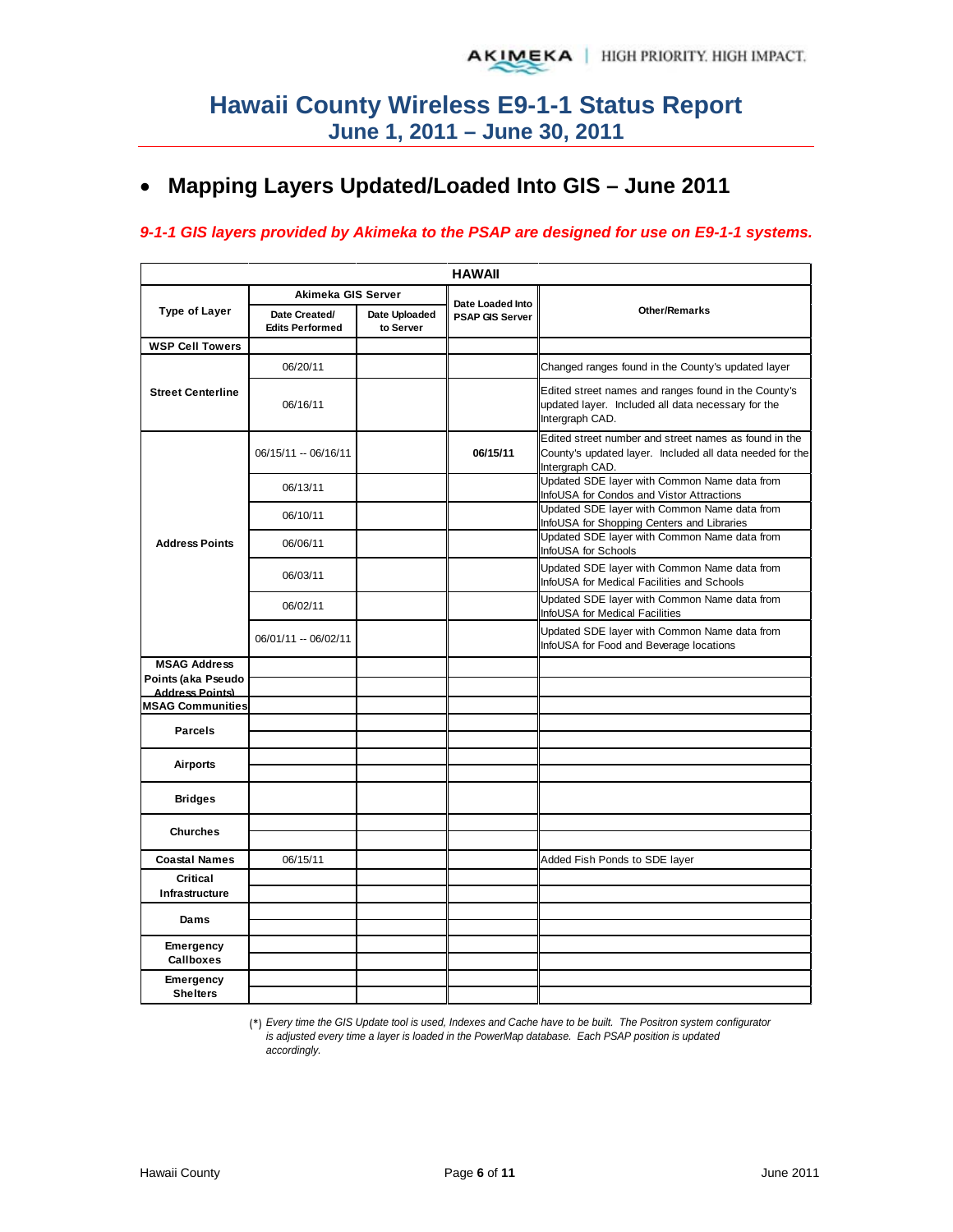## • **Mapping Layers Updated/Loaded Into GIS – May 2011 (continued)**

### *9-1-1 GIS layers provided by Akimeka to the PSAP are designed for use on E9-1-1 systems.*

|                           |                                         |                            | <b>HAWAII</b>                              |                                                                                       |
|---------------------------|-----------------------------------------|----------------------------|--------------------------------------------|---------------------------------------------------------------------------------------|
|                           | Akimeka GIS Server                      |                            |                                            |                                                                                       |
| <b>Type of Layer</b>      | Date Created/<br><b>Edits Performed</b> | Date Uploaded<br>to Server | Date Loaded Into<br><b>PSAP GIS Server</b> | <b>Other/Remarks</b>                                                                  |
| <b>Fire Beats</b>         |                                         |                            |                                            |                                                                                       |
| <b>Fire Districts</b>     |                                         |                            |                                            |                                                                                       |
| <b>Fire ESZ</b>           |                                         |                            |                                            |                                                                                       |
| <b>Fire Stations</b>      | 06/14/11                                |                            |                                            | Updated attributes for ST_NUM, DIRPRE, FEANME and<br>FEATYP                           |
|                           |                                         |                            |                                            |                                                                                       |
| Food & Beverage           |                                         |                            | 06/15/11                                   |                                                                                       |
|                           | 06/01/11 -- 06/02/11                    |                            |                                            | Updated SDE layer with data from InfoUSA                                              |
| <b>Gas Stations</b>       |                                         |                            |                                            |                                                                                       |
| Government                |                                         |                            | 06/15/11                                   |                                                                                       |
| <b>Buildings</b>          | 06/08/11                                |                            |                                            | Created layer from County Buildings data for addition<br>into SDE                     |
| <b>Helipads</b>           |                                         |                            |                                            |                                                                                       |
|                           | 06/16/11                                |                            |                                            | Created layer from Airports SDE layer                                                 |
| Hospitals                 |                                         |                            |                                            |                                                                                       |
|                           |                                         |                            |                                            |                                                                                       |
| <b>Hotels</b>             |                                         |                            |                                            |                                                                                       |
| Lodging                   |                                         |                            |                                            |                                                                                       |
| <b>Major Roads</b>        |                                         |                            |                                            |                                                                                       |
| <b>Medic Stations</b>     |                                         |                            |                                            |                                                                                       |
|                           | 06/14/11                                |                            |                                            | Created layer from Fire Stations layer                                                |
| <b>Medical Facilities</b> |                                         |                            | 06/15/11                                   |                                                                                       |
|                           | 06/02/11 -- 06/03/11                    |                            |                                            | Updated SDE layer with data from InfoUSA                                              |
| <b>Milepost Markers</b>   |                                         |                            |                                            |                                                                                       |
| <b>National and State</b> |                                         |                            |                                            |                                                                                       |
| <b>Parks</b>              |                                         |                            |                                            |                                                                                       |
| <b>Ocean Safety</b>       |                                         |                            |                                            |                                                                                       |
| Ocean Rescue              |                                         |                            |                                            |                                                                                       |
| Parks Polygon             |                                         |                            |                                            |                                                                                       |
|                           |                                         |                            | 06/15/11                                   |                                                                                       |
|                           | 06/13/11                                |                            |                                            | Updated SDE layer with data from InfoUSA for Visitor<br><b>Attractions and Condos</b> |
| <b>Points of Interest</b> | 06/10/11                                |                            |                                            | Updated SDE layer with data from InfoUSA for Shopping<br>Centers and Libraries        |
|                           | 06/09/11                                |                            |                                            | Updated SDE layer with new data from Parks, Food and<br>Beverage and Hotels           |
|                           | 06/08/11                                |                            |                                            | Updated layer with new data from Gas Stations and<br><b>Coastal Names</b>             |

(\*) *Every time the GIS Update tool is used, Indexes and Cache have to be built. The Positron system configurator is adjusted every time a layer is loaded in the PowerMap database. Each PSAP position is updated accordingly.*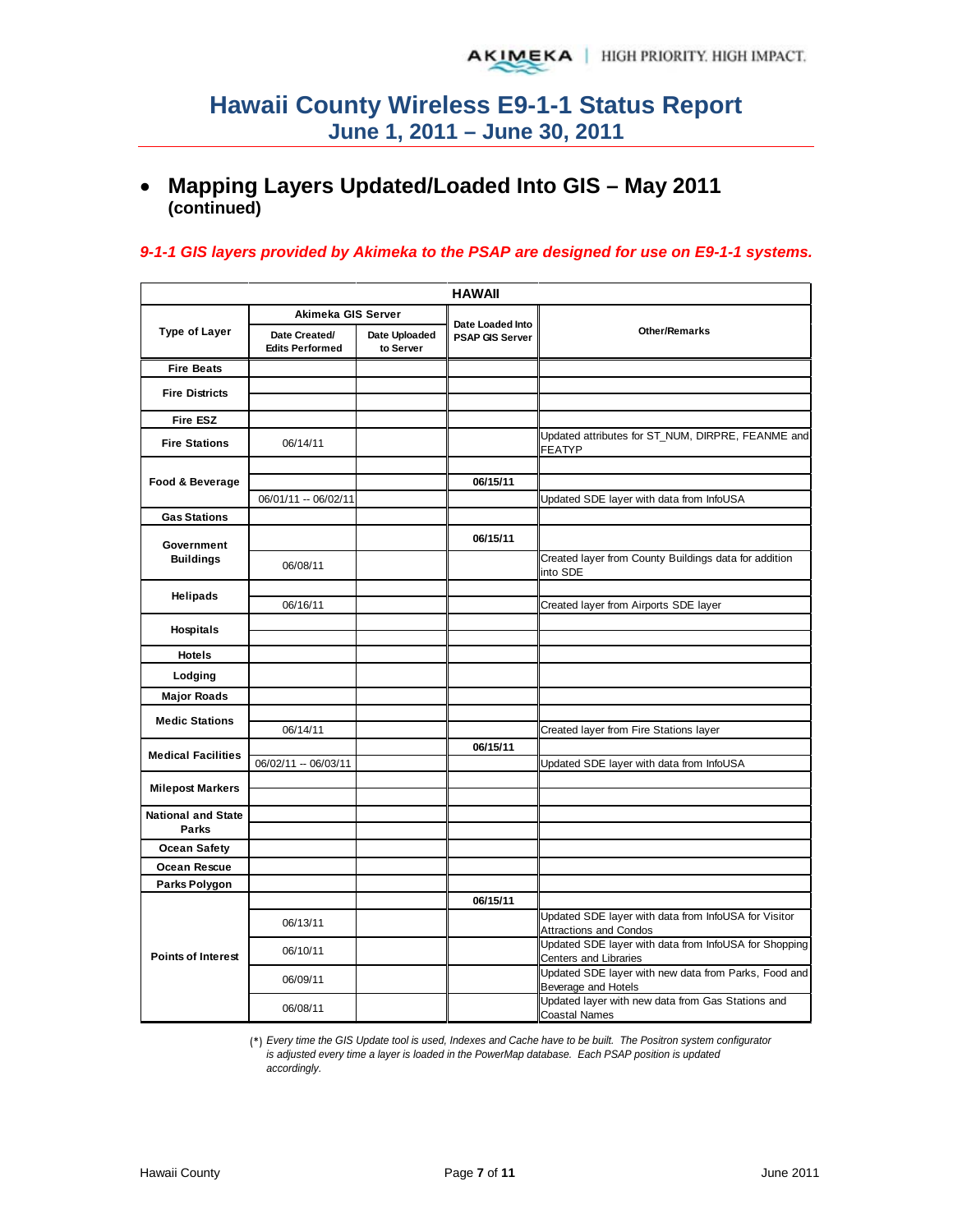## • **Mapping Layers Updated/Loaded Into GIS – May 2011 (continued)**

### *9-1-1 GIS layers provided by Akimeka to the PSAP are designed for use on E9-1-1 systems.*

|                                              |                                         |                            | <b>HAWAII</b>          |                                                          |
|----------------------------------------------|-----------------------------------------|----------------------------|------------------------|----------------------------------------------------------|
|                                              | Akimeka GIS Server                      |                            | Date Loaded Into       |                                                          |
| <b>Type of Layer</b>                         | Date Created/<br><b>Edits Performed</b> | Date Uploaded<br>to Server | <b>PSAP GIS Server</b> | <b>Other/Remarks</b>                                     |
| <b>Police Beat</b><br><b>Boundaries</b>      |                                         |                            |                        |                                                          |
| <b>Police Districts</b>                      |                                         |                            |                        |                                                          |
| <b>Police ESZ</b>                            |                                         |                            |                        |                                                          |
| <b>Police Stations</b>                       |                                         |                            |                        |                                                          |
| Ponds                                        |                                         |                            | 06/15/11               |                                                          |
|                                              | 06/08/11                                |                            |                        | Created layer from State GIS layer for addition into SDE |
| <b>Post Office</b>                           |                                         |                            |                        |                                                          |
| <b>Schools</b>                               |                                         |                            | 06/15/11               |                                                          |
|                                              | 06/03/11 -- 06/06/11                    |                            |                        | Updated SDE layer with data from InfoUSA                 |
| <b>Service Station</b>                       |                                         |                            |                        |                                                          |
| <b>Streams</b>                               |                                         |                            |                        |                                                          |
| <b>Subdivisions</b>                          |                                         |                            |                        |                                                          |
| <b>Trails</b>                                |                                         |                            |                        |                                                          |
| Tsunami<br><b>Evacuation Zones</b>           |                                         |                            |                        |                                                          |
| Tsunami<br><b>Roadblocks</b>                 |                                         |                            |                        |                                                          |
| <b>United States</b><br><b>National Grid</b> | 06/07/11                                |                            |                        | Created 50K and 500K grids and added to SDE              |
|                                              |                                         |                            | 06/15/11               |                                                          |
| Waterfalls                                   | 06/08/11                                |                            |                        | Created layer from State GIS layer for addition into SDE |

(\*) *Every time the GIS Update tool is used, Indexes and Cache have to be built. The Positron system configurator is adjusted every time a layer is loaded in the PowerMap database. Each PSAP position is updated accordingly.*

|       | Street Centerline, Address Points, and Parcels layers are provided by Hawaii County.                                                                                                                         |
|-------|--------------------------------------------------------------------------------------------------------------------------------------------------------------------------------------------------------------|
| Note: | Akimeka has been instructed to not perform any edits on the Parcels layers as provided.<br>Akimeka uploads the layer into the Akimeka GIS Server and PSAP GIS Server accordingly.                            |
|       | For the Street Centerline and Address Points layers, effective November 25, 2009, Akimeka<br>will compare and incorporate the County's changes into Akimeka's Street Centerline and<br>Address Points layer. |

## **Current Month GIS Activities – June 2011**

- 06/07/11 Akimeka requested via email an updated National Parks layer from a former contact at the National Park Service.
- 06/07/11 Akimeka emailed the Hawai`i County PSAP to request updated data for the following layers: Emergency Operations Centers, Fire Stations, and Major Roads.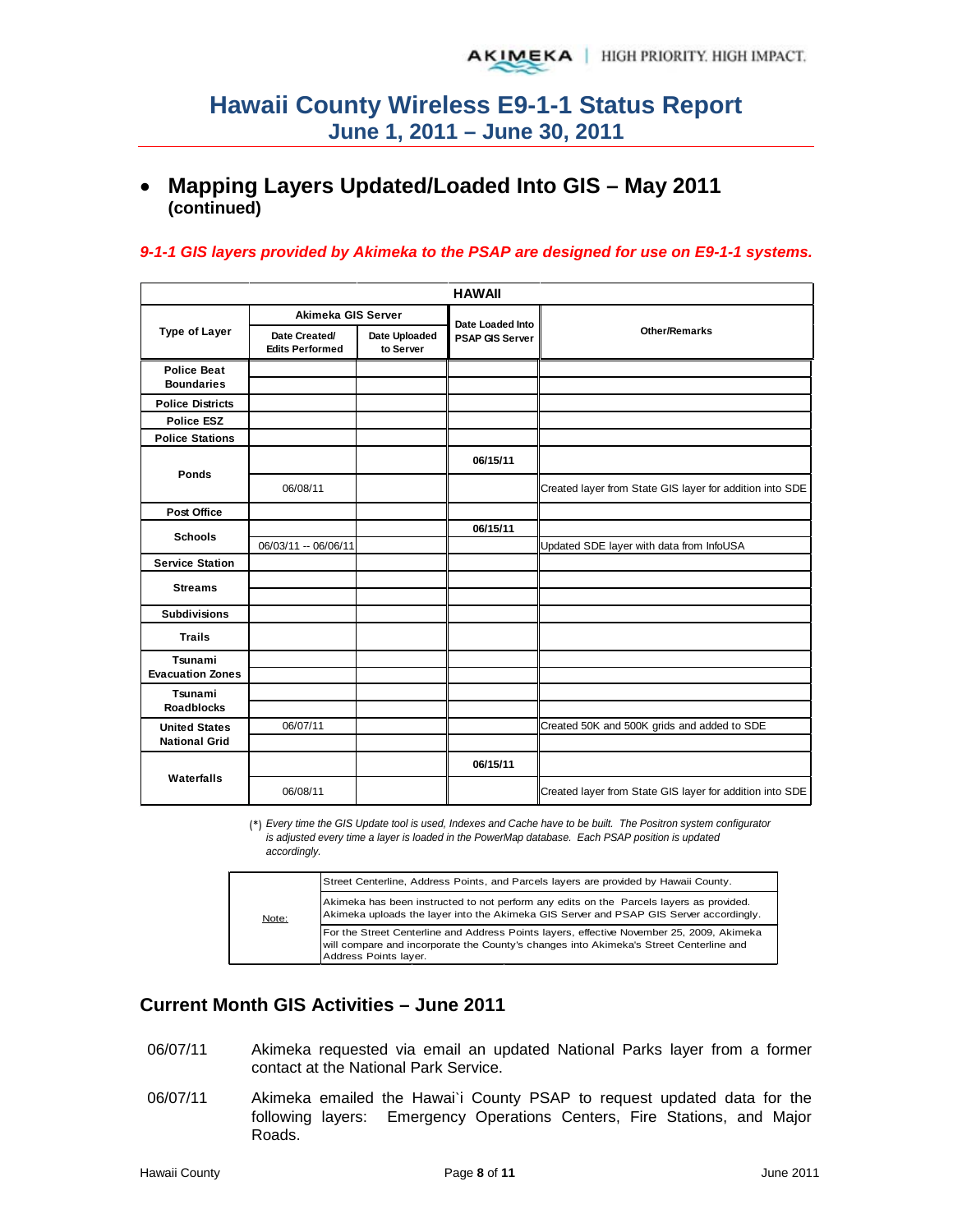# • **Service Requests Transactions**

## **Open Service Requests – June 2011 (May 27, 2011 – June 28, 2011)**

| #              | Date     | Ticket# | Description                            | Category                          | Urgency | <b>Comments</b>                                                                                                                                                                                                                                                                           |
|----------------|----------|---------|----------------------------------------|-----------------------------------|---------|-------------------------------------------------------------------------------------------------------------------------------------------------------------------------------------------------------------------------------------------------------------------------------------------|
| 1              | 05/25/10 | 220     | <b>MSAG Community Layer</b>            | 911 Map -- Other                  | Low     | Hawai'i County Police reviewed Akimeka's 2008<br>MSAG Community layer data and would like to<br>redefine them. New boundaries for West Hawai'i<br>was received on May 16, 2010.<br>Akimeka contacted the Hawai'i County PSAP to set<br>up a meeting to discuss, define and agree upon the |
|                |          |         |                                        |                                   |         | MSAG Communities to be used.                                                                                                                                                                                                                                                              |
|                |          |         |                                        |                                   |         | Akimeka E9-1-1 Support met with the Hawai'i<br>County PSAP on March 17, 2011 to discuss and<br>adjust the MSAG Communities layer. Research is<br>being done to ensure that the layer is properly<br>updated.                                                                              |
| $\overline{2}$ | 06/03/10 | 225     | Verify addresses on Puako Beach Road   | MSAG - ANI/ALI Discrepancy        | Normal  | Customer records were researched and update<br>requests were sent to Sprint via Intrado and<br>Hawaiian Telcom, Inc. (HTI).                                                                                                                                                               |
|                |          |         |                                        |                                   |         | Record pending with telcos.                                                                                                                                                                                                                                                               |
| 3              | 11/12/10 | 270     | Incorrect Address: TN = 808/968-6721   | MSAG - ANI/ALI Discrepancy        | Normal  | Customer records were researched and correction<br>request submitted on November 15, 2010.                                                                                                                                                                                                |
|                |          |         |                                        |                                   |         | Researched continued with Intrado and Hawai'i<br>County on March 31, 2011.                                                                                                                                                                                                                |
| $\overline{4}$ | 02/11/11 | 312     | <b>Incorrect Information Displayed</b> | MSAG - ANI/ALI Discrepancy        | Normal  | Sent inquiry to Intrado regarding street name change<br>and potential community name change.                                                                                                                                                                                              |
| 5              | 06/02/11 | 324     | <b>Incorrect Address</b>               | MSAG - ANI/ALI Discrepancy        | Normal  | Request is being researched.                                                                                                                                                                                                                                                              |
| 6              | 05/05/11 | 325     | <b>Incorrect Address</b>               | MSAG - ANI/ALI Discrepancy        | Normal  | Records show address with Loea Street to be in the<br>Pepeekeo community.                                                                                                                                                                                                                 |
| $\overline{7}$ | 05/12/11 | 327     | Incorrect Address: $TN = 808/982-3265$ | MSAG - ANI/ALI Discrepancy        | Normal  | Customer confirmed address and advised that she<br>will contact her service provider. Waiting for updated<br>information to be processed.                                                                                                                                                 |
| 8              | 05/13/11 | 329     | Incorrect Address: $TN = 808/965-1593$ | MSAG - ANI/ALI Discrepancy        | Low     | Waiting for updated information to be processed.                                                                                                                                                                                                                                          |
| 9              | 06/06/11 | 334     | Incorrect Address: TN = 808/929-7261   | MSAG - ANI/ALI Discrepancy        | Low     | Updated information has been requested through<br>Intrado 9-1-1Net. Waiting on HTI to update caller<br>information.                                                                                                                                                                       |
| 10             | 06/06/11 | 335     | Incorrect Address: TN = 808/882-7918   | MSAG - ANI/ALI Discrepancy        | Low     | Updated information has been requested through<br>Intrado 9-1-1Net. Waiting on HTI to update caller<br>information.                                                                                                                                                                       |
| 11             | 06/06/11 | 336     | Incorrect Address: TN = 808/333-5427   | MSAG - ANI/ALI Discrepancy        | Low     | Updated information has been requested through<br>Intrado 9-1-1Net. Waiting on HTI to update caller<br>information.                                                                                                                                                                       |
| 12             | 06/06/11 | 338     | Incorrect Address: TN = 808/775-7188   | MSAG - ANI/ALI Discrepancy        | Low     | Address change has been requested with 9-1-1Net.                                                                                                                                                                                                                                          |
| 13             | 06/06/11 | 339     | Incorrect Address: $TN = 808/929-9615$ | MSAG - ANI/ALI Discrepancy        | Low     | Location and driving instructions added to caller<br>information as requested.                                                                                                                                                                                                            |
| 14             | 06/28/11 | 340     | Incorrect Address: TN = 808/775-0417   | MSAG - ANI/ALI Discrepancy        | Low     | Updated information has been requested through<br>Intrado 9-1-1Net. Waiting on HTI to update caller<br>information.                                                                                                                                                                       |
| 15             | 06/28/11 | 341     | Incorrect Address: TN = 808/963-6309   | MSAG - ANI/ALI Discrepancy        | Low     | Updated information has been requested through<br>Intrado 9-1-1Net. Waiting on HTI to update caller<br>information.                                                                                                                                                                       |
| 16             | 06/06/11 | 342     | Incorrect Address: TN = 808/965-8304   | <b>MSAG - ANI/ALI Discrepancy</b> | Low     | Updated information has been requested through<br>Intrado 9-1-1Net. Waiting on HTI to update caller<br>information.                                                                                                                                                                       |

*Note: Open Service Requests reflect what is in pending status at the end of the report month.*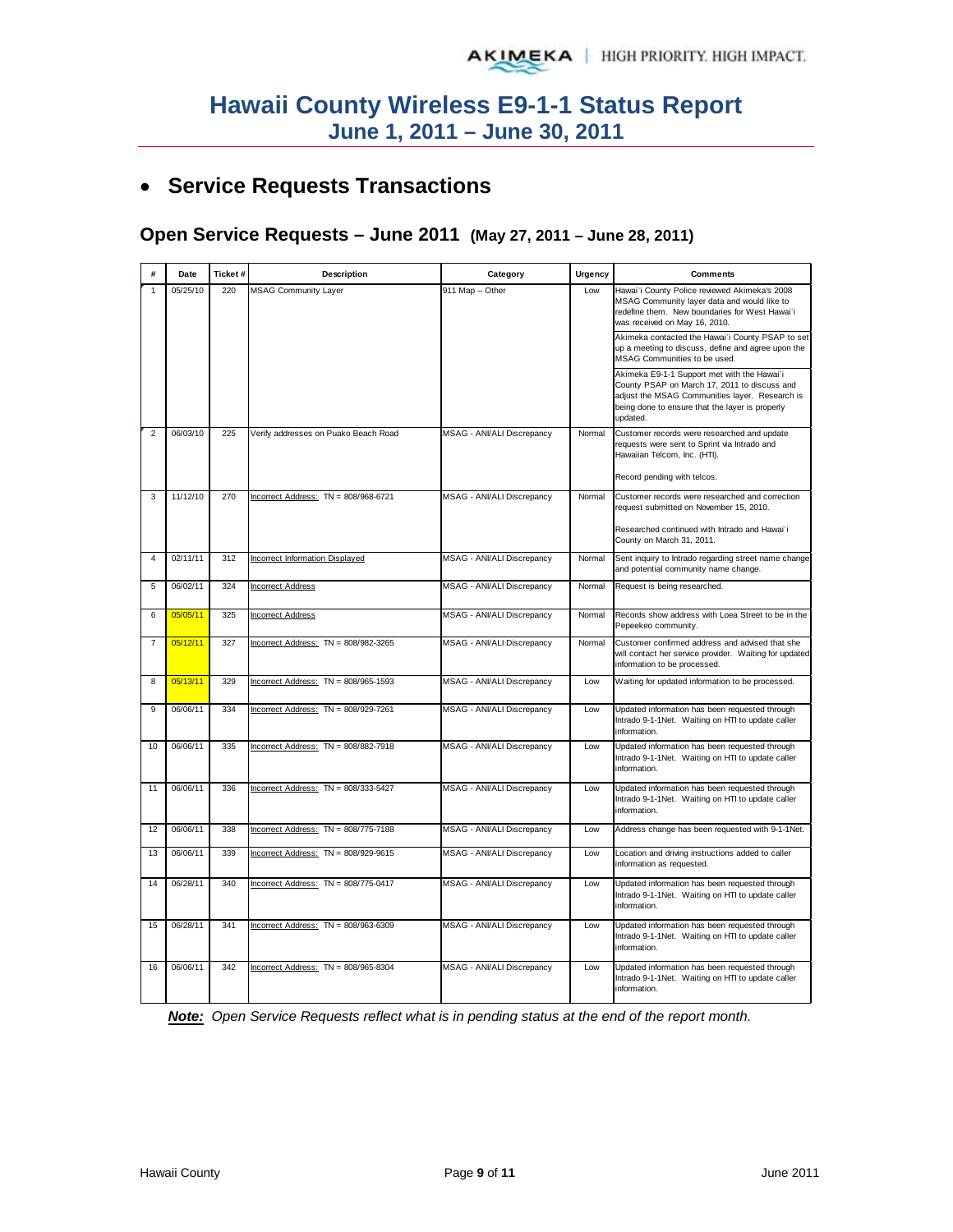## • **Service Requests Transactions (continued)**

**Open Service Requests – June 2011 (May 27, 2011 – June 28, 2011) (continued)**

| #  | Date     | Ticket# | Description                                | Category                                                | Urgency | <b>Comments</b>                                                                                                                                                                                                                                                                                                                                                                                                                                             |
|----|----------|---------|--------------------------------------------|---------------------------------------------------------|---------|-------------------------------------------------------------------------------------------------------------------------------------------------------------------------------------------------------------------------------------------------------------------------------------------------------------------------------------------------------------------------------------------------------------------------------------------------------------|
| 17 | 06/28/11 | 343     | Incorrect Information: $TN = 808/329-1925$ | MSAG - ANI/ALI Discrepancy                              | Low     | Updated information has been requested through<br>Intrado 9-1-1 Net. Waiting on HTI to update caller<br>information.                                                                                                                                                                                                                                                                                                                                        |
| 18 | 06/28/11 | 344     | Incorrect Address: TN = 808/882-1820       | MSAG - ANI/ALI Discrepancy                              | Low     | Updated information has been requested through<br>Intrado 9-1-1Net. Waiting on HTI to update caller<br>information.                                                                                                                                                                                                                                                                                                                                         |
|    |          |         |                                            | Documented Items Per April 9 Intergraph Conference Call |         |                                                                                                                                                                                                                                                                                                                                                                                                                                                             |
| 19 | 04/21/10 | 192     | Police/Fire Districts                      | 911 Map -- Other                                        | High    | Akimeka received written descriptions of the police<br>and fire beats from the Hawai'i County PSAPs.<br>Screenshots illustrating the changes were sent to<br>the Hawai'i County PSAPs for review and approval.<br>Akimeka personnel met with Hawai'i County Police<br>and Fire on March 17, 2011 to review and adjust<br>districts.<br>Akimeka personnel met with Hawai'i County Police<br>and Fire personnel on March 17, 2011 to adjust the<br>districts. |

The volume of Service Requests for the month of June 2011 were higher than normal. The majority of the new Service Requests are pending validation and completion from Hawaiian Telcom, Inc. Akimeka is not able to close out the 9-1-1Net request until it has been corrected by the service provider. In addition, four (4) of the new Service Requests were received on June 28, 2011 and would not be processed or cleared in time for month end reporting.

### *Akimeka performs daily checks in 9-1-1Net to monitor the status of the pending Service Requests and ensure that the information is being updated as requested.*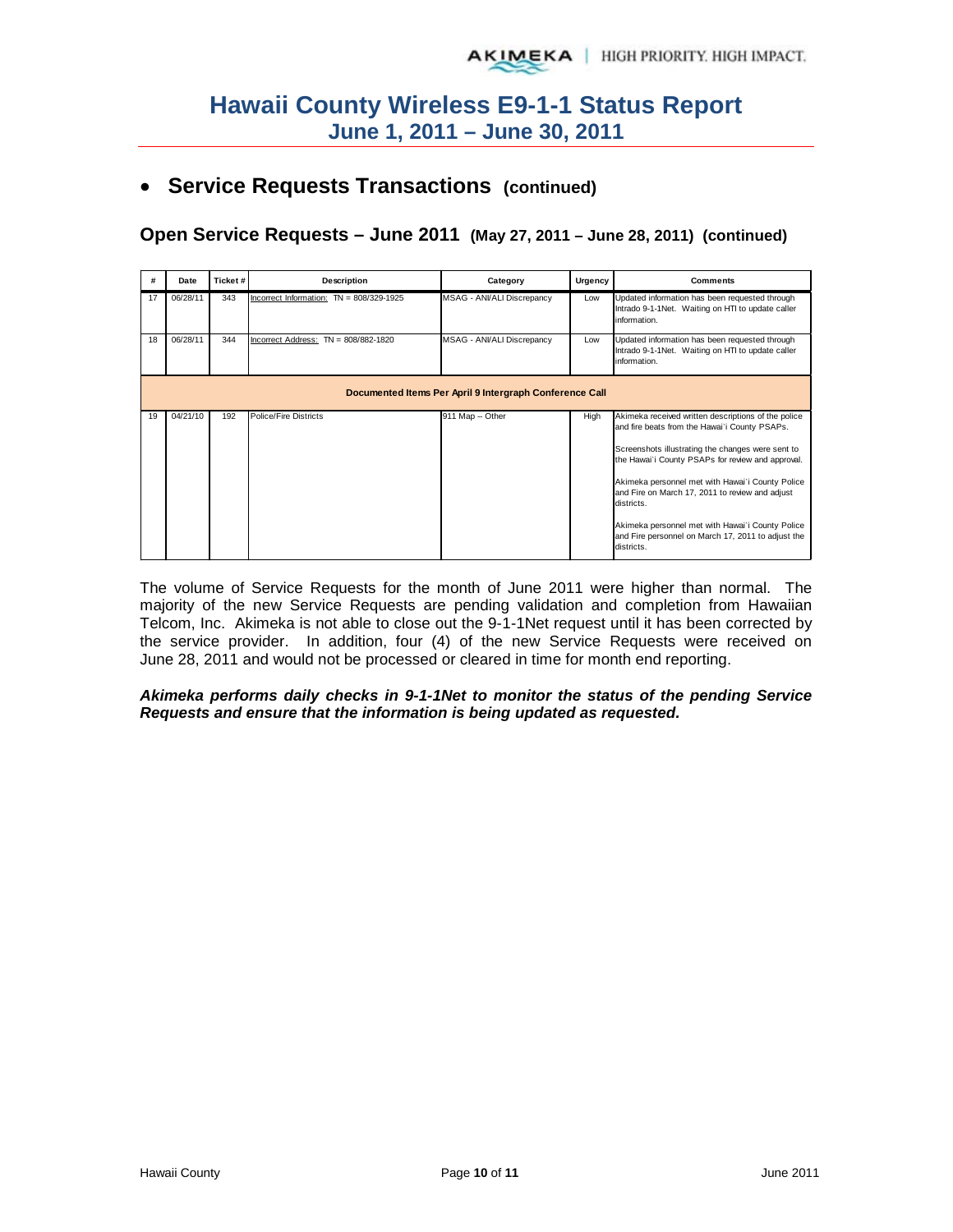# • **Service Requests Transactions (continued)**

## **Year-to-Date (YTD) Summary – 2011**

Three (3) Service Requests created in May 2011 were inadvertently omitted. Corrections have been reflected in the Year-to-Date report below.

|                | <b>SERVICE REQUEST CATEGORIES</b> |              |      |                |          |             |          |                         |                |                    |        |
|----------------|-----------------------------------|--------------|------|----------------|----------|-------------|----------|-------------------------|----------------|--------------------|--------|
|                |                                   | <b>TOTAL</b> |      | 911 Map        |          | <b>MSAG</b> |          | <b>Request Training</b> |                | <b>Suggestions</b> |        |
| 2011           | <b>Created</b>                    | Closed       | Open | <b>Created</b> | Closed   | Created     | Closed   | <b>Created</b>          | Closed         | <b>Created</b>     | Closed |
| December       |                                   |              |      |                |          |             |          |                         |                |                    |        |
| November       |                                   |              |      |                |          |             |          |                         |                |                    |        |
| October        |                                   |              |      |                |          |             |          |                         |                |                    |        |
| September      |                                   |              |      |                |          |             |          |                         |                |                    |        |
| August         |                                   |              |      |                |          |             |          |                         |                |                    |        |
| July           |                                   |              |      |                |          |             |          |                         |                |                    |        |
| June           | 12                                |              | 19   |                |          | 11          | $\Omega$ | 0                       | 0              | $\Omega$           | 0      |
| May            | 8                                 | 5            | 8    |                |          |             |          | $\Omega$                | 0              | $\Omega$           |        |
| April          | 0                                 | n            | 5    |                | O        | U           | ſ        | $\Omega$                | 0              | $\Omega$           | C      |
| March          | 0                                 | 2            | 5    |                | O        | n           |          | 0                       | 0              |                    |        |
| February       | 3                                 |              |      |                | $\Omega$ | 3           |          | $\Omega$                | $\overline{0}$ | 0                  |        |
| January        | 19                                | 21           | 5    |                | O        | 19          | 21       | $\Omega$                | 0              | 0                  |        |
| 2010 Carryover | 7                                 | 0            |      |                |          | 5           | ſ        | $\Omega$                | 0              | 0                  |        |
| <b>TOTAL</b>   | 49                                | 30           | 19   |                |          | 45          | 28       | $\overline{0}$          | Ō              | $\bf{0}$           |        |

*Note: Open Service Requests reflect what is in pending status at the end of the report month.*

|                     | Category                | <b>Description</b>                                      |  |  |  |
|---------------------|-------------------------|---------------------------------------------------------|--|--|--|
|                     | 911 Map                 | Mapping computer not functioning or displaying properly |  |  |  |
| <b>Definitions:</b> | <b>MSAG</b>             | Discrepancies with 9-1-1 MSAG addresses                 |  |  |  |
|                     | <b>Request Training</b> | E-911 Operations training needs                         |  |  |  |
|                     | Suggestions             | Vehicle to share suggestions                            |  |  |  |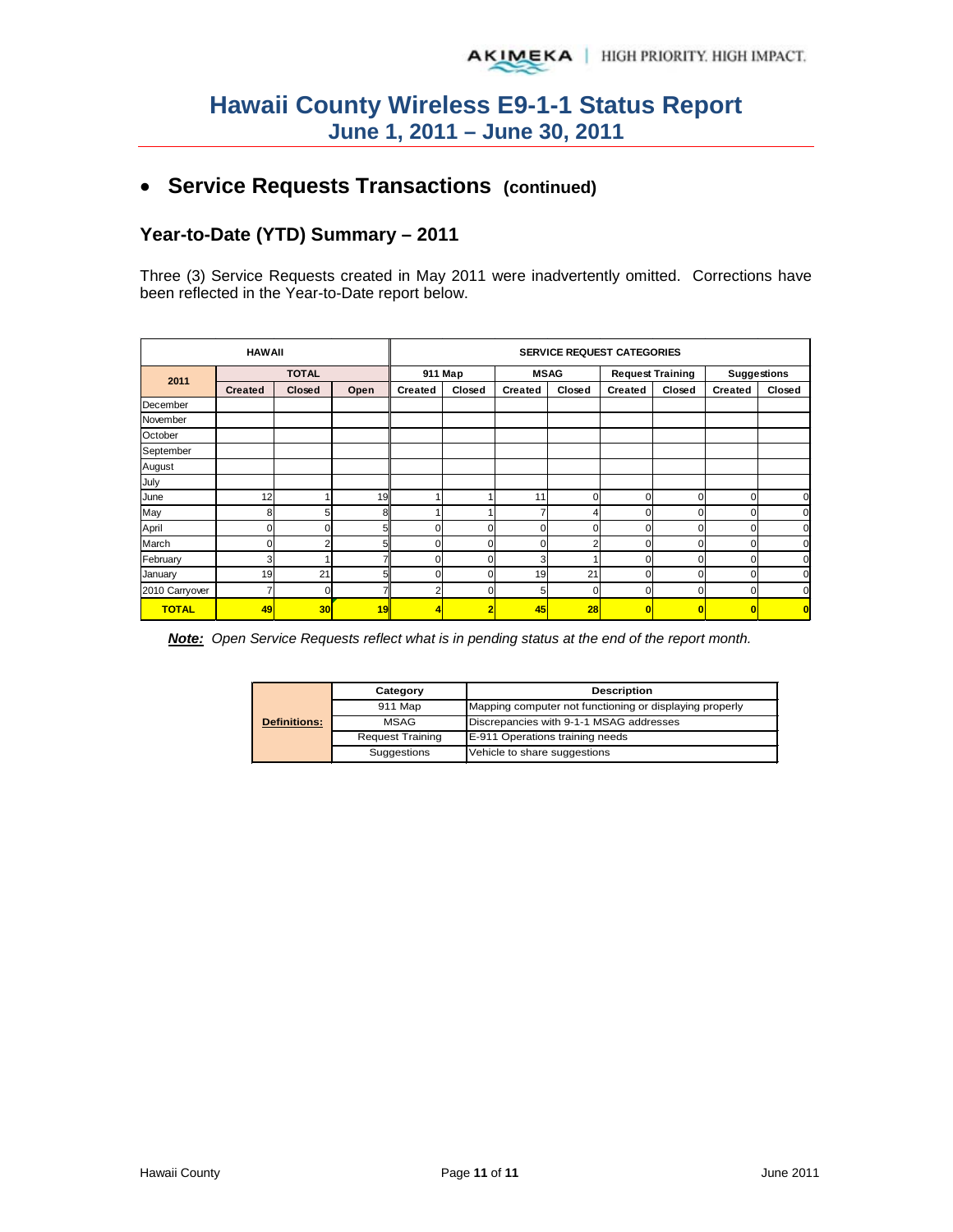# **PSAP Operations**

## **9-1-1 Call Volume – June 2011**

| <b>PSAP</b>  | Total | <b>Wireline</b> | %     | <b>Wireless</b> | %     |  |
|--------------|-------|-----------------|-------|-----------------|-------|--|
| <b>KAUAI</b> | 3,163 | 1,040           | 32.9% | 2,123           | 67.1% |  |

## **9-1-1 Call Volume – Calendar Year 2011**

| <b>KAUAI</b>      |              |            |                                            |            | TOTAL PSAP 9-1-1 CALL VOLUME               |                |                    |            |            |
|-------------------|--------------|------------|--------------------------------------------|------------|--------------------------------------------|----------------|--------------------|------------|------------|
|                   |              |            | Wireline                                   |            | <b>Wireless</b>                            |                | Admin              | Abandoned  |            |
| 2011              | <b>Total</b> | # of Calls | %to Total<br>Wireline &<br><b>Wireless</b> | # of Calls | %to Total<br>Wireline &<br><b>Wireless</b> | # of Calls     | %to Total<br>Calls | # of Calls | %Abandoned |
| December          |              |            |                                            |            |                                            |                |                    |            |            |
| November          |              |            |                                            |            |                                            |                |                    |            |            |
| October           |              |            |                                            |            |                                            |                |                    |            |            |
| September         |              |            |                                            |            |                                            |                |                    |            |            |
| August            |              |            |                                            |            |                                            |                |                    |            |            |
| July              |              |            |                                            |            |                                            |                |                    |            |            |
| June              | 3,163        | 1,040      | 32.9%                                      | 2,123      | 67.1%                                      | $\overline{0}$ | 0.0%               | 705        | 22.3%      |
| May               | 3,015        | 1,115      | 37.0%                                      | 1,898      | 63.0%                                      | 2              | 0.1%               | 641        | 21.3%      |
| April             | 3,031        | 1,102      | 36.4%                                      | 1,925      | 63.6%                                      | 4              | 0.1%               | 643        | 21.2%      |
| March             | 3,166        | 1,103      | 34.9%                                      | 2,060      | 65.1%                                      | 3              | 0.1%               | 646        | 20.4%      |
| February          | 2,875        | 1,049      | 36.5%                                      | 1,822      | 63.5%                                      | $\overline{4}$ | 0.1%               | 554        | 19.3%      |
| January           | 2,907        | 1,018      | 35.0%                                      | 1,889      | 65.0%                                      | $\Omega$       | 0.0%               | 601        | 20.7%      |
| <b>TOTAL YTD</b>  | 18,157       | 6,427      | 35.4%                                      | 11,717     | 64.6%                                      | 13             | 0.1%               | 3,790      | 20.9%      |
| <b>AVG PER MO</b> | 3,026        | 1,071      |                                            | 1,953      |                                            | $\mathbf{2}$   |                    | 632        |            |

*Note: Total Calls include Administrative calls that are not direct 9-1-1 calls.* 

### **Notes:**

- $(1)$  Total call volumes include Administrative calls. (Administrative calls = Calls made between 9-1-1 positions but are not 9-1-1 calls.)
- (2) "Abandoned" calls represent the number of incoming 9-1-1 calls for which the caller had hung up before a call-taker answered.
- (3) "Abandoned" calls are included in the "Wireline" and "Wireless" counts respectively. The standard CML reports do not provide a break-out of "Abandoned" calls between "Wireline" and "Wireless" calls.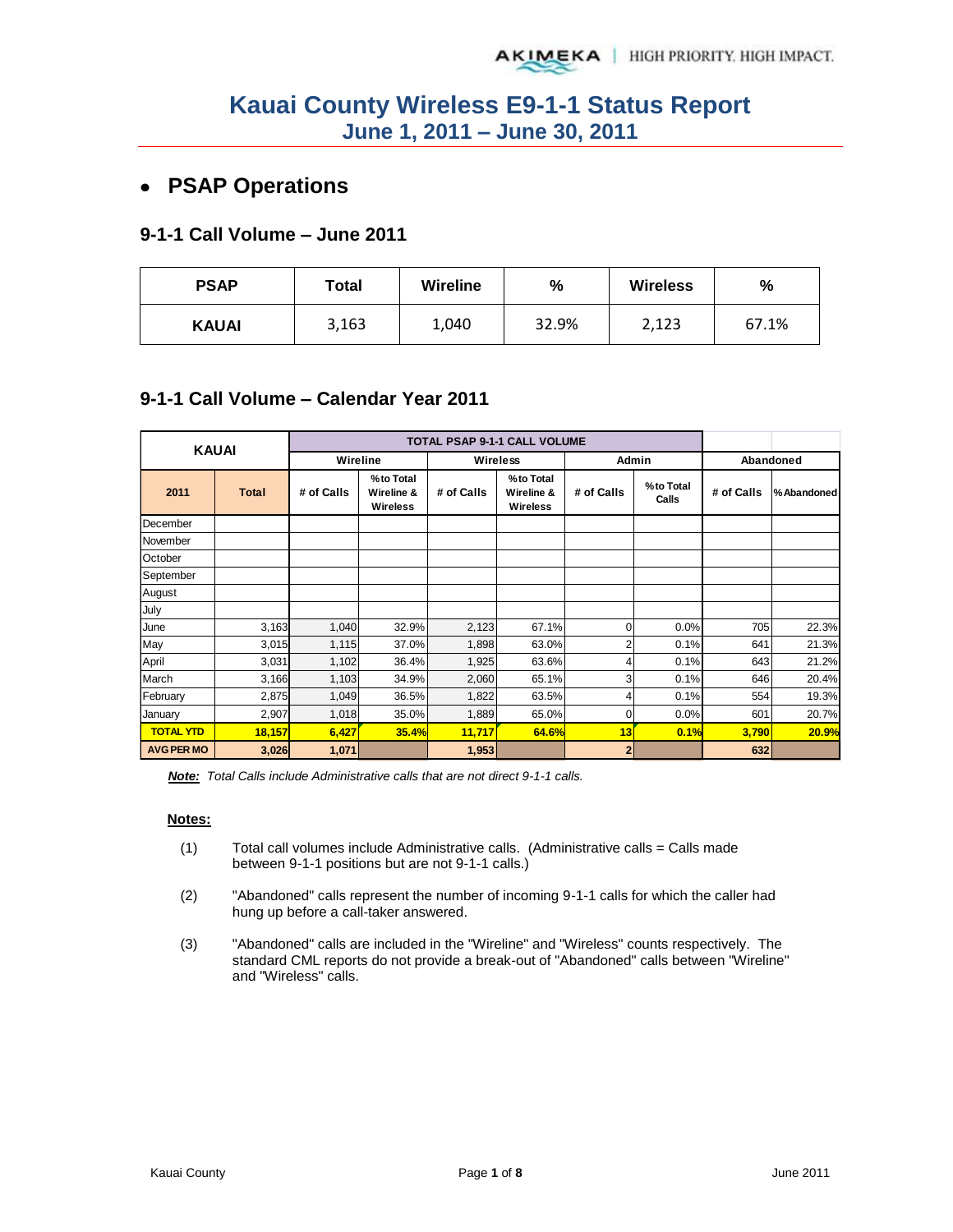## **PSAP Operations (continued)**

### **Wireless Test – June 2011**

| Date     | <b>WSP</b> | <b>Sites</b><br>Tested | <b>Sectors</b><br><b>Tested</b> | <b>Tested By</b>       | Test<br>Pass/Fail |
|----------|------------|------------------------|---------------------------------|------------------------|-------------------|
| 06/29/11 | Sprint     |                        | 3                               | Kauai PSAP/<br>Akimeka | Pass              |

### **Current Month PSAP Operations Activities – June 2011**

- 06/01/11 -- Ongoing Although PowerMap is operational to the dispatchers, the PowerMap system server is still unstable and may become inoperable during a mapping update. As such, Akimeka has suspended its mapping update process until County of Kauai IT and Positron can resolve and/or repair the PowerMap system server. Updates to PowerMap will resume once Akimeka is notified by County of Kauai IT that the PowerMap system server issue has been resolved.
- 06/03/11 Akimeka personnel updated the Intrado PSAP survey and returned it to Intrado on behalf of the Kauai County PSAP.
- 06/06/11 AT&T Mobility sent the Call Routing Sheets (CRSs) for the Neighbor Island PSAPs annual audit review on June 6, 2011. Akimeka is currently conducting the annual audit review and validation process.
- 06/09/11 At the request of the Executive Director of the State of Hawaii Wireless Enhanced 911 Board, Thera Bradshaw, Akimeka sent an email to all PSAPs in the State of Hawaii regarding the September NG9-1-1 Technology Forum. Inputs from the PSAPs as to their anticipated attendance and any development or informational topics/sessions that the PSAP would like to be included at the forum were solicited.

Akimeka has not received responses from all of the PSAPs to date. Once all responses are received, Akimeka will consolidate the inputs and forward them on to the Executive Director of the State of Hawaii Wireless Enhanced 911 Board Executive Director.

06/17/11 Verizon Wireless sent the Call Routing Sheets (CRSs) to Akimeka for the Neighbor Island PSAPs annual audit review on June 17, 2011. Akimeka is currently conducting the annual audit review and validation process.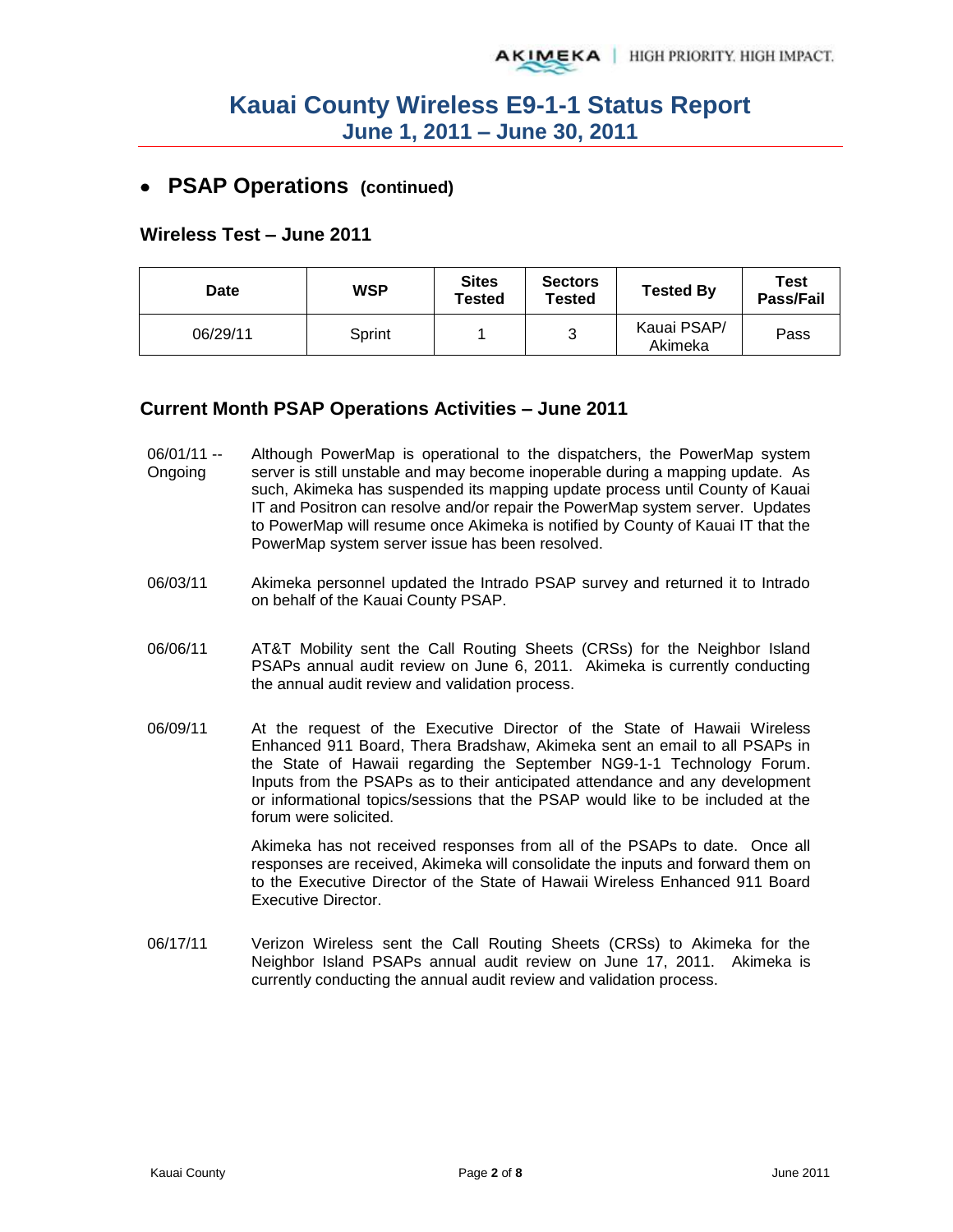## **PSAP Operations (continued)**

### **Open Issues (To be Monitored and Tracked by Akimeka)**

### *Updates as of June 30, 2011 are noted below:*

11/21/09 Akimeka will continue to monitor and track AT&T Mobility's open trouble ticket (11/21/09) for missing house number (HN), street and community information when transferring a WPH2 call or rebidding a WPH2 call. This issue was escalated to the State of Hawaii Wireless Enhanced 9-1-1 Board for action (August 2010). There have been no updates received to date. Unfortunately, the trouble is still occurring.

> Akimeka will provide status updates via the Monthly Status Report (MSR) when there are significant changes or updates as provided by the State of Hawaii Wireless Enhanced 9-1-1 Board and/or AT&T Mobility.

> *Update (4/30/11)* -- Hawaiian Telcom notified the Neighbor Island PSAPs that Intrado will be upgrading the ALI software to Version 5.0. A feature in this upgrade may potentially address the AT&T issue. This feature can be activated with the permission of all of the PSAPs across the State of Hawaii. This will be reviewed and discussed at the next Enhanced 9-1-1 Wireless Board Technical Committee meeting on May 10, 2011.

> **Update (5/31/11)** -- All PSAPs sent in a written confirmation to Hawaiian Telcom, Inc. (HTI) to proceed with the software 5.0 upgrade. Testing has been scheduled for Monday, June 6, 2011.

> **Update (6/30/11)** -- The ALI cache wireless option was installed by Hawaiian Telcom, Inc. (HTI) on June 5, 2011. Testing was conducted as scheduled on the Neighbor Islands on June 6, 2011. Testing began at 7:44 a.m. however, there was no improvement. House number (HN) and street and community information was still missing when transferring a WPH2 call or rebidding a WPH2 call. Akimeka contacted HTI to report the condition. HTI and Intrado addressed the issue and testing continued. Results of the re-bidding of a WPH1 to WPH2 (GSM) call displayed the tower information and city. However, when testing UMT to UMT calls, the tower information and city were missing. In addition, the COF fields remained constant at 271 meters for every Phase II test call received. Akimeka reported this to Intrado for review.

> On June 8, 2011, HTI notified the PSAPs that they believe the ALI caching trouble was resolved and all information sent on re-bids is in compliance with what is being sent by AT&T Mobility. As such, any additional discrepancy of calculated accuracy pertaining to the confidence factor (COF) should be reported to AT&T Mobility.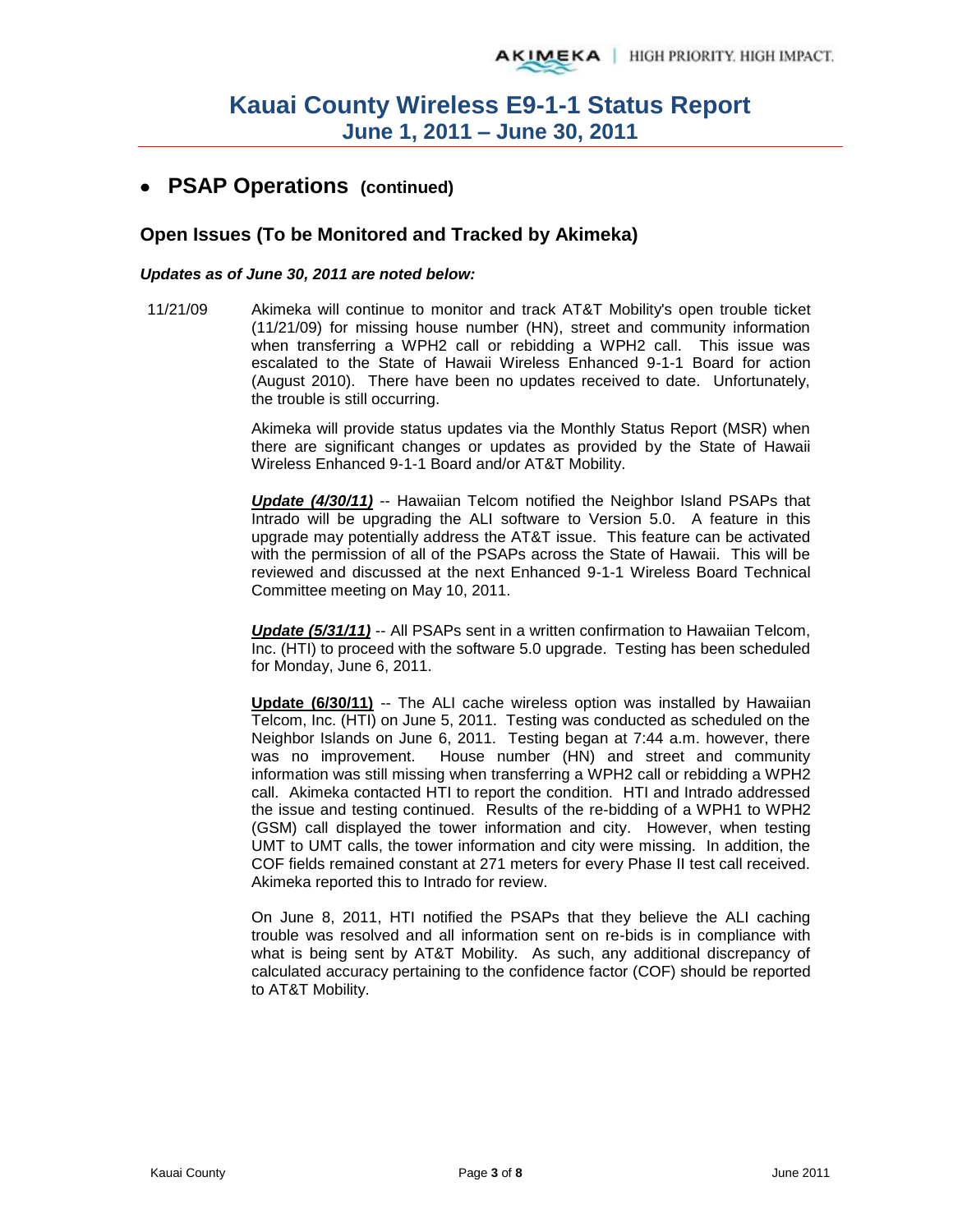## **PSAP Operations (continued)**

## **Open Issues (To be Monitored and Tracked by Akimeka)**

### *Updates as of June 30, 2011 are noted below: (continued)*

04/16/10 Akimeka personnel worked on a flowchart for the Neighbor Island PSAPs to document the flow of a Call Routing Spreadsheet (CRS) and Testing Validation Worksheet (TVW). It was discovered that different processes exist among the carriers.

> Akimeka created and submitted for review a DRAFT Call Routing Sheet (CRS) and Testing Validation Worksheet (TVW) process flowchart to the Neighbor Island PSAPs on December 20, 2010.

> *Update (4/30/11)* – Akimeka continued to work on the flowchart and incorporate the feedback received. An updated process flowchart is currently under review within Akimeka. Once approved, it will be shared with the Neighbor Island PSAPs.

*Update (5/31/11)* – In progress.

*Update (6/30/11)* – In progress.

## **MSAG**

### **Current Month – June 2011**

|              |              |       |        |                                                                    |                            |                     |              |                       | (a)                                 | (b)                         |                        |
|--------------|--------------|-------|--------|--------------------------------------------------------------------|----------------------------|---------------------|--------------|-----------------------|-------------------------------------|-----------------------------|------------------------|
| 2011         |              |       |        | 9-1-1NET REQUESTS                                                  | Customer<br><b>Address</b> | In Suspended Status |              |                       |                                     |                             |                        |
|              |              |       |        |                                                                    |                            |                     |              | <b>Customer</b>       | as of Report Month End<br>Change    |                             |                        |
| <b>PSAP</b>  | <b>TOTAL</b> | Total | Change | Combined                                                           | <b>Delete</b>              | Insert              | <b>Split</b> | Addresses<br>Affected | <b>Requests</b><br><b>Submitted</b> | # of<br><b>Transactions</b> | <b>TNs</b><br>Affected |
| <b>KAUAI</b> | 11           | 10    |        | $\bf{0}$                                                           | $\bf{0}$                   | 3                   | O            | 916                   |                                     | 8                           | 525                    |
|              |              |       |        | Revised categories and report format changes effective April 2009. |                            |                     |              |                       |                                     |                             |                        |

During the month of June 2011, ten (10) 9-1-1Net requests were completed relating to the MSAG database, with 916 customer ANI/ALI records updated as a direct result. One (1) ALI discrepancy report was submitted to 9-1-1Net for incorrect addresses. See attached spreadsheet for a detailed description of changes and additions.

### *There are eight (8) records in Suspended status as of June 30, 2011 -- four (4) suspended ALI requests and four (4) suspended MSAG requests.*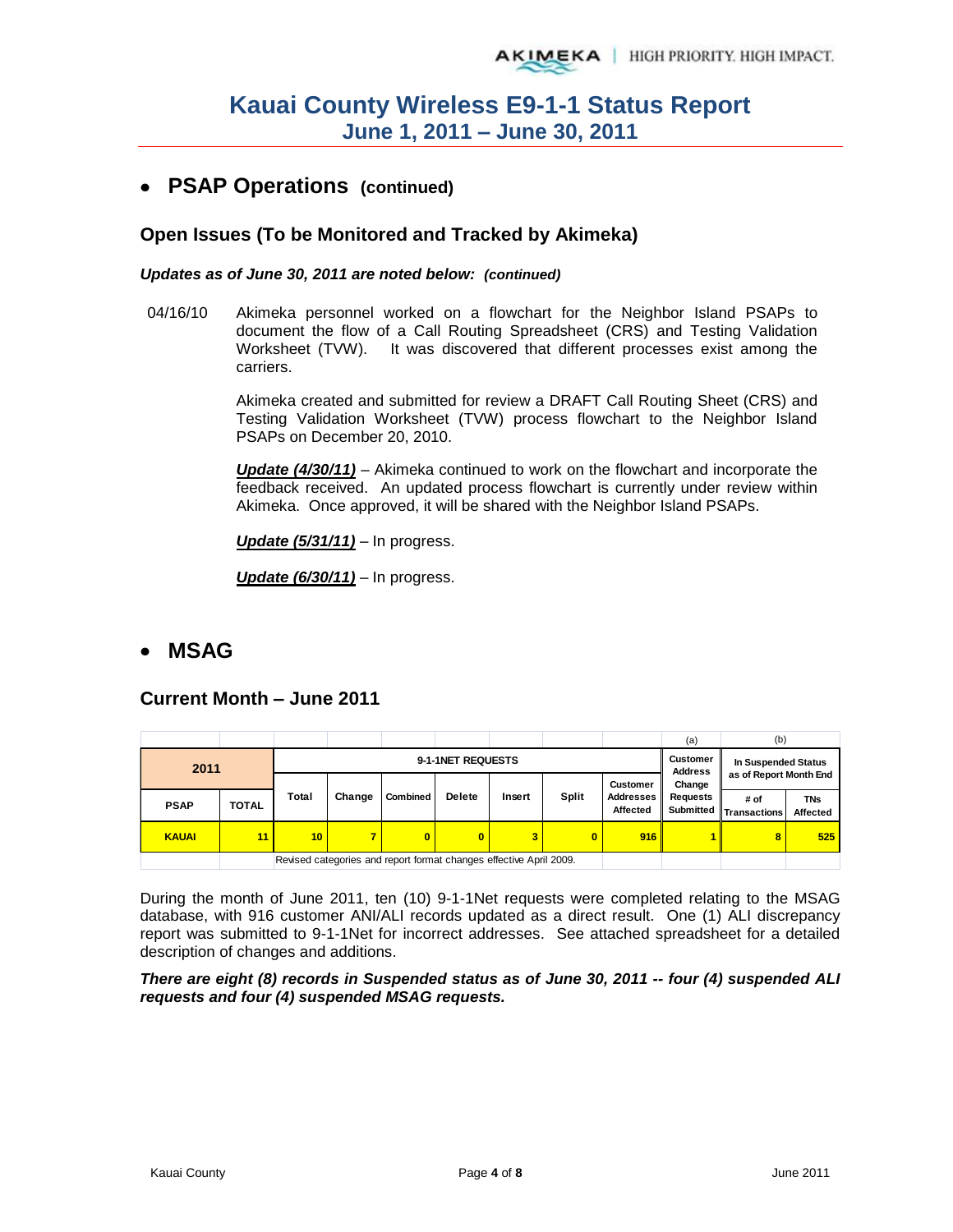## **MSAG (continued)**

## **Year-to-Date (YTD) Summary – 2011**

|                   |              |                                      |                |                                                     |   |             |              |                                  | (a)                             | (b)                                           |                     |
|-------------------|--------------|--------------------------------------|----------------|-----------------------------------------------------|---|-------------|--------------|----------------------------------|---------------------------------|-----------------------------------------------|---------------------|
| <b>KAUAI</b>      |              | 9-1-1NET REQUESTS<br><b>Customer</b> |                |                                                     |   |             |              |                                  |                                 | In Suspended Status<br>as of Report Month End |                     |
| 2011              | <b>TOTAL</b> | Total                                | Change         | Combined<br>Delete                                  |   | Insert      | <b>Split</b> | <b>Addresses</b><br>Affected (*) | Change<br>Requests<br>Submitted | # of<br><b>Transactions</b>                   | <b>TNs Affected</b> |
| December          |              |                                      |                |                                                     |   |             |              |                                  |                                 |                                               |                     |
| November          |              |                                      |                |                                                     |   |             |              |                                  |                                 |                                               |                     |
| October           |              |                                      |                |                                                     |   |             |              |                                  |                                 |                                               |                     |
| September         |              |                                      |                |                                                     |   |             |              |                                  |                                 |                                               |                     |
| August            |              |                                      |                |                                                     |   |             |              |                                  |                                 |                                               |                     |
| July              |              |                                      |                |                                                     |   |             |              |                                  |                                 |                                               |                     |
| June              | 11           | 10                                   |                | $\mathbf{0}$                                        | 0 | 3           | 0            | 916                              |                                 | 8                                             | 525                 |
| May               | 14           | 12                                   | 2              | $\mathbf 0$                                         | ۵ | 3           |              | 14                               |                                 |                                               | $\mathbf{0}$        |
| April             | 42           | 42                                   | 35             | 5                                                   |   |             | 0            | 1,130                            | 0                               |                                               | $\mathbf 0$         |
| March             | 51           | 51                                   | 31             | $\overline{2}$                                      |   | 4           | 10           | 769                              | $\Omega$                        |                                               | $\mathbf{0}$        |
| February          |              | 4                                    | $\overline{2}$ |                                                     | 0 | $\mathbf 0$ |              | 297                              | 0                               | 0                                             | $\mathbf 0$         |
| January           | 137          | 136                                  | 103            | 16                                                  |   | 5           | 11           | 1,840                            |                                 | U                                             | $\Omega$            |
| <b>TOTAL YTD</b>  | 259          | 255                                  | <b>180</b>     | 24                                                  | 6 | 16          | 29           | 4,966                            |                                 |                                               |                     |
| <b>AVG PER MO</b> | 43           | 43                                   | 30             | 4                                                   |   | 3           | 5            | 828                              |                                 |                                               |                     |
|                   |              |                                      |                | (*) Applies to Change, Delete and Insert categories |   |             |              |                                  |                                 |                                               |                     |

*Note: Revised categories and report format changes effective April 2009.* 

| <b>Definitions:</b> | (a) | Represents customer address change requests submitted to Intrado to correct customer ANI/ALI<br>records, including those identified by Akimeka. |
|---------------------|-----|-------------------------------------------------------------------------------------------------------------------------------------------------|
|                     | (b) | Represents what is in suspension status at the end of the report month -- awaiting further action<br>by County, Telco, or Akimeka.              |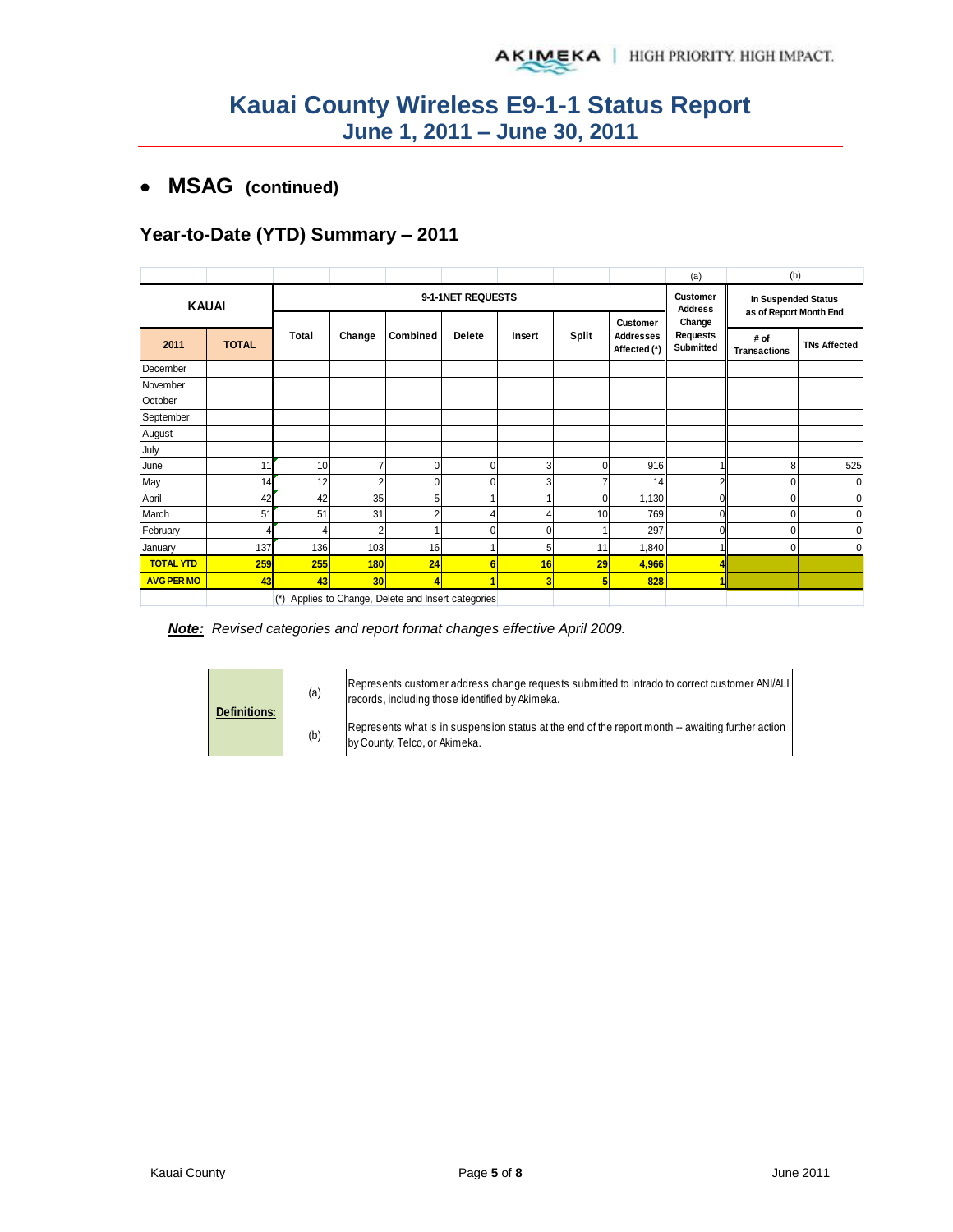#### **Mapping Layers Updated/Loaded Into GIS – June 2011**  $\bullet$

### *9-1-1 GIS layers provided by Akimeka to the PSAP are designed for use on E9-1-1 systems.*

| <b>KAUAI</b>                           |                                         |                            |                                            |                                                                                                       |  |  |  |  |  |  |  |
|----------------------------------------|-----------------------------------------|----------------------------|--------------------------------------------|-------------------------------------------------------------------------------------------------------|--|--|--|--|--|--|--|
|                                        | Akimeka GIS Server                      |                            |                                            |                                                                                                       |  |  |  |  |  |  |  |
| <b>Type of Layer</b>                   | Date Created/<br><b>Edits Performed</b> | Date Uploaded<br>to Server | Date Loaded Into<br><b>PSAP GIS Server</b> | <b>Other/Remarks</b>                                                                                  |  |  |  |  |  |  |  |
| <b>WSP Cell Towers</b>                 | 06/30/11                                |                            |                                            | Per VZW CRS                                                                                           |  |  |  |  |  |  |  |
| <b>Street Centerlines</b>              |                                         |                            |                                            |                                                                                                       |  |  |  |  |  |  |  |
| <b>Address Points</b>                  |                                         |                            |                                            |                                                                                                       |  |  |  |  |  |  |  |
| <b>MSAG Address</b>                    |                                         |                            |                                            |                                                                                                       |  |  |  |  |  |  |  |
| Points (aka Pseudo                     |                                         |                            |                                            |                                                                                                       |  |  |  |  |  |  |  |
| <b>Address Points)</b>                 |                                         |                            |                                            |                                                                                                       |  |  |  |  |  |  |  |
| <b>MSAG Communities</b>                |                                         |                            |                                            |                                                                                                       |  |  |  |  |  |  |  |
| <b>Parcels</b>                         |                                         |                            |                                            |                                                                                                       |  |  |  |  |  |  |  |
| <b>Airports</b>                        |                                         |                            |                                            |                                                                                                       |  |  |  |  |  |  |  |
| <b>Bridges</b>                         | 06/13/11                                |                            |                                            | Verified locations                                                                                    |  |  |  |  |  |  |  |
| <b>Churches</b>                        | 06/03/11 -- 06/10/11                    |                            |                                            | Added new address and location points                                                                 |  |  |  |  |  |  |  |
| <b>Coastal Names</b>                   |                                         |                            |                                            |                                                                                                       |  |  |  |  |  |  |  |
| Coastline                              |                                         |                            |                                            |                                                                                                       |  |  |  |  |  |  |  |
| <b>Common Places</b>                   |                                         |                            |                                            |                                                                                                       |  |  |  |  |  |  |  |
| <b>Communications</b>                  |                                         |                            |                                            |                                                                                                       |  |  |  |  |  |  |  |
| <b>Condominiums</b>                    | 06/17/11                                |                            |                                            | Added new point features and verified address locations                                               |  |  |  |  |  |  |  |
| Dams                                   |                                         |                            |                                            |                                                                                                       |  |  |  |  |  |  |  |
| Emergency<br><b>Callboxes</b>          |                                         |                            |                                            |                                                                                                       |  |  |  |  |  |  |  |
| Emergency                              |                                         |                            |                                            |                                                                                                       |  |  |  |  |  |  |  |
| <b>Shelters</b>                        | 06/14/11                                |                            |                                            | Added new address and location points                                                                 |  |  |  |  |  |  |  |
| <b>EMS Zones</b>                       |                                         |                            |                                            |                                                                                                       |  |  |  |  |  |  |  |
| <b>Fire Beats</b>                      |                                         |                            |                                            |                                                                                                       |  |  |  |  |  |  |  |
| <b>Fire Dispatch Group</b>             |                                         |                            |                                            |                                                                                                       |  |  |  |  |  |  |  |
| (Districts)                            |                                         |                            |                                            |                                                                                                       |  |  |  |  |  |  |  |
| <b>Fire ESZ</b>                        |                                         |                            |                                            |                                                                                                       |  |  |  |  |  |  |  |
|                                        |                                         |                            |                                            |                                                                                                       |  |  |  |  |  |  |  |
| <b>Fire Stations</b>                   |                                         |                            |                                            |                                                                                                       |  |  |  |  |  |  |  |
|                                        |                                         |                            |                                            |                                                                                                       |  |  |  |  |  |  |  |
| Food & Beverage                        |                                         |                            |                                            | Renamed Restaurant layer to Food & Beverage layer to<br>include bakeries, cafes, food factories, etc. |  |  |  |  |  |  |  |
| <b>Gas Stations</b>                    | 06/01/11 -- 06/06/11                    |                            |                                            | Added new address and location points                                                                 |  |  |  |  |  |  |  |
| <b>Hospitals</b>                       |                                         |                            |                                            |                                                                                                       |  |  |  |  |  |  |  |
| <b>Hotels</b>                          |                                         |                            |                                            |                                                                                                       |  |  |  |  |  |  |  |
| Libraries                              | 06/21/11                                |                            |                                            | Created point features and verified address locations                                                 |  |  |  |  |  |  |  |
| Lodging                                |                                         |                            |                                            |                                                                                                       |  |  |  |  |  |  |  |
| <b>Medic Beat</b><br><b>Boundaries</b> |                                         |                            |                                            |                                                                                                       |  |  |  |  |  |  |  |
| <b>Medic Stations</b>                  |                                         |                            |                                            |                                                                                                       |  |  |  |  |  |  |  |
| <b>Medical Facilities</b>              |                                         |                            |                                            |                                                                                                       |  |  |  |  |  |  |  |

(\*) *Every time the GIS Update tool is used, Indexes and Cache have to be built. The Positron system configurator is adjusted every time a layer is loaded in the PowerMap database. Each PSAP position is updated accordingly.*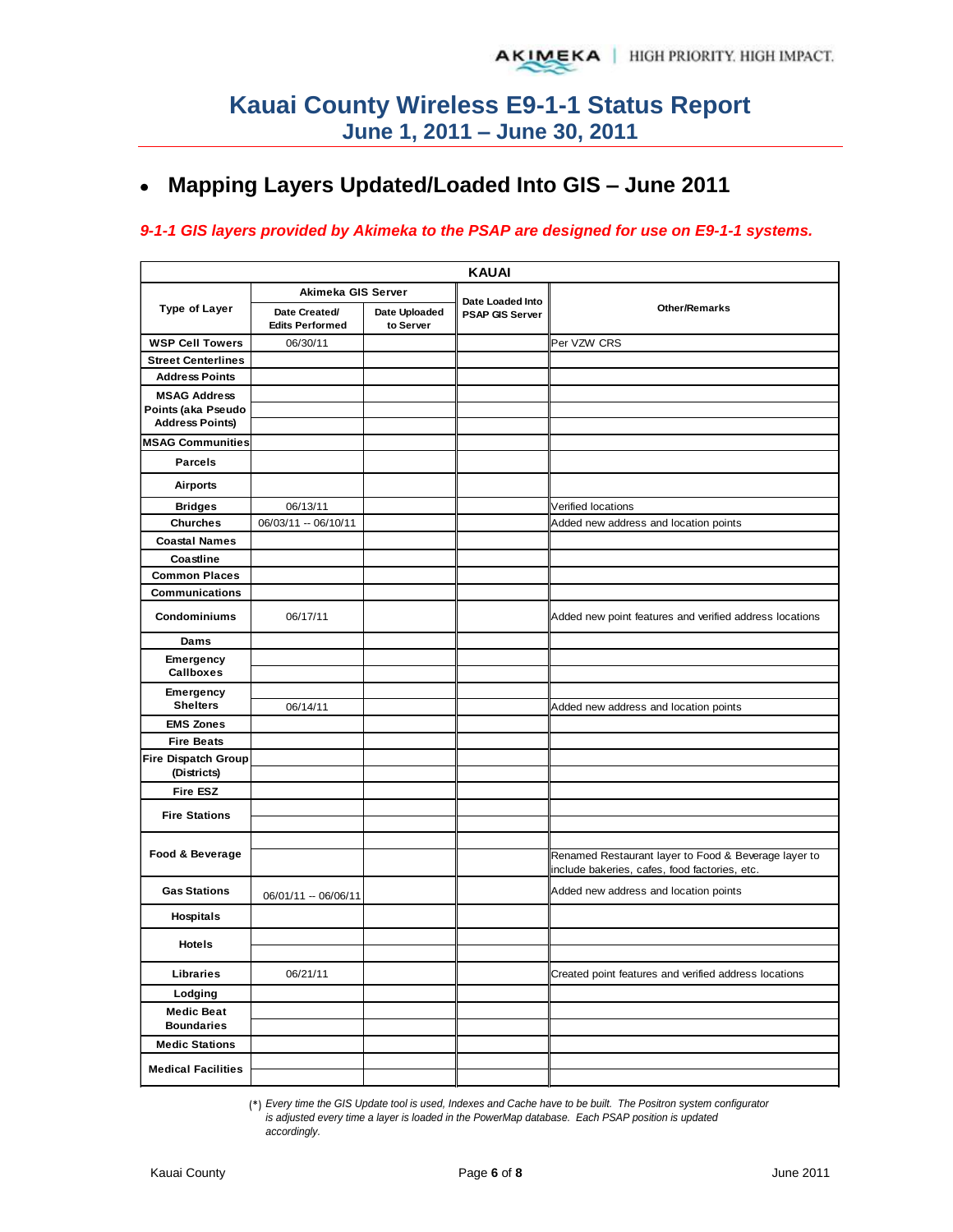#### **Mapping Layers Updated/Loaded Into GIS – June 2011 (continued)**   $\bullet$

### *9-1-1 GIS layers provided by Akimeka to the PSAP are designed for use on E9-1-1 systems.*

|                                             |                                         |                            | <b>KAUAI</b>           |                                                                      |
|---------------------------------------------|-----------------------------------------|----------------------------|------------------------|----------------------------------------------------------------------|
|                                             | Akimeka GIS Server                      |                            | Date Loaded Into       |                                                                      |
| <b>Type of Layer</b>                        | Date Created/<br><b>Edits Performed</b> | Date Uploaded<br>to Server | <b>PSAP GIS Server</b> | <b>Other/Remarks</b>                                                 |
| <b>Milepost Markers</b>                     |                                         |                            |                        |                                                                      |
| <b>National and State</b><br><b>Parks</b>   |                                         |                            |                        |                                                                      |
| Parks Polygon                               |                                         |                            |                        |                                                                      |
| <b>Plat Maps</b>                            |                                         |                            |                        |                                                                      |
| <b>Points of Interest</b>                   |                                         |                            |                        |                                                                      |
| <b>Police Beats</b>                         |                                         |                            |                        |                                                                      |
| <b>Police District</b><br><b>Boundaries</b> |                                         |                            |                        |                                                                      |
| <b>Police Stations</b>                      | 06/14/11                                |                            |                        | Added new point features                                             |
| Ponds                                       | 06/15/11                                |                            |                        | Added new point features and verified address locations              |
| <b>Post Offices</b>                         | 06/30/11                                |                            |                        | Adjusted existing point features to correct location                 |
| <b>Radio Towers</b>                         |                                         |                            |                        |                                                                      |
| <b>Schools</b>                              | 06/29/11                                |                            |                        | Verified and adjusted existing point features to correct<br>location |
|                                             |                                         |                            |                        |                                                                      |
| <b>Shopping Centers</b>                     | 06/17/11 -- 06/21/11                    |                            |                        | Added new point features and verified address locations              |
| <b>Subdivisions</b>                         |                                         |                            |                        |                                                                      |
| <b>Trails</b>                               |                                         |                            |                        |                                                                      |
| Tsunami                                     |                                         |                            |                        |                                                                      |
| <b>Evacuation Zones</b>                     |                                         |                            |                        |                                                                      |
| <b>United States</b>                        |                                         |                            |                        |                                                                      |
| <b>National Grid</b>                        | 06/07/11                                |                            |                        | Created 50K grids and added to SDE                                   |
| <b>Visitor Attractions</b>                  | 06/22/11                                |                            |                        | Added new point features and verified address locations              |
|                                             | 06/20/11                                |                            |                        |                                                                      |
| Waterfalls                                  | 06/15/11                                |                            |                        | Added new point features and verified address locations              |
| <b>WiFi Sites</b>                           |                                         |                            |                        |                                                                      |

(\*) *Every time the GIS Update tool is used, Indexes and Cache have to be built. The Positron system configurator is adjusted every time a layer is loaded in the PowerMap database. Each PSAP position is updated accordingly.*

**Note:** The Parcels layer is provided by Kauai County. Akimeka performs edits on the spatial information of the layer for 9-1-1 purposes. Changes to the attribute table are made when needed. The Parcels layer uploaded to the PSAP GIS Server is intended for 9-1-1 purposes only and should not be disseminated to other county agencies.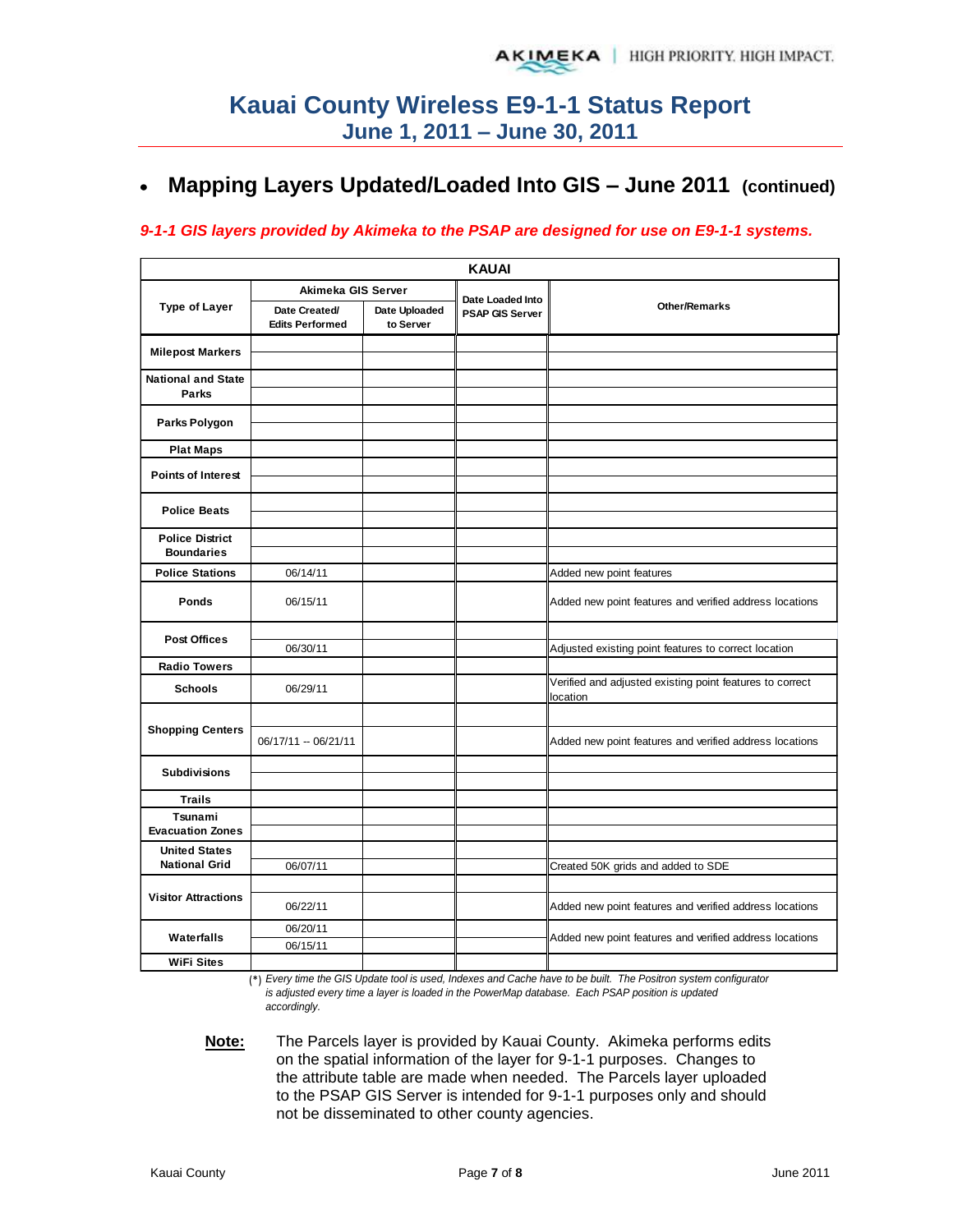# **Mapping Layers Updated/Loaded Into GIS – June 2011 (continued)**

### **Current Month GIS Activities – June 2011**

- 06/07/11 Akimeka requested via email an updated National Parks layer from a former contact at the National Park Service.
- 06/07/11 Akimeka personnel met with the Kauai Assistant Police Chief, Mark Begley, to review, discuss, edit and update the Kauai County Emergency Service Numbers. Subsequent approval was received to proceed.

# **Service Requests Transactions**

### **Open Service Requests – June 2011 (May 27, 2011 – June 28, 2011)**

| Date     | Ticket# | <b>Description</b> | Category    | Urgency | <b>Comments</b>                      |
|----------|---------|--------------------|-------------|---------|--------------------------------------|
| 06/15/11 | 347     | No Record Found    | <b>MSAG</b> | High    | Updated information has been         |
|          |         |                    |             |         | requested through Intrado 9-1-1 Net. |
|          |         |                    |             |         | Waiting on HTI to update caller      |
|          |         |                    |             |         | information.                         |

*Note: Open Service Requests reflect what is in pending status at the end of the report month.*

## **Year-to-Date (YTD) Summary – 2011**

|              | <b>KAUAI</b>   |               |      |                | <b>SERVICE REQUEST CATEGORIES</b> |                |             |                |                         |                |             |  |  |
|--------------|----------------|---------------|------|----------------|-----------------------------------|----------------|-------------|----------------|-------------------------|----------------|-------------|--|--|
|              |                | <b>TOTAL</b>  |      |                | 911 Map                           |                | <b>MSAG</b> |                | <b>Request Training</b> |                | Suggestions |  |  |
| 2011         | <b>Created</b> | <b>Closed</b> | Open | <b>Created</b> | Closed                            | <b>Created</b> | Closed      | <b>Created</b> | Closed                  | <b>Created</b> | Closed      |  |  |
| December     |                |               |      |                |                                   |                |             |                |                         |                |             |  |  |
| November     |                |               |      |                |                                   |                |             |                |                         |                |             |  |  |
| October      |                |               |      |                |                                   |                |             |                |                         |                |             |  |  |
| September    |                |               |      |                |                                   |                |             |                |                         |                |             |  |  |
| August       |                |               |      |                |                                   |                |             |                |                         |                |             |  |  |
| July         |                |               |      |                |                                   |                |             |                |                         |                |             |  |  |
| June         |                | 0             |      | $\Omega$       | $\Omega$                          | ٠              | 0           | 0              | $\mathbf 0$             | 0              | 0           |  |  |
| May          |                |               | 0    | $\Omega$       | 0                                 | 0              | 0           | 0              | $\overline{0}$          | 0              | 0           |  |  |
| April        | U              | 0l            | 0    | $\Omega$       | $\Omega$                          | 0              | 0           | 0              | $\mathbf 0$             | $\Omega$       | 0           |  |  |
| March        |                | $\Omega$      | 0    | $\Omega$       | 0                                 | 0              | 0           | 0              | $\mathbf 0$             | 0              | 0           |  |  |
| February     |                | 0             | 0    | $\Omega$       | $\Omega$                          | 0              | 0           | 0              | 0                       | $\Omega$       | 0           |  |  |
| January      | Ω.             | 0l            | 0    | $\Omega$       | $\Omega$                          | 0              | 0           | 0              | $\mathbf 0$             | $\Omega$       | $\Omega$    |  |  |
| <b>TOTAL</b> |                |               |      |                | 0                                 | 1              | 0           |                | $\bf{0}$                | O              | $\bf{0}$    |  |  |

*Note: Open Service Requests reflect what is in pending status at the end of the report month.* 

|                     | Category                | <b>Description</b>                                      |  |  |  |
|---------------------|-------------------------|---------------------------------------------------------|--|--|--|
|                     | 911 Map                 | Mapping computer not functioning or displaying properly |  |  |  |
| <b>Definitions:</b> | MSAG                    | Discrepancies with 9-1-1 MSAG addresses                 |  |  |  |
|                     | <b>Request Training</b> | E-911 Operations training needs                         |  |  |  |
|                     | Suggestions             | Vehicle to share suggestions                            |  |  |  |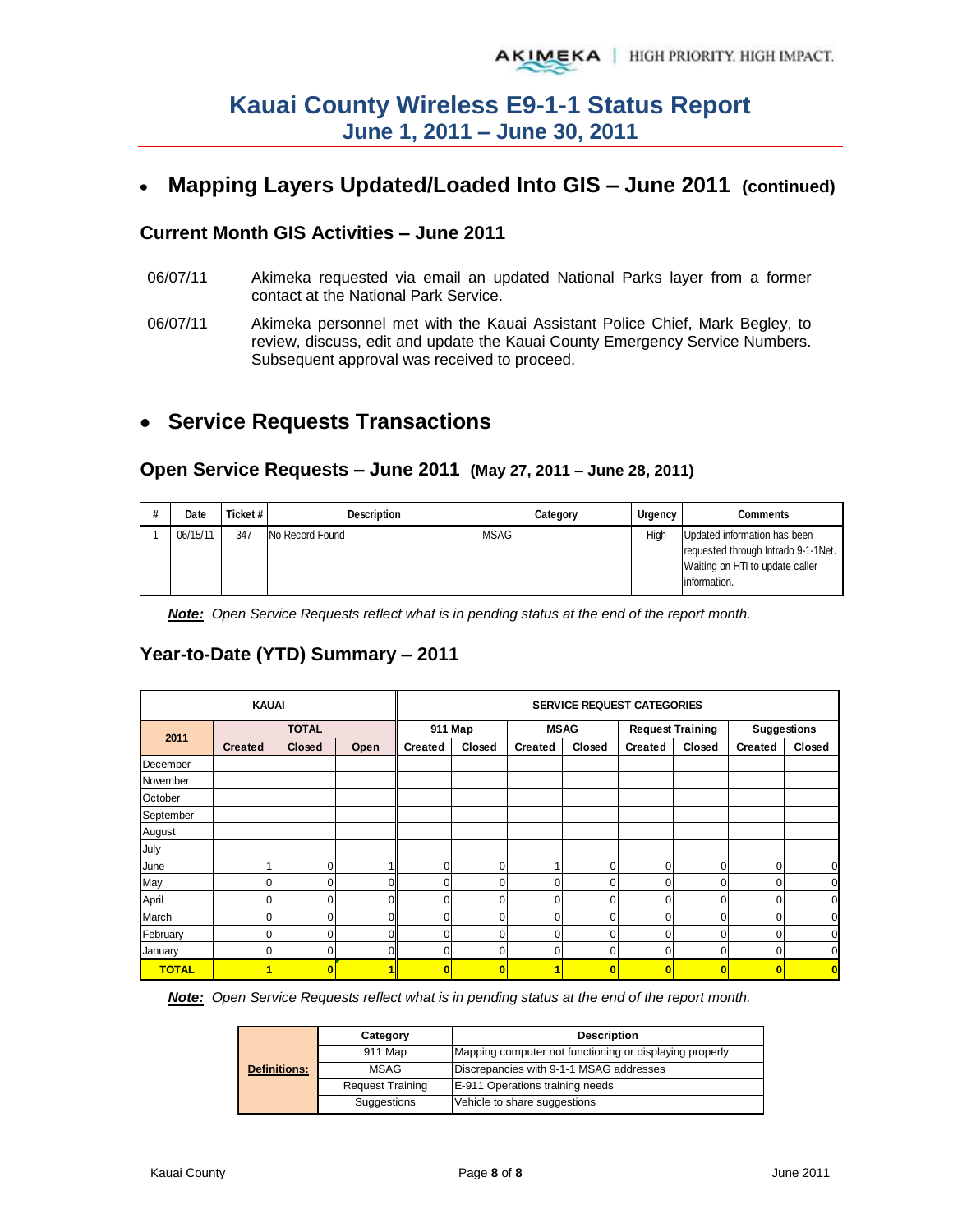# • **PSAP Operations**

## **9-1-1 Call Volume – June 2011**

| <b>PSAP</b>    | Total | <b>Wireline</b> | %     | <b>Wireless</b> | $\frac{0}{0}$ |  |
|----------------|-------|-----------------|-------|-----------------|---------------|--|
| MAUI (*)       | 7,612 | 2,457           | 32.3% | 5,152           | 67.7%         |  |
| <b>MOLOKAI</b> | 340   | 180             | 52.9% | 160             | 47.1%         |  |

*(\*) Totals are based on calls to Primary PSAP.* 

## **9-1-1 Call Volume – Calendar Year 2011**

|                   | <b>MAUI PSAP</b> |            |                                            |            | <b>TOTAL PSAP 9-1-1 CALL VOLUME</b>        |            |                    |            |                         |
|-------------------|------------------|------------|--------------------------------------------|------------|--------------------------------------------|------------|--------------------|------------|-------------------------|
|                   |                  | Wireline   |                                            |            | Wireless                                   |            | Admin              |            | Abandoned               |
| 2011              | <b>Total</b>     | # of Calls | %to Total<br>Wireline &<br><b>Wireless</b> | # of Calls | %to Total<br>Wireline &<br><b>Wireless</b> | # of Calls | %to Total<br>Calls | # of Calls | % Abandoned<br>of Total |
| December          |                  |            |                                            |            |                                            |            |                    |            |                         |
| November          |                  |            |                                            |            |                                            |            |                    |            |                         |
| October           |                  |            |                                            |            |                                            |            |                    |            |                         |
| September         |                  |            |                                            |            |                                            |            |                    |            |                         |
| August            |                  |            |                                            |            |                                            |            |                    |            |                         |
| July              |                  |            |                                            |            |                                            |            |                    |            |                         |
| June              | 7,612            | 2,457      | 32.3%                                      | 5,152      | 67.7%                                      | 3          | 0.0%               | 1,324      | 17.4%                   |
| May               | 8,144            | 2,632      | 32.3%                                      | 5,507      | 67.7%                                      | 5          | 0.1%               | 1,296      | 15.9%                   |
| April             | 7,736            | 2,638      | 34.1%                                      | 5,096      | 65.9%                                      | 2          | 0.0%               | 1,400      | 18.1%                   |
| March             | 8,144            | 2,812      | 34.6%                                      | 5,322      | 65.4%                                      | 10         | 0.1%               | 1,301      | 16.0%                   |
| February          | 6,998            | 2,493      | 35.7%                                      | 4,498      | 64.3%                                      | 7          | 0.1%               | 1,154      | 16.5%                   |
| January           | 8,025            | 2,757      | 34.4%                                      | 5,268      | 65.6%                                      | $\Omega$   | 0.0%               | 1,290      | 16.1%                   |
| <b>TOTAL YTD</b>  | 46,659           | 15,789     | <b>33.9%</b>                               | 30,843     | 66.1%                                      | 27         | 0.1%               | 7,765      | 16.6%                   |
| <b>AVG PER MO</b> | 7,777            | 2,632      | ▔▐                                         | 5,141      | п                                          | 5          | П                  | 1,294      | П                       |

*Note: Total Calls include Administrative calls that are not direct 9-1-1 calls.*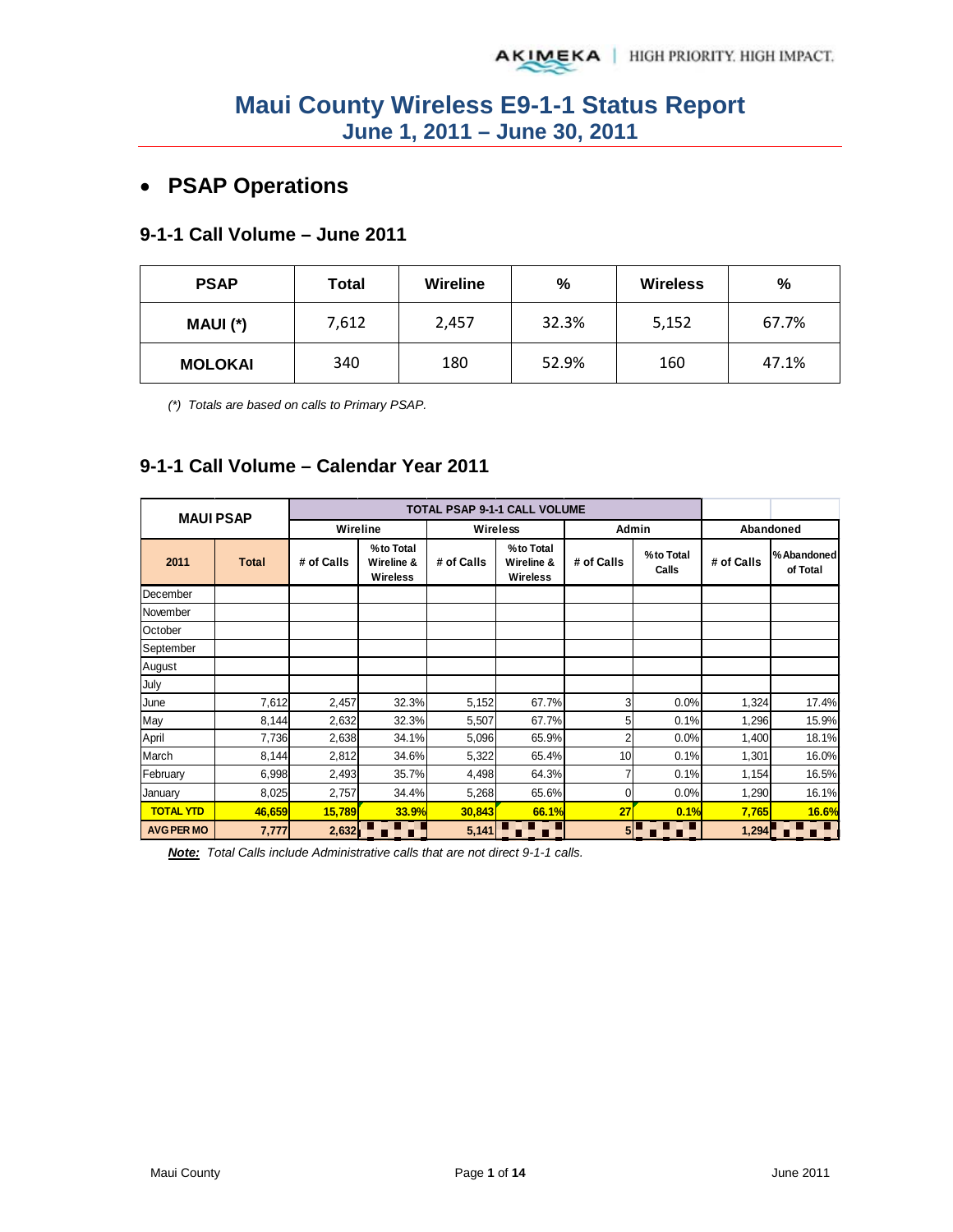# • **PSAP Operations (continued)**

## **9-1-1 Call Volume – Calendar Year 2011 (continued)**

| <b>MOLOKAI PSAP</b> |              |            |                                     |            | <b>TOTAL PSAP 9-1-1 CALL VOLUME</b> |                |                    |            |                         |
|---------------------|--------------|------------|-------------------------------------|------------|-------------------------------------|----------------|--------------------|------------|-------------------------|
|                     |              | Wireline   |                                     |            | <b>Wireless</b>                     | Admin          |                    |            | Abandoned               |
| 2011                | <b>Total</b> | # of Calls | %to Total<br>Wireline &<br>Wireless | # of Calls | %to Total<br>Wireline &<br>Wireless | # of Calls     | %to Total<br>Calls | # of Calls | % Abandoned<br>of Total |
| December            |              |            |                                     |            |                                     |                |                    |            |                         |
| November            |              |            |                                     |            |                                     |                |                    |            |                         |
| October             |              |            |                                     |            |                                     |                |                    |            |                         |
| September           |              |            |                                     |            |                                     |                |                    |            |                         |
| August              |              |            |                                     |            |                                     |                |                    |            |                         |
| July                |              |            |                                     |            |                                     |                |                    |            |                         |
| June                | 340          | 180        | 52.9%                               | 160        | 47.1%                               | $\overline{0}$ | 0.0%               | 41         | 12.1%                   |
| May                 | 283          | 181        | 64.2%                               | 101        | 35.8%                               |                | 0.4%               | 39         | 13.8%                   |
| April               | 233          | 133        | 57.1%                               | 100        | 42.9%                               | $\overline{0}$ | 0.0%               | 37         | 15.9%                   |
| March               | 330          | 211        | 63.9%                               | 119        | 36.1%                               | $\overline{0}$ | 0.0%               | 58         | 17.6%                   |
| February            | 203          | 134        | 66.0%                               | 69         | 34.0%                               | $\overline{0}$ | 0.0%               | 29         | 14.3%                   |
| January             | 289          | 178        | 61.6%                               | 111        | 38.4%                               | 01             | 0.0%               | 47         | 16.3%                   |
| <b>TOTAL YTD</b>    | 1,678        | 1,017      | 60.6%                               | 660        | 39.4%                               | 1              | 0.1%               | 251        | 15.0%                   |
| <b>AVG PER MO</b>   | 280          | 170        | ▋▊▋                                 | 110        | П                                   |                | $0 \Box$<br>o El   | 42         | Œ                       |

*Note: Total Calls include Administrative calls that are not direct 9-1-1 calls.*

### **Notes:**

- $(1)$  Total call volumes include Administrative calls. (Administrative calls = Calls made between 911 positions but are not 911 calls.)
- (2) "Abandoned" calls represent the number of incoming 9-1-1 calls for which the caller had hung up before a call-taker answered.
- (3) "Abandoned" calls are included in the "Wireline" and "Wireless" counts respectively. The standard CML reports do not provide a break-out of "Abandoned" calls between "Wireline" and "Wireless" calls.

| Date     | <b>WSP</b>                     | <b>Island</b> | <b>Sites</b><br>Tested | <b>Sectors</b><br><b>Tested</b> | <b>Tested By</b>         | Test<br>Pass/Fail |
|----------|--------------------------------|---------------|------------------------|---------------------------------|--------------------------|-------------------|
| 06/07/11 | Sprint/Nextel                  | Molokai       |                        | 3                               | Molokai PSAP/<br>Akimeka | Pass              |
| 06/07/11 | Sprint/Nextel<br>(System Test) | Molokai       |                        | 5                               | Molokai PSAP/<br>Akimeka | Pass              |

### **Wireless Test – June 2011**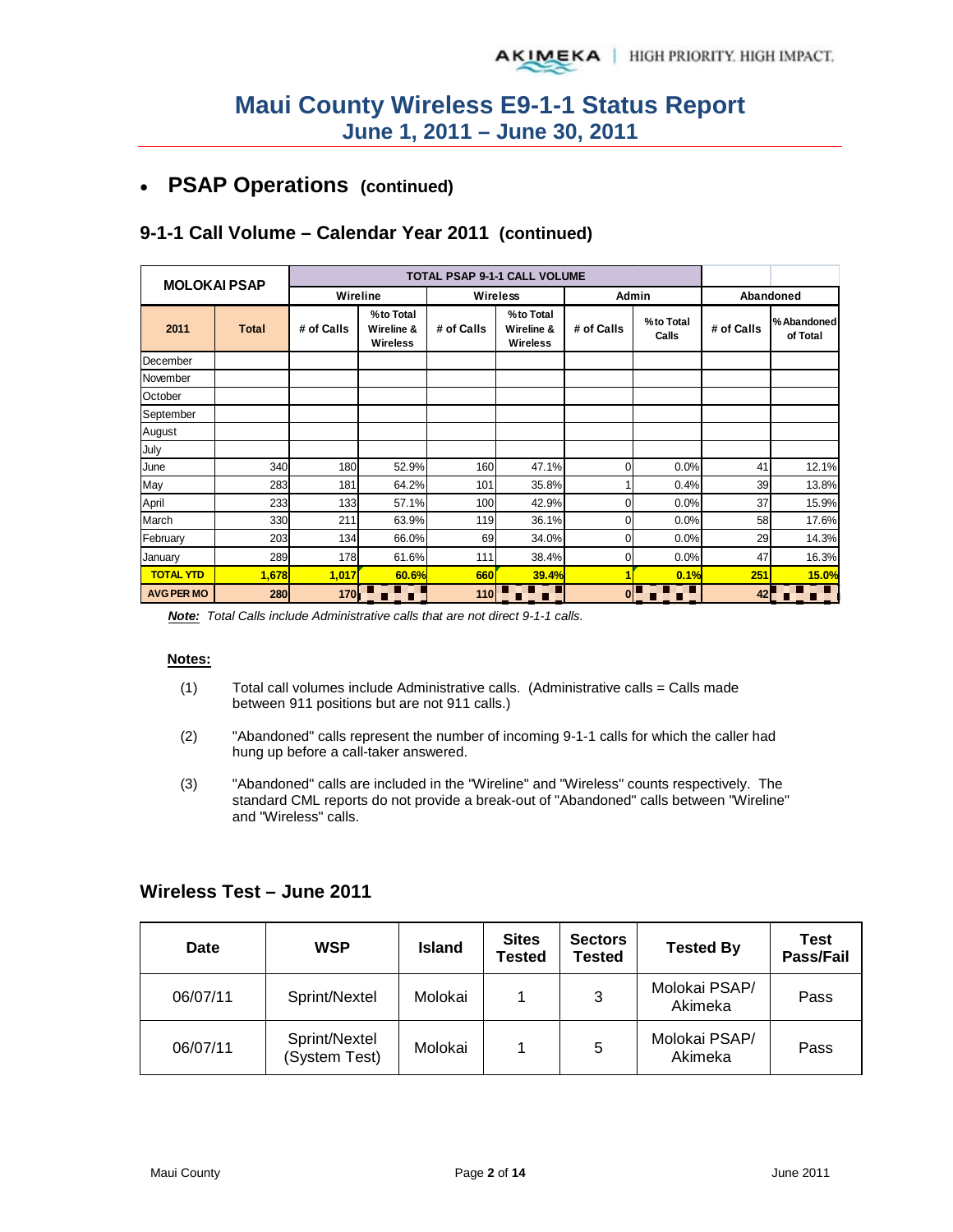## • **PSAP Operations (continued)**

### **Current Month PSAP Operations Activities – June 2011**

- 06/03/11 Akimeka personnel updated the Maui Intrado PSAP survey and returned it to Lieutenant Fletcher for review. The Molokai Intrado PSAP survey was reviewed by Bonnie Young.
- 06/03/11 Akimeka personnel met with a Molokai Fire Captain to assist with a Molokai addressing project to improve public safety and response.
- 06/06/11 AT&T Mobility sent the Call Routing Sheets (CRSs) for the Neighbor Island PSAPs annual audit review on June 6, 2011. Akimeka is currently conducting the annual audit review and validation process.
- 06/09/11 At the request of the Executive Director of the State of Hawaii Wireless Enhanced 911 Board, Thera Bradshaw, Akimeka sent an email to all PSAPs in the State of Hawaii regarding the September NG9-1-1 Technology Forum. Inputs from the PSAPs as to their anticipated attendance and any development or informational topics/sessions that the PSAP would like to be included at the forum were solicited.

Akimeka has not received responses from all of the PSAPs to date. Once all responses are received, Akimeka will consolidate the inputs and forward them on to the Executive Director of the State of Hawaii Wireless Enhanced 911 Board Executive Director.

- 06/09/11 -- 06/28/11 Akimeka personnel continue to assist Tom Heinrich who has been retained by the County to re-install two (2) callboxes on Maui.
- 06/17/11 Verizon Wireless sent the Call Routing Sheets (CRSs) to Akimeka for the Neighbor Island PSAPs annual audit review on June 17, 2011. Akimeka is currently conducting the annual audit review and validation process.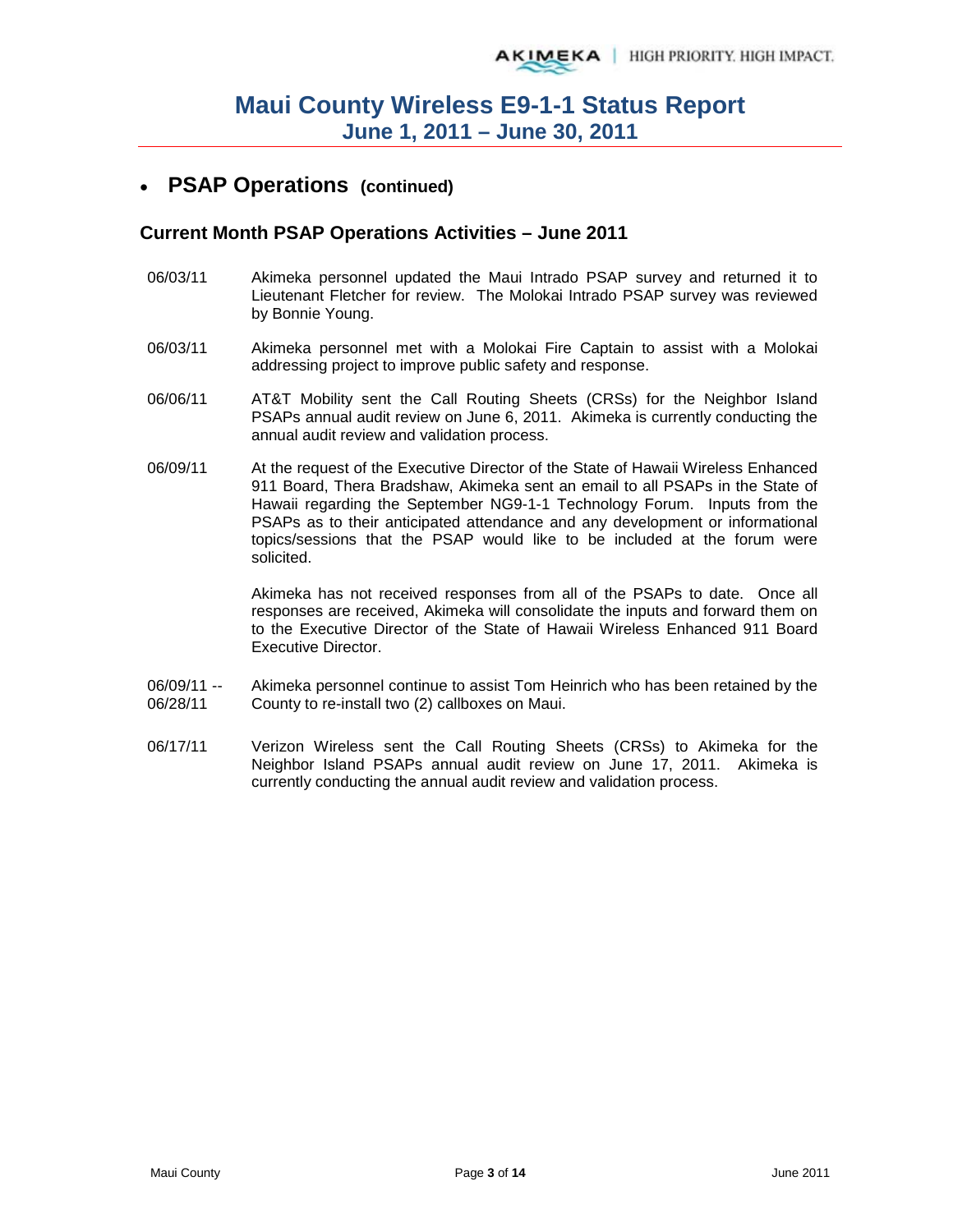## • **PSAP Operations (continued)**

### **Open Issues (To be Monitored and Tracked by Akimeka)**

### *Updates as of June 30, 2011 are noted below:*

11/21/09 Akimeka will continue to monitor and track AT&T Mobility's open trouble ticket (11/21/09) for missing house number (HN), street and community information when transferring a WPH2 call or rebidding a WPH2 call. This issue was escalated to the State of Hawaii Wireless Enhanced 9-1-1 Board for action (August 2010). There have been no updates received to date. Unfortunately, the trouble is still occurring.

> Akimeka will provide status updates via the Monthly Status Report (MSR) when there are significant changes or updates as provided by the State of Hawaii Wireless Enhanced 9-1-1 Board and/or AT&T Mobility.

> *Update (4/30/11)* -- Hawaiian Telcom notified the Neighbor Island PSAPs that Intrado will be upgrading the ALI software to Version 5.0. A feature in this upgrade may potentially address the AT&T issue. This feature can be activated with the permission of all of the PSAPs across the State of Hawaii. This will be reviewed and discussed at the next Enhanced 9-1-1 Wireless Board Technical Committee meeting on May 10, 2011.

> *Update (5/31/11)* -- All PSAPs sent in a written confirmation to Hawaiian Telcom, Inc. (HTI) to proceed with the software 5.0 upgrade. Testing has been scheduled for Monday, June 6, 2011.

> **Update (6/30/11)** -- The ALI cache wireless option was installed by Hawaiian Telcom, Inc. (HTI) on June 5, 2011. Testing was conducted as scheduled on the Neighbor Islands on June 6, 2011. Testing began at 7:44 a.m. however, there was no improvement. House number (HN) and street and community information was still missing when transferring a WPH2 call or rebidding a WPH2 call. Akimeka contacted HTI to report the condition. HTI and Intrado addressed the issue and testing continued. Results of the re-bidding of a WPH1 to WPH2 (GSM) call displayed the tower information and city. However, when testing UMT to UMT calls, the tower information and city were missing. In addition, the COF fields remained constant at 271 meters for every Phase II test call received. Akimeka reported this to Intrado for review.

> On June 8, 2011, HTI notified the PSAPs that they believe the ALI caching trouble was resolved and all information sent on re-bids is in compliance with what is being sent by AT&T Mobility. As such, any additional discrepancy of calculated accuracy pertaining to the confidence factor (COF) should be reported to AT&T Mobility.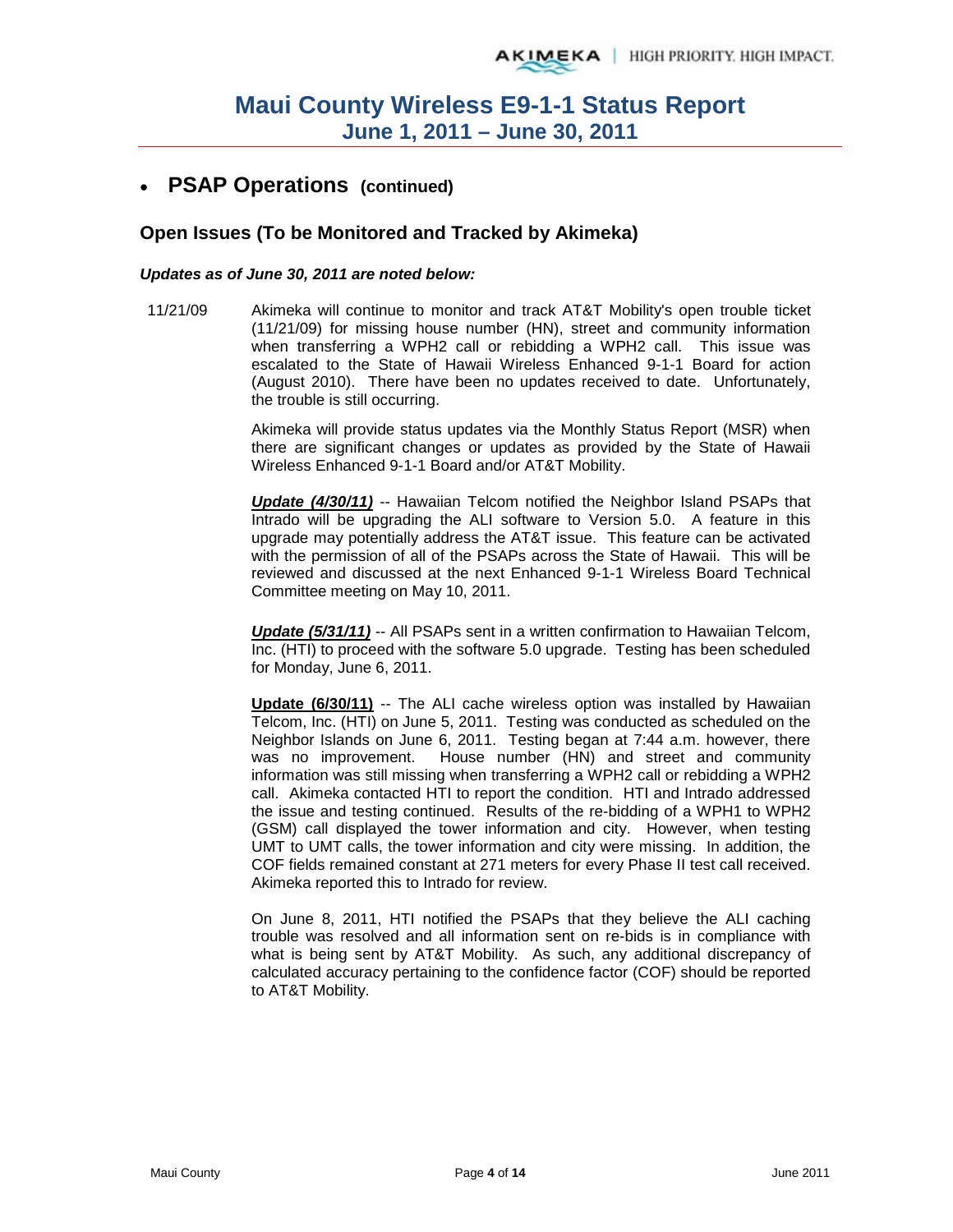## • **PSAP Operations (continued)**

### **Open Issues (To be Monitored and Tracked by Akimeka)**

### *Updates as of June 30, 2011 are noted below: (continued)*

04/16/10 Akimeka personnel worked on a flowchart for the Neighbor Island PSAPs to document the flow of a Call Routing Spreadsheet (CRS) and Testing Validation Worksheet (TVW). It was discovered that different processes exist among the carriers.

> Akimeka created and submitted for review a DRAFT Call Routing Sheet (CRS) and Testing Validation Worksheet (TVW) process flowchart to the Neighbor Island PSAPs on December 20, 2010.

> *Update (4/30/11)* – Akimeka continued to work on the flowchart and incorporate the feedback received. An updated process flowchart is currently under review within Akimeka. Once approved, it will be shared with the Neighbor Island PSAPs.

*Update (5/31/11)* – In progress.

*Update (6/30/11)* – In progress.

## • **MSAG**

### **Current Month – June 2011**

|                    |              |       |                           |                                                                    |                                   |                                               |              |                       | (a)                          | (b)                         |                        |
|--------------------|--------------|-------|---------------------------|--------------------------------------------------------------------|-----------------------------------|-----------------------------------------------|--------------|-----------------------|------------------------------|-----------------------------|------------------------|
| 2011               |              |       |                           | 9-1-1NET REQUESTS                                                  | <b>Customer</b><br><b>Address</b> | In Suspended Status<br>as of Report Month End |              |                       |                              |                             |                        |
|                    |              |       | Change<br><b>Customer</b> |                                                                    |                                   |                                               |              |                       |                              |                             |                        |
| <b>PSAP</b>        | <b>TOTAL</b> | Total | Change                    | <b>Combined</b>                                                    | <b>Delete</b>                     | Insert                                        | <b>Split</b> | Addresses<br>Affected | <b>Requests</b><br>Submitted | # of<br><b>Transactions</b> | <b>TNs</b><br>Affected |
| <b>MAUI COUNTY</b> | 320          | 317   | 160                       | 80                                                                 | 11                                | 66                                            | 0            | 6.307                 | 3                            |                             | $\overline{2}$         |
|                    |              |       |                           | Revised categories and report format changes effective April 2009. |                                   |                                               |              |                       |                              |                             |                        |

During the month of June 2011, 317 9-1-1Net requests were completed relating to the Maui County MSAG database, with 6,307 customer ANI/ALI records updated as a direct result. A total of three (3) ALI discrepancy reports were submitted to 9-1-1Net for updates and corrections as needed, and monitored for completion. See attached spreadsheet for a detailed description of changes and additions.

### *There are two (2) records in Suspended status as of May 31, 2011, affecting two (2) telephone numbers.*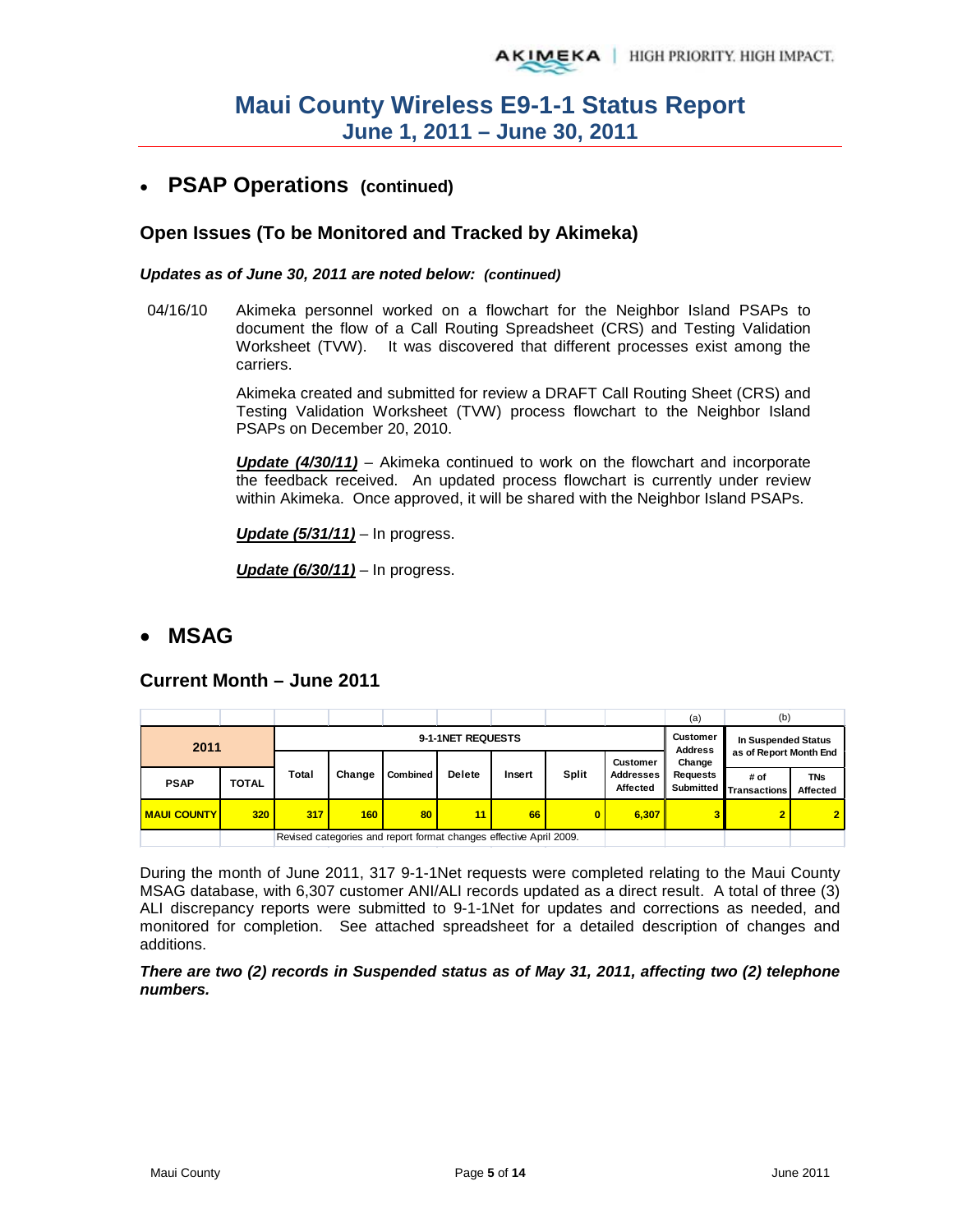## • **MSAG**

## **Year-to-Date (YTD) – 2011**

|                    |              |       |        |                                                 |               |                 |                     |                                  | (a)                          | (b)                         |                     |
|--------------------|--------------|-------|--------|-------------------------------------------------|---------------|-----------------|---------------------|----------------------------------|------------------------------|-----------------------------|---------------------|
| <b>MAUI COUNTY</b> |              |       |        | 9-1-1NET REQUESTS                               |               | <b>Customer</b> | In Suspended Status |                                  |                              |                             |                     |
|                    |              |       |        |                                                 |               |                 |                     | <b>Customer</b>                  | <b>Address</b><br>Change     | as of Report Month End      |                     |
| 2011               | <b>TOTAL</b> | Total | Change | Combined                                        | <b>Delete</b> | Insert          | <b>Split</b>        | <b>Addresses</b><br>Affected (*) | <b>Requests</b><br>Submitted | # of<br><b>Transactions</b> | <b>TNs Affected</b> |
| December           |              |       |        |                                                 |               |                 |                     |                                  |                              |                             |                     |
| November           |              |       |        |                                                 |               |                 |                     |                                  |                              |                             |                     |
| October            |              |       |        |                                                 |               |                 |                     |                                  |                              |                             |                     |
| September          |              |       |        |                                                 |               |                 |                     |                                  |                              |                             |                     |
| August             |              |       |        |                                                 |               |                 |                     |                                  |                              |                             |                     |
| July               |              |       |        |                                                 |               |                 |                     |                                  |                              |                             |                     |
| June               | 320          | 317   | 160    | 80                                              | 11            | 66              |                     | 6,307                            | 3                            |                             | $\overline{2}$      |
| May                | 160          | 157   | 111    | 5                                               | 37            | 4               |                     | 7,920                            | 3                            |                             |                     |
| April              | 828          | 819   | 293    | 453                                             | 24            | 5 <sup>1</sup>  | 44                  | 10,109                           | 9                            |                             |                     |
| March              | 505          | 473   | 141    | 310                                             | 4             | $\overline{3}$  | 15                  | 6,292                            | 32                           | 0                           |                     |
| February           | 159          | 159   | 147    | 9                                               |               | 2               |                     | 1,395                            |                              |                             |                     |
| January            | 365          | 365   | 153    | 145                                             | 9             | 4               | 54                  | 1,348                            | ∩                            |                             |                     |
| <b>TOTAL YTD</b>   | 2,337        | 2,290 | 1,005  | 1,002                                           | 86            | 84              | 113                 | 33,371                           | 47                           |                             |                     |
| <b>AVG PER MO</b>  | 390          | 382   | 168    | 167                                             | 14            | 14              | 19                  | 5,562                            | 81                           | π<br>Ō.                     | o g                 |
|                    |              | $(*)$ |        | Applies to Change, Delete and Insert categories |               |                 |                     |                                  |                              |                             |                     |

*Note: Revised categories and report format changes effective April 2009.*

| <b>Definitions:</b> | (a) | Represents customer address change requests submitted to Intrado to correct customer ANI/ALI<br>records, including those identified by Akimeka. |
|---------------------|-----|-------------------------------------------------------------------------------------------------------------------------------------------------|
|                     | (b) | Represents what is in suspension status at the end of the report month -- awaiting further action<br>by County, Telco, or Akimeka.              |

## **Emergency Service Number (ESN) Project Status -- June 2011 Year-to-Date**

| Island  | Total # of Street<br>Segments | # of Street Segments<br><b>Assigned New ESNs</b> | % Complete |
|---------|-------------------------------|--------------------------------------------------|------------|
| Maui    | 5,000                         | 200                                              | 4%         |
| Lanai   | 112                           | <b>Not Started</b>                               | 0%         |
| Molokai | 500                           | 420                                              | 84%        |

The ESN project is done on a per street segment basis. Street segments require research in both 9-1-1Net and Maui County GIS before a new ESN can be assigned. Verifying a street segment's address range and community prevents ESN overlapping and mislabeling. Once the street segment is verified in both MSAG and GIS – to ensure database synchronization – a request to update the ESN field in 9-1-1Net is sent.

*This is an ongoing project that will cover all communities.*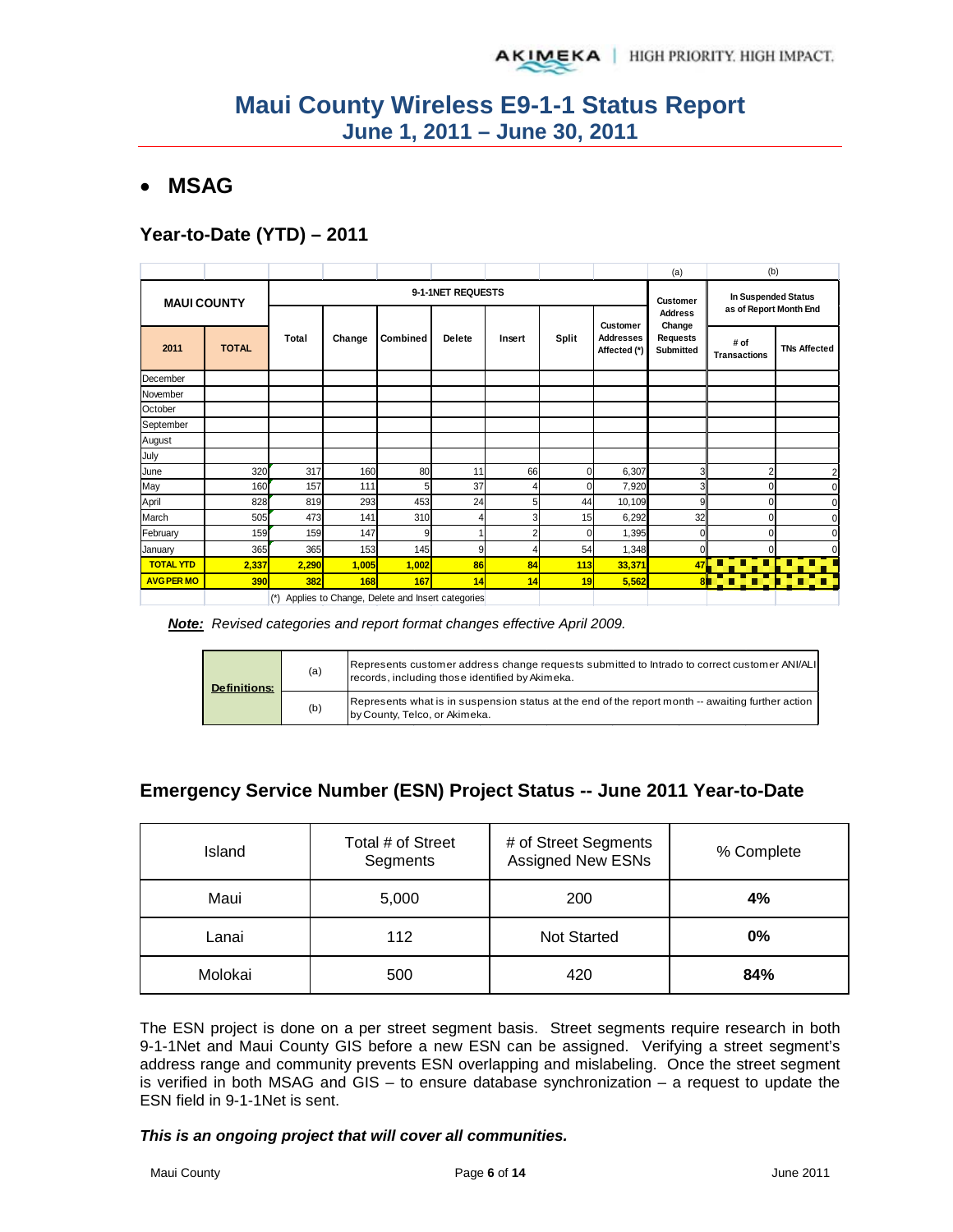# • **Mapping Layers Updated/Loaded Into GIS – June 2011**

### *9-1-1 GIS layers provided by Akimeka to the PSAP are designed for use on E9-1-1 systems.*

| <b>MAUI COUNTY</b>                           |              |                                         |                            |                                            |                                                                                                                              |  |  |  |  |  |  |
|----------------------------------------------|--------------|-----------------------------------------|----------------------------|--------------------------------------------|------------------------------------------------------------------------------------------------------------------------------|--|--|--|--|--|--|
|                                              |              | Akimeka GIS Server                      |                            |                                            |                                                                                                                              |  |  |  |  |  |  |
| Type of Layer                                | Island       | Date Created/<br><b>Edits Performed</b> | Date Uploaded<br>to Server | Date Loaded Into<br><b>PSAP GIS Server</b> | <b>Other/Remarks</b>                                                                                                         |  |  |  |  |  |  |
| <b>WSP Cell Towers</b>                       | Maui/Molokai |                                         |                            | 06/15/11                                   |                                                                                                                              |  |  |  |  |  |  |
|                                              | Maui/Molokai |                                         |                            | 06/15/11                                   |                                                                                                                              |  |  |  |  |  |  |
| <b>Street Centerlines</b>                    | Maui         | 06/07/11                                |                            |                                            | Corrected street names per the County Surveyor's<br>Office                                                                   |  |  |  |  |  |  |
|                                              | Maui         | 06/03/11                                |                            |                                            | Corrected Kalai Waa Dr to Kalai Waa St -- per County                                                                         |  |  |  |  |  |  |
|                                              | Maui/Molokai |                                         |                            | 06/15/11                                   |                                                                                                                              |  |  |  |  |  |  |
|                                              | Maui         | 06/13/11                                |                            |                                            | Intergraph CAD attributes                                                                                                    |  |  |  |  |  |  |
|                                              | Maui         | 06/09/11                                |                            |                                            | Changed a common name place as requested by Maui<br>Dispatch. Corrected labelling for multi-address for<br>Intergraph CAD.   |  |  |  |  |  |  |
| <b>Address Points</b>                        | Maui         | 06/08/11                                |                            |                                            | Changed Medic 14's address                                                                                                   |  |  |  |  |  |  |
|                                              | Maui/Molokai | 06/07/11                                |                            |                                            | Corrected street names per the County Surveyor's<br>Office                                                                   |  |  |  |  |  |  |
|                                              | Maui         | 06/03/11                                |                            |                                            | Corrected Kalai Waa Dr to Kalai Waa St -- per County                                                                         |  |  |  |  |  |  |
|                                              | Maui         | 06/02/11                                |                            |                                            | Corrected common names, moved address points, and<br>researched addresses as requested by Maui Dispatch                      |  |  |  |  |  |  |
| <b>MSAG Address</b>                          |              |                                         |                            |                                            |                                                                                                                              |  |  |  |  |  |  |
| Points (aka Pseudo<br><b>Address Points)</b> |              |                                         |                            |                                            |                                                                                                                              |  |  |  |  |  |  |
| <b>MSAG Communities</b>                      |              |                                         |                            |                                            |                                                                                                                              |  |  |  |  |  |  |
|                                              | Maui         | 06/30/11                                |                            |                                            | Updated/corrected parcel layer with new parcles from<br>the Maui County Parcel layer. Added 940 new parcels<br>to the layer. |  |  |  |  |  |  |
| <b>Parcels</b>                               | Maui         | 06/28/11 -- 06/29/11                    |                            |                                            | Updated/corrected parcel layer with new parcles from<br>the Maui County Parcel layer. Ran topology on<br>updated parcels.    |  |  |  |  |  |  |
|                                              | Maui         | 06/16/11 -- 06/27/11                    |                            |                                            | Updated/corrected parcel layer with new parcels from<br>the Maui County Parcel layer                                         |  |  |  |  |  |  |
| <b>Airports</b>                              |              |                                         |                            |                                            |                                                                                                                              |  |  |  |  |  |  |
| <b>Bridges</b>                               |              |                                         |                            |                                            |                                                                                                                              |  |  |  |  |  |  |
| <b>Cane Fields</b>                           |              |                                         |                            |                                            |                                                                                                                              |  |  |  |  |  |  |
| <b>Churches</b>                              | Maui         | 06/23/11 -- 06/29/11                    |                            |                                            | Added new point features and verified address locations                                                                      |  |  |  |  |  |  |
| Coastline                                    |              |                                         |                            |                                            |                                                                                                                              |  |  |  |  |  |  |
| <b>Coastal Names</b>                         |              |                                         |                            |                                            |                                                                                                                              |  |  |  |  |  |  |
|                                              |              |                                         |                            |                                            |                                                                                                                              |  |  |  |  |  |  |
| <b>Common Places</b>                         |              |                                         |                            |                                            |                                                                                                                              |  |  |  |  |  |  |
| Emergency<br>Callboxes                       | Maui/Molokai |                                         |                            | 06/15/11                                   |                                                                                                                              |  |  |  |  |  |  |
| <b>EMS Zones</b>                             |              |                                         |                            |                                            |                                                                                                                              |  |  |  |  |  |  |
| <b>ESZ/ESN</b>                               |              |                                         |                            |                                            |                                                                                                                              |  |  |  |  |  |  |

(\*) *Every time the GIS Update tool is used, Indexes and Cache have to be built. The Positron system configurator is adjusted every time a layer is loaded in the PowerMap database. Each PSAP position is updated accordingly.*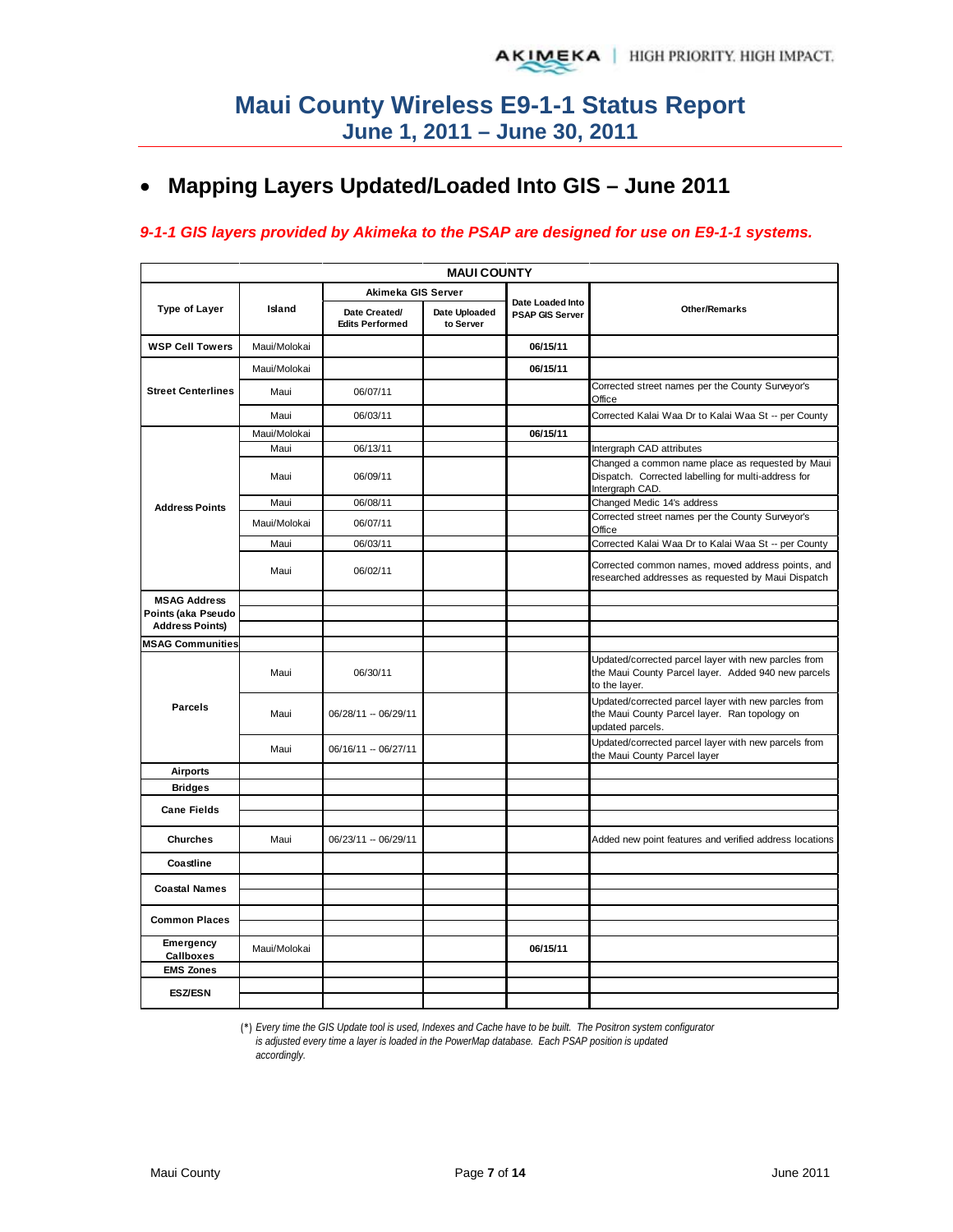# • **Mapping Layers Updated/Loaded Into GIS – June 2011 (continued)**

### *9-1-1 GIS layers provided by Akimeka to the PSAP are designed for use on E9-1-1 systems.*

|                                    | <b>MAUI COUNTY</b> |                                         |                            |                                            |                                                                                                       |  |  |  |  |  |  |  |
|------------------------------------|--------------------|-----------------------------------------|----------------------------|--------------------------------------------|-------------------------------------------------------------------------------------------------------|--|--|--|--|--|--|--|
|                                    |                    | Akimeka GIS Server                      |                            |                                            |                                                                                                       |  |  |  |  |  |  |  |
| <b>Type of Layer</b>               | Island             | Date Created/<br><b>Edits Performed</b> | Date Uploaded<br>to Server | Date Loaded Into<br><b>PSAP GIS Server</b> | <b>Other/Remarks</b>                                                                                  |  |  |  |  |  |  |  |
| <b>Fire Beat</b>                   |                    |                                         |                            |                                            |                                                                                                       |  |  |  |  |  |  |  |
| <b>Boundaries</b>                  |                    |                                         |                            |                                            |                                                                                                       |  |  |  |  |  |  |  |
| Fire Dispatch Group<br>(Districts) |                    |                                         |                            |                                            |                                                                                                       |  |  |  |  |  |  |  |
| Fire ESZ                           |                    |                                         |                            |                                            |                                                                                                       |  |  |  |  |  |  |  |
|                                    |                    |                                         |                            |                                            |                                                                                                       |  |  |  |  |  |  |  |
| <b>Fire Stations</b>               |                    |                                         |                            |                                            |                                                                                                       |  |  |  |  |  |  |  |
| <b>Fire Sub Zones</b>              |                    |                                         |                            |                                            |                                                                                                       |  |  |  |  |  |  |  |
|                                    |                    |                                         |                            |                                            |                                                                                                       |  |  |  |  |  |  |  |
| <b>Fire Zones</b>                  |                    |                                         |                            |                                            |                                                                                                       |  |  |  |  |  |  |  |
| Food & Beverage                    |                    |                                         |                            |                                            | Renamed Restaurant layer to Food & Beverage layer to<br>include bakeries, cafes, food factories, etc. |  |  |  |  |  |  |  |
| <b>Gate Codes</b>                  |                    |                                         |                            |                                            |                                                                                                       |  |  |  |  |  |  |  |
| <b>High Resolution</b>             |                    |                                         |                            |                                            |                                                                                                       |  |  |  |  |  |  |  |
| Imagery                            |                    |                                         |                            |                                            |                                                                                                       |  |  |  |  |  |  |  |
| <b>Hospitals</b>                   |                    |                                         |                            |                                            |                                                                                                       |  |  |  |  |  |  |  |
|                                    |                    |                                         |                            |                                            |                                                                                                       |  |  |  |  |  |  |  |
| Hotels                             |                    |                                         |                            |                                            |                                                                                                       |  |  |  |  |  |  |  |
| <b>Major Roads</b>                 |                    |                                         |                            |                                            |                                                                                                       |  |  |  |  |  |  |  |
|                                    | Maui/Molokai       |                                         |                            | 06/15/11                                   |                                                                                                       |  |  |  |  |  |  |  |
| <b>Medic Beat</b>                  | Maui               | 06/06/11 -- 06/08/11                    |                            |                                            |                                                                                                       |  |  |  |  |  |  |  |
| <b>Boundaries</b>                  | Molokai            | 06/06/11                                |                            |                                            | Revised boundaries according to new descriptions                                                      |  |  |  |  |  |  |  |
| <b>Medic Dispatch</b>              |                    |                                         |                            |                                            |                                                                                                       |  |  |  |  |  |  |  |
| <b>Group (Districts)</b>           | Maui               | 06/08/11                                |                            |                                            | Completed layer using new boundary descriptions                                                       |  |  |  |  |  |  |  |
| <b>Medic Stations</b>              | Maui               | 06/08/11                                |                            |                                            | Changed Medic 14's location and address                                                               |  |  |  |  |  |  |  |
| <b>Medical Facilities</b>          |                    |                                         |                            |                                            |                                                                                                       |  |  |  |  |  |  |  |
| <b>Milepost Markers</b>            | Maui/Molokai       |                                         |                            | 06/15/11                                   |                                                                                                       |  |  |  |  |  |  |  |
| <b>National and State</b><br>Parks |                    |                                         |                            |                                            |                                                                                                       |  |  |  |  |  |  |  |
| Ocean Rescue                       |                    |                                         |                            |                                            |                                                                                                       |  |  |  |  |  |  |  |
| <b>Boundaries</b>                  |                    |                                         |                            |                                            |                                                                                                       |  |  |  |  |  |  |  |
| Park Polygon                       |                    |                                         |                            |                                            |                                                                                                       |  |  |  |  |  |  |  |
| <b>Points of Interest</b>          |                    |                                         |                            |                                            |                                                                                                       |  |  |  |  |  |  |  |
|                                    | Maui/Molokai       |                                         |                            | 06/15/11                                   |                                                                                                       |  |  |  |  |  |  |  |
| <b>Police Beat</b>                 |                    |                                         |                            |                                            | Corrected boundary between Beat 1-33 and 3-11                                                         |  |  |  |  |  |  |  |
| <b>Boundaries</b>                  | Maui               | 06/06/11                                |                            |                                            | Corrected boundary between ESZ 29 and 75                                                              |  |  |  |  |  |  |  |
| <b>Police Dispatch</b>             |                    |                                         |                            |                                            |                                                                                                       |  |  |  |  |  |  |  |
| Group (Districts)                  | Maui               | 06/06/11                                |                            |                                            | Corrected boundary between Districe 1 and District 3                                                  |  |  |  |  |  |  |  |
| <b>Police ESZ</b>                  |                    |                                         |                            |                                            |                                                                                                       |  |  |  |  |  |  |  |
| <b>Police Reporting</b><br>Areas   |                    |                                         |                            |                                            |                                                                                                       |  |  |  |  |  |  |  |
| <b>Police Stations</b>             | Maui               | 06/02/11                                |                            |                                            | Changed station names to be consistent as requested<br>by Maui Dispatch                               |  |  |  |  |  |  |  |
| Ponds                              |                    |                                         |                            |                                            |                                                                                                       |  |  |  |  |  |  |  |
| <b>Post Offices</b>                |                    |                                         |                            |                                            |                                                                                                       |  |  |  |  |  |  |  |
|                                    |                    |                                         |                            |                                            |                                                                                                       |  |  |  |  |  |  |  |
| <b>Radio Towers</b>                |                    |                                         |                            |                                            |                                                                                                       |  |  |  |  |  |  |  |

(\*) *Every time the GIS Update tool is used, Indexes and Cache have to be built. The Positron system configurator is adjusted every time a layer is loaded in the PowerMap database. Each PSAP position is updated accordingly.*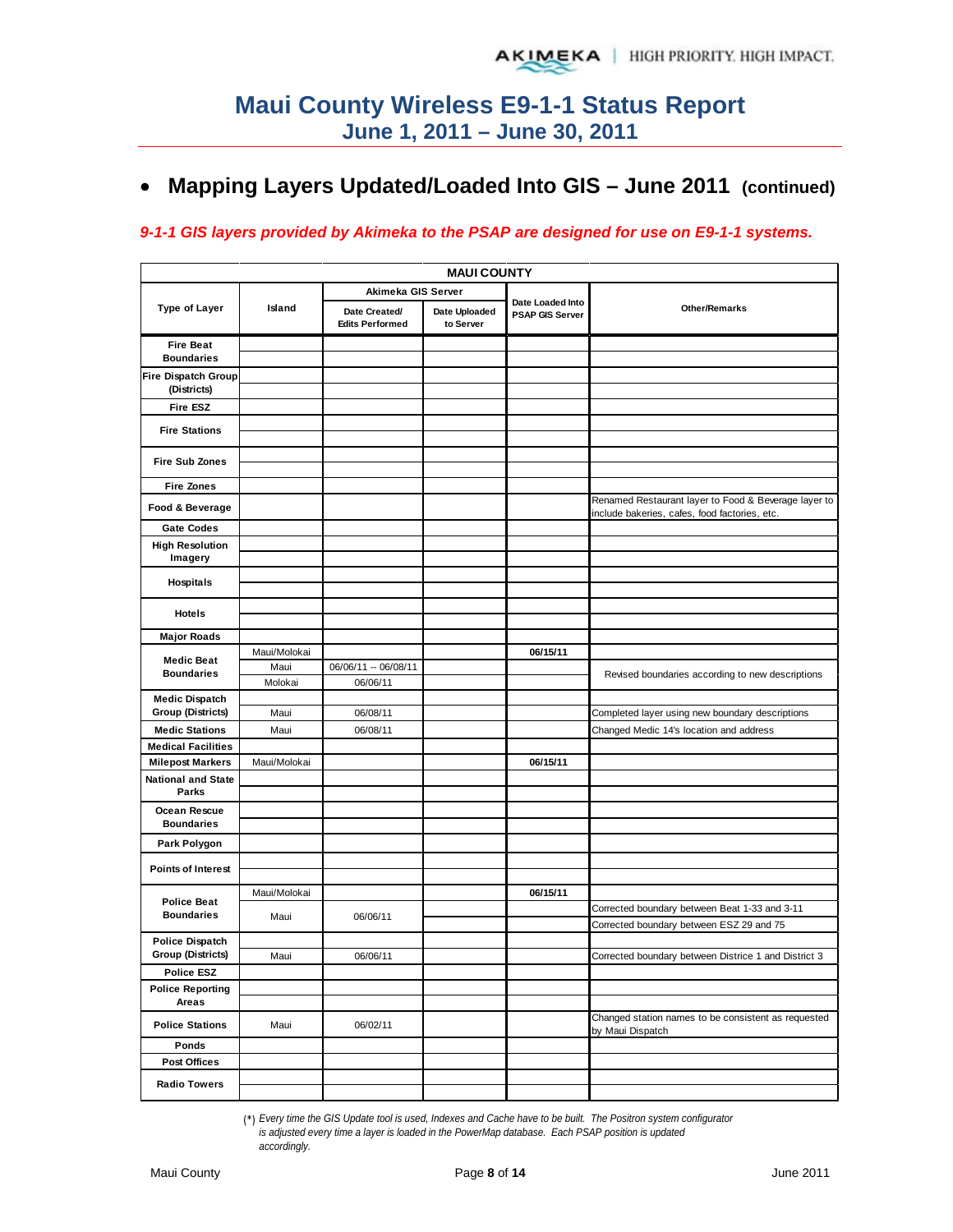# • **Mapping Layers Updated/Loaded Into GIS – June 2011 (continued)**

### *9-1-1 GIS layers provided by Akimeka to the PSAP are designed for use on E9-1-1 systems.*

|                                    |              |                                         | <b>MAUI COUNTY</b>         |                                            |                                                                    |  |  |  |
|------------------------------------|--------------|-----------------------------------------|----------------------------|--------------------------------------------|--------------------------------------------------------------------|--|--|--|
|                                    |              | Akimeka GIS Server                      |                            |                                            |                                                                    |  |  |  |
| <b>Type of Layer</b>               | Island       | Date Created/<br><b>Edits Performed</b> | Date Uploaded<br>to Server | Date Loaded Into<br><b>PSAP GIS Server</b> | <b>Other/Remarks</b>                                               |  |  |  |
| Radius - Two Mile                  |              |                                         |                            |                                            |                                                                    |  |  |  |
| <b>Radius - Three Mile</b>         |              |                                         |                            |                                            |                                                                    |  |  |  |
| <b>Schools</b>                     |              |                                         |                            |                                            |                                                                    |  |  |  |
|                                    | Maui/Molokai |                                         |                            | 06/15/11                                   |                                                                    |  |  |  |
| <b>Subdivisions</b>                | Maui         | 06/10/11                                |                            |                                            | Added six Hale Mahaolu facilities as requested by Maui<br>Dispatch |  |  |  |
| <b>Tow Jurisdictions</b>           | Maui/Molokai |                                         |                            | 06/15/11                                   |                                                                    |  |  |  |
|                                    | Maui/Molokai | 06/08/11                                |                            |                                            | Created using new boundaries                                       |  |  |  |
| <b>Tow Truck</b>                   |              |                                         |                            |                                            |                                                                    |  |  |  |
|                                    |              |                                         |                            |                                            |                                                                    |  |  |  |
| <b>Towns</b>                       |              |                                         |                            |                                            |                                                                    |  |  |  |
| <b>Trails</b>                      |              |                                         |                            |                                            |                                                                    |  |  |  |
| Tsunami<br><b>Evacuation Zones</b> |              |                                         |                            |                                            |                                                                    |  |  |  |
| <b>United States</b>               |              |                                         |                            |                                            |                                                                    |  |  |  |
| <b>National Grid</b>               | Maui/Molokai | 06/07/11                                |                            |                                            | Created 50K and 500K grids and added to SDE                        |  |  |  |

(\*) *Every time the GIS Update tool is used, Indexes and Cache have to be built. The Positron system configurator is adjusted every time a layer is loaded in the PowerMap database. Each PSAP position is updated accordingly.*

**Note:** The Parcels layer is provided by Maui County. Akimeka performs edits on the spatial information of the layer for 9-1-1 purposes. Changes to the attribute table are made when needed. The Parcels layer uploaded to the PSAP GIS server is intended for 9-1-1 purposes only and should not be disseminated to other county agencies.

### **Current Month GIS Activities – June 2011**

- 06/06/11 Akimeka personnel requested clarification from the American Medical Response regarding Medic Beat boundaries between Medic 2 and Medic 6 and between Medic 4 and Medic 5.
- 06/07/11 Akimeka requested via email an updated National Parks layer from a former contact at the National Park Service.
- 06/10/11 -- 06/14/11 Akimeka prepared data for an Intergraph CAD map push. Layers included: Address Points, Street Centerlines, Medic ESZ, Medic Stations, Fire Beats/Districts/ESZ, Police Beats/Districts/ESZ, Tow Jurisdictions, Police Stations and Subdivisions. Intergraph CAD map was pushed on June 14, 2011.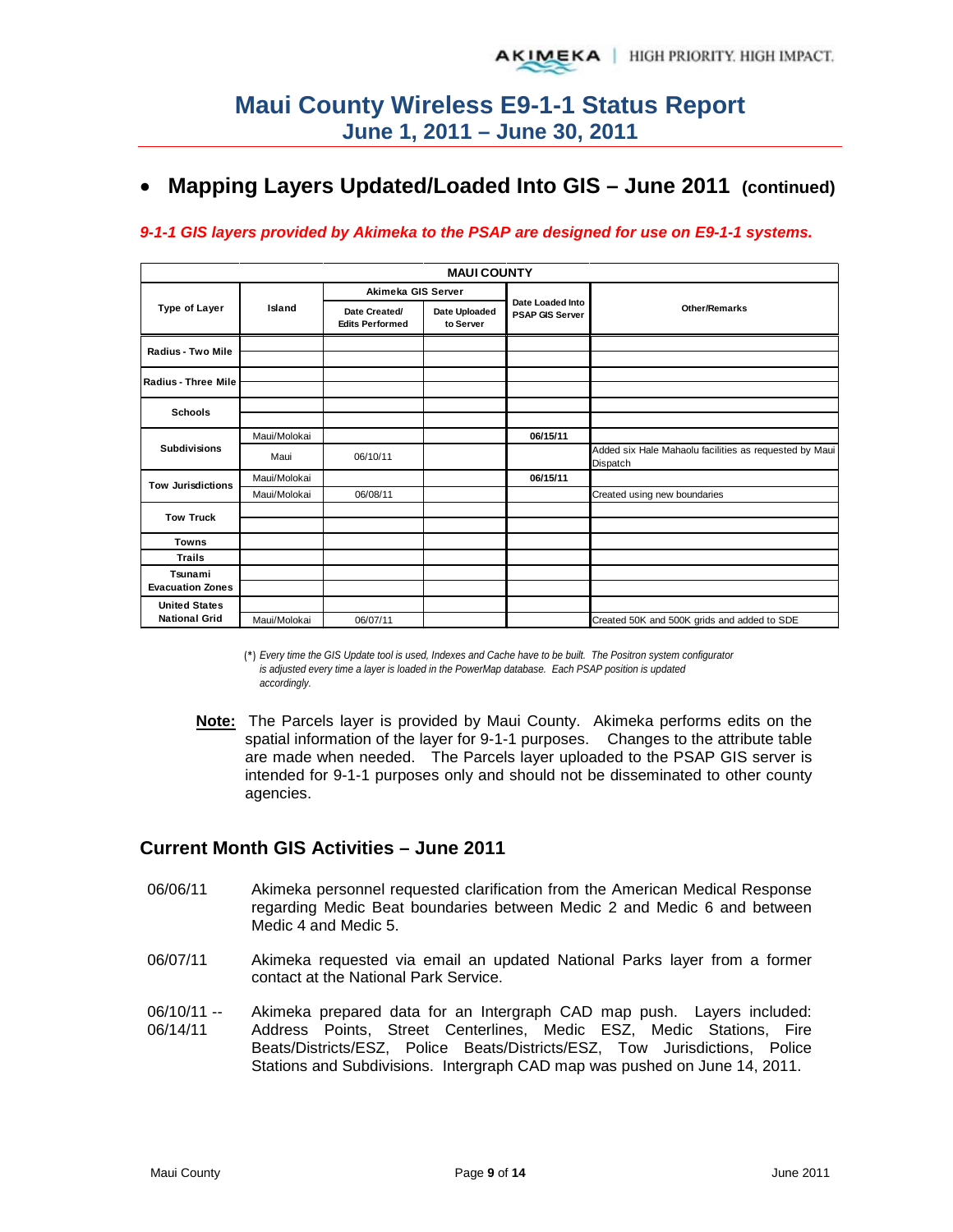# • **Service Requests Transactions**

## **Open Service Requests – June 2011 (May 27, 2011 – June 28, 2011)**

|   | <b>MAUI PSAP</b> |         |                                        |                            |         |                                                                                                                     |  |  |
|---|------------------|---------|----------------------------------------|----------------------------|---------|---------------------------------------------------------------------------------------------------------------------|--|--|
|   | Date             | Ticket# | Description                            | Category                   | Urgency | <b>Comments</b>                                                                                                     |  |  |
|   | 6/8/2011         | 345     | Incorrect Address: $TN = 808/572-9899$ | MSAG - ANI/ALI Discrepancy | Urgent  | Updated information has been requested<br>through Intrado 9-1-1Net. Waiting on HTI<br>to update caller information. |  |  |
|   | 06/27/11         | 349     | Incorrect Address: Pauwela Cannery     | MSAG - ANI/ALI Discrepancy | Normal  | Updated information has been requested<br>through Intrado 9-1-1Net. Waiting on HTI<br>to update caller information. |  |  |
| 3 | 06/27/11         | 351     | Incorrect Information: Lihikai School  | MSAG - ANI/ALI Discrepancy | High    | Updated information has been requested<br>through Intrado 9-1-1Net. Waiting on HTI<br>to update caller information. |  |  |

*Note: Open Service Requests reflect what is in pending status at the end of the report month.* 

| <b>MOLOKAI PSAP</b> |      |         |                    |          |                |          |
|---------------------|------|---------|--------------------|----------|----------------|----------|
|                     | Date | Ticket# | <b>Description</b> | Category | <b>Urgency</b> | Comments |
|                     |      |         | <b>NONE</b>        |          |                |          |
|                     |      |         |                    |          |                |          |

*Note: Open Service Requests reflect what is in pending status at the end of the report month.*

## **Year-to-Date (YTD) Summary – 2011**

|                | <b>MAUI PSAP</b> |              |      | <b>SERVICE REQUEST CATEGORIES</b> |          |                |              |                         |              |                    |                |  |
|----------------|------------------|--------------|------|-----------------------------------|----------|----------------|--------------|-------------------------|--------------|--------------------|----------------|--|
|                |                  | <b>TOTAL</b> |      |                                   | 911 Map  |                | <b>MSAG</b>  | <b>Request Training</b> |              | <b>Suggestions</b> |                |  |
| 2011           | <b>Created</b>   | Closed       | Open | <b>Created</b>                    | Closed   | <b>Created</b> | Closed       | <b>Created</b>          | Closed       | Created            | Closed         |  |
| December       |                  |              |      |                                   |          |                |              |                         |              |                    |                |  |
| November       |                  |              |      |                                   |          |                |              |                         |              |                    |                |  |
| October        |                  |              |      |                                   |          |                |              |                         |              |                    |                |  |
| September      |                  |              |      |                                   |          |                |              |                         |              |                    |                |  |
| August         |                  |              |      |                                   |          |                |              |                         |              |                    |                |  |
| July           |                  |              |      |                                   |          |                |              |                         |              |                    |                |  |
| June           | 3                | n            | 3    |                                   | $\Omega$ | 3              | <sup>n</sup> | $\Omega$                | 0            |                    | $\mathbf 0$    |  |
| May            | 2                |              |      |                                   |          |                |              |                         | 0            |                    | $\mathbf 0$    |  |
| April          | 0                |              |      |                                   |          |                |              | $\Omega$                | 0            |                    | $\mathbf 0$    |  |
| March          | 2                |              |      |                                   |          |                |              | $\Omega$                | 0            |                    | $\mathbf 0$    |  |
| February       | 0                |              |      |                                   | O        | 0              |              | $\Omega$                | $\mathbf{0}$ |                    | $\mathbf 0$    |  |
| January        | 0                |              |      |                                   | O        |                |              |                         | 0            |                    | $\overline{0}$ |  |
| 2010 Carryover |                  | ი            |      | $\Omega$                          | $\Omega$ |                |              | $\Omega$                | 0            |                    | $\mathbf 0$    |  |
| <b>TOTAL</b>   | 8                | 5            | 3    |                                   |          | 6              |              |                         | $\bf{0}$     |                    | $\overline{0}$ |  |

*Note: Open Service Requests reflect what is in pending status at the end of the report month.*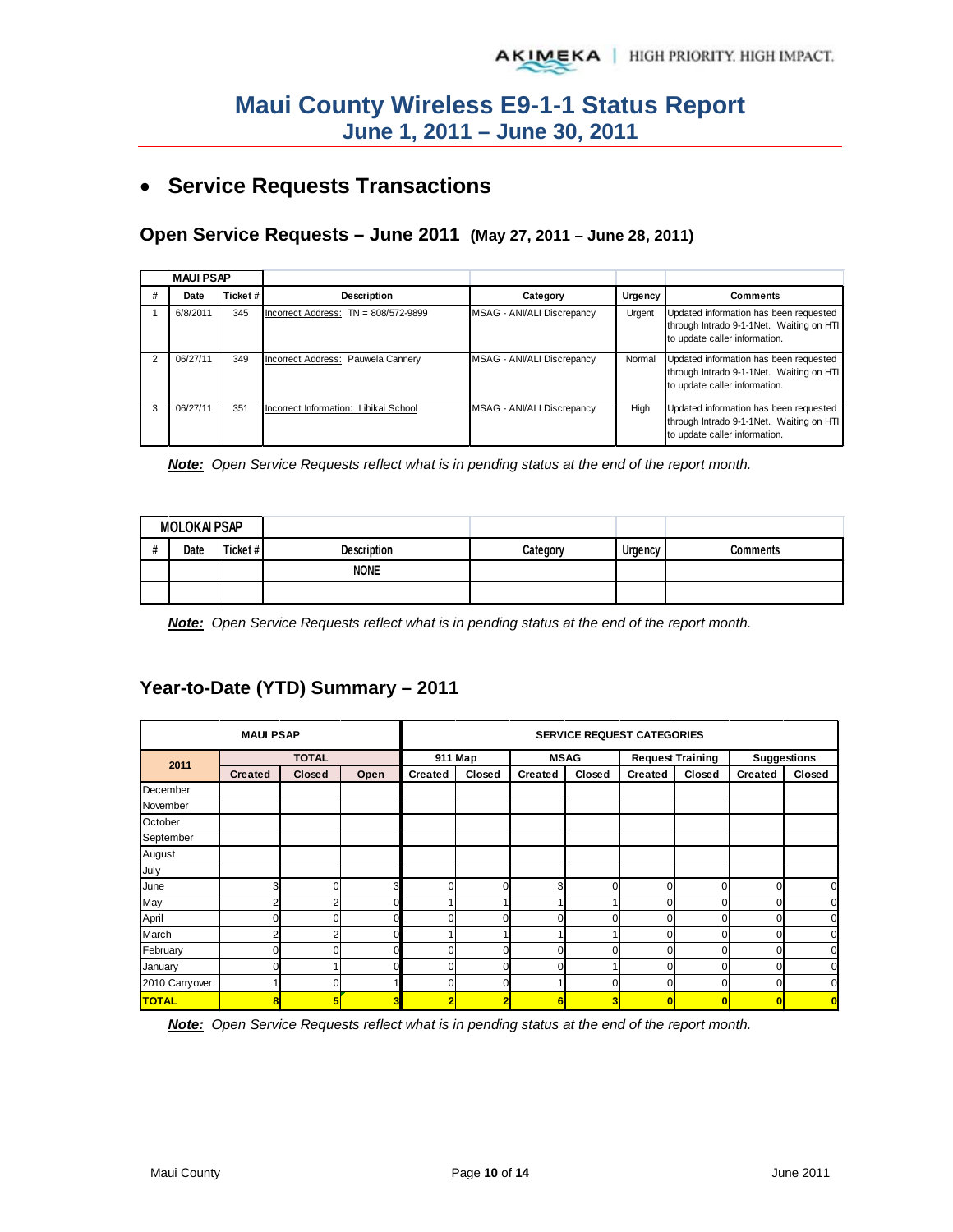# • **Service Requests Transactions (continued)**

# **Year-to-Date (YTD) Summary – 2011 (continued)**

|                | <b>MOLOKAI PSAP</b> |              |      |                | <b>SERVICE REQUEST CATEGORIES</b> |                |        |                         |              |                    |                |  |  |
|----------------|---------------------|--------------|------|----------------|-----------------------------------|----------------|--------|-------------------------|--------------|--------------------|----------------|--|--|
| 2011           |                     | <b>TOTAL</b> |      | 911 Map        |                                   | <b>MSAG</b>    |        | <b>Request Training</b> |              | <b>Suggestions</b> |                |  |  |
|                | <b>Created</b>      | Closed       | Open | <b>Created</b> | Closed                            | <b>Created</b> | Closed | <b>Created</b>          | Closed       | <b>Created</b>     | Closed         |  |  |
| December       |                     |              |      |                |                                   |                |        |                         |              |                    |                |  |  |
| November       |                     |              |      |                |                                   |                |        |                         |              |                    |                |  |  |
| October        |                     |              |      |                |                                   |                |        |                         |              |                    |                |  |  |
| September      |                     |              |      |                |                                   |                |        |                         |              |                    |                |  |  |
| August         |                     |              |      |                |                                   |                |        |                         |              |                    |                |  |  |
| July           |                     |              |      |                |                                   |                |        |                         |              |                    |                |  |  |
| June           | 0                   | U            |      |                | U                                 |                | U      | $\Omega$                | 0            | $\Omega$           | $\mathbf 0$    |  |  |
| May            |                     |              |      |                |                                   |                |        | ſ                       |              |                    | $\mathbf 0$    |  |  |
| April          | 0                   |              |      |                | o                                 |                |        | 0                       | $\mathbf{0}$ |                    | $\mathbf 0$    |  |  |
| March          | 0                   | ი            |      |                | 0                                 |                |        | 0                       | 0            |                    | $\mathbf 0$    |  |  |
| February       | 0                   | ი            |      |                | 0                                 |                |        | 0                       | 0            |                    | $\mathbf 0$    |  |  |
| January        | 0                   | ი            |      |                | 0                                 |                | ი      | 0                       | 0            |                    | $\mathbf 0$    |  |  |
| 2010 Carryover | 0                   | n            |      |                | 0                                 | n              | ŋ      | $\Omega$                | $\Omega$     |                    | $\mathbf 0$    |  |  |
| <b>TOTAL</b>   | $\overline{0}$      |              |      | O              |                                   |                | O      | 0                       | $\bf{0}$     |                    | $\overline{0}$ |  |  |

*Note: Open Service Requests reflect what is in pending status at the end of the report month*

|                     | Category                                                           | <b>Description</b>              |  |  |
|---------------------|--------------------------------------------------------------------|---------------------------------|--|--|
|                     | 911 Map<br>Mapping computer not functioning or displaying properly |                                 |  |  |
| <b>Definitions:</b> | Discrepancies with 9-1-1 MSAG addresses<br><b>MSAG</b>             |                                 |  |  |
|                     | <b>Request Training</b>                                            | E-911 Operations training needs |  |  |
|                     | Suggestions                                                        | Vehicle to share suggestions    |  |  |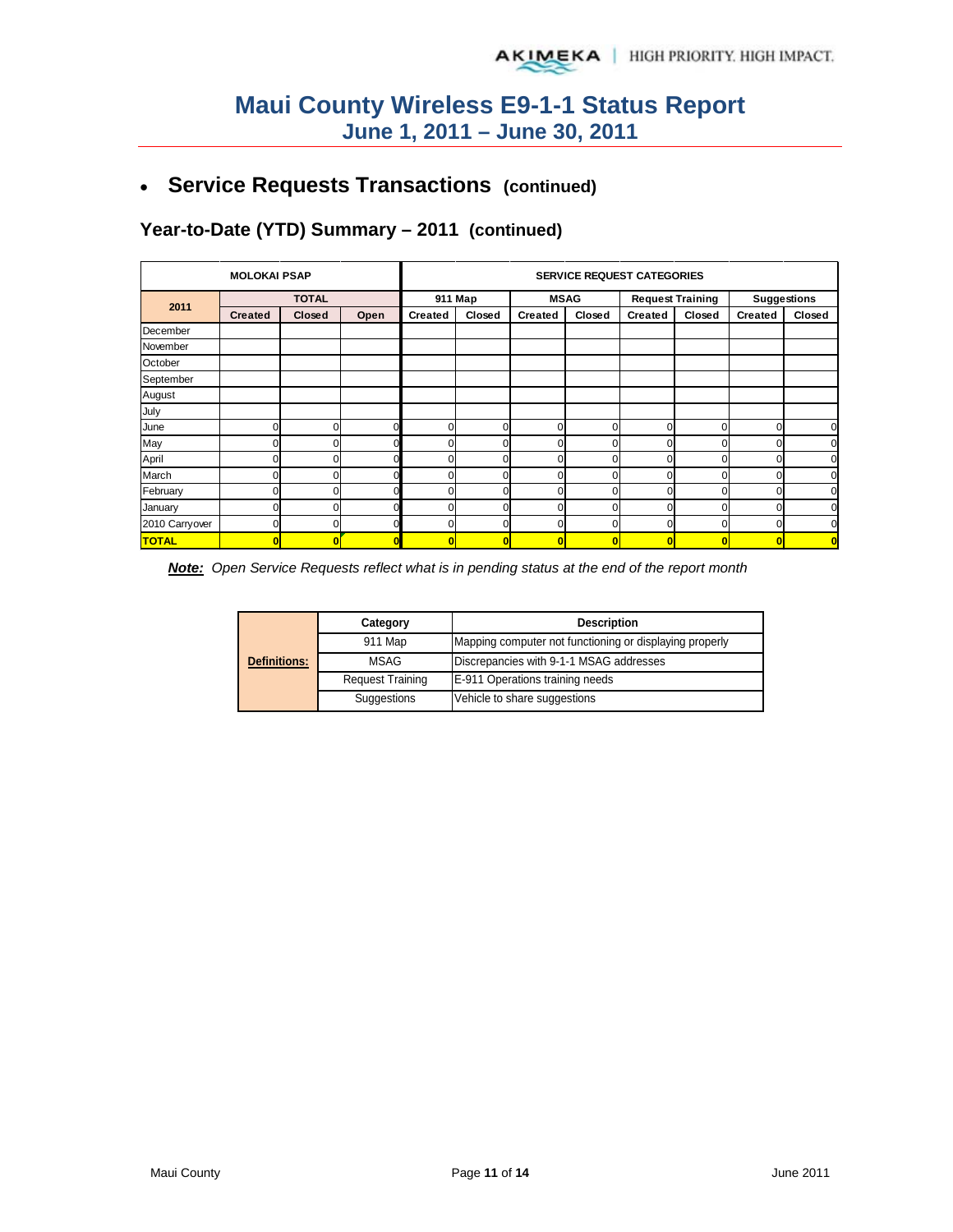### • **E9-1-1 Database Synchronization (Reference: NENA 71-501, Version 1.1 – NENA Information Document for Synchronizing Geographic Information System databases with MSAG & ALI)**

As part of Akimeka's value added services, Akimeka conducted a database synchronization audit for Maui County in June 2011.

The database synchronization effort included comparing Maui County's 9-1-1 MSAG (dated June 1, 2011) against its GIS Street Centerline data. A total number of 3,995 9-1-1 MSAG records were reviewed in the audit and analyzed. Results of the database synchronization audit completed on June 13, 2011 for Maui County are reported below and include comparative audit results between 2008 and 2011.

Database synchronization should be part of an ongoing and continuous process to ensure that the databases remain current and synchronized. Since neither database is static in nature, the synchronization process will never yield a 100 percent match rate. As such, NENA's recommended minimum match rate is 98%.

The database synchronization process is essential to monitor and ensure the level of accuracy of the E9-1-1 databases and prepare for Next Generation 9-1-1 (NG9-1-1). As such, Akimeka will perform database synchronization audits on a quarterly basis as part of its ongoing maintenance process. Results of the database synchronization audit will be included and reported in the Monthly Status Report (MSR) accordingly.



## **Audit Summary Results – 2008 vs. 2011**

Maui County's level of accuracy or 9-1-1 MSAG Match percentage improved from 4.5% as of January 16, 2008 to 38.9% as of June 1, 2011 -- *which represents a 34.3 percentage point improvement and/or 188% improvement in address accuracy.*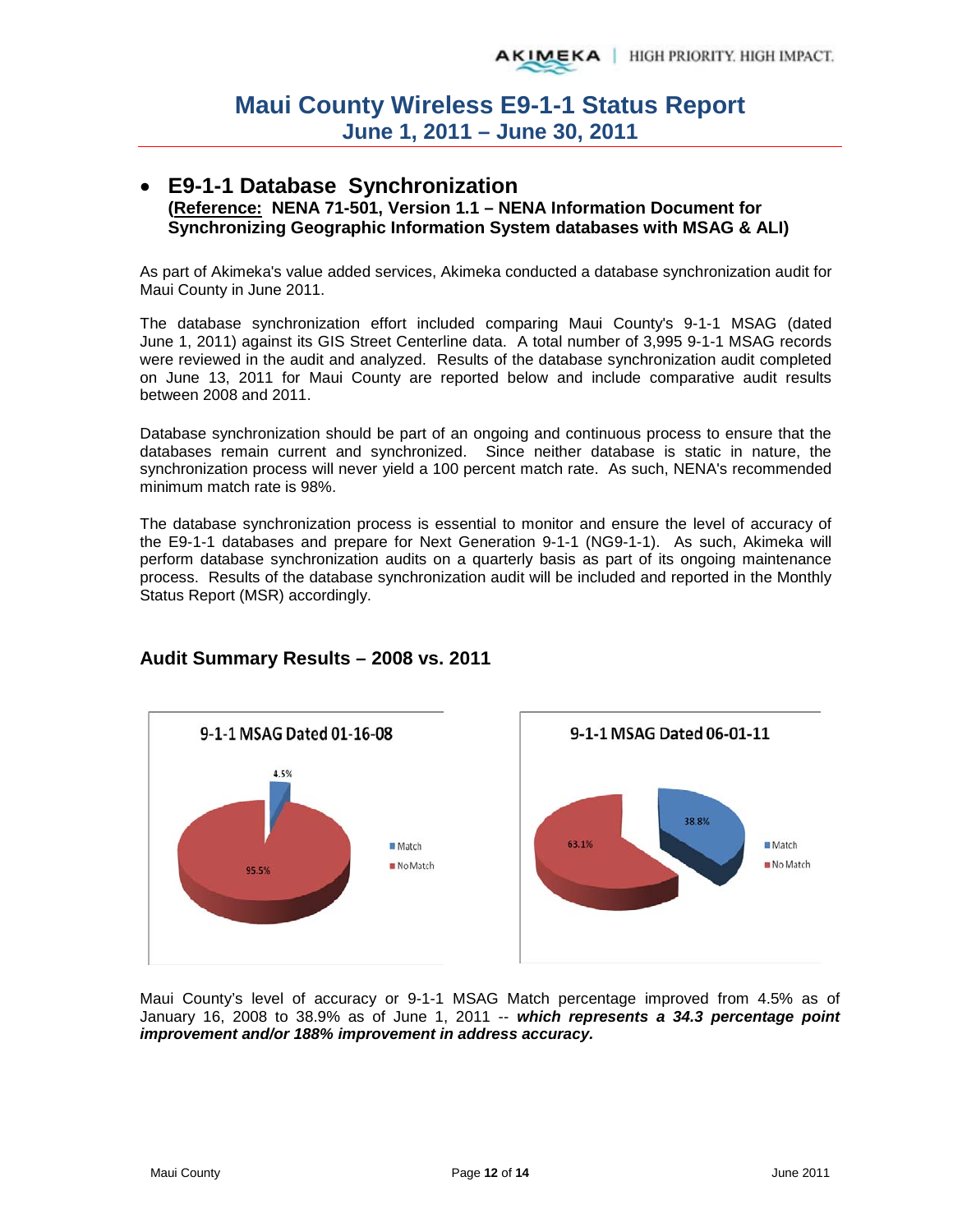• **E9-1-1 Database Synchronization (continued) (Reference: NENA 71-501, Version 1.1 – NENA Information Document for Synchronizing Geographic Information System databases with MSAG & ALI)**

|                                                                                               | Notes |                              | As of January 16, 2008 | As of June 13, 2011          |       |
|-----------------------------------------------------------------------------------------------|-------|------------------------------|------------------------|------------------------------|-------|
| 9-1-1 MSAG TO GIS STREET CENTERLINE<br><b>AUDIT COMPARISON RESULTS</b>                        |       | 9-1-1 MSAG<br>Dated 01-16-08 |                        | 9-1-1 MSAG<br>Dated 06-01-11 |       |
|                                                                                               |       | # of<br><b>Records</b>       | %                      | # of<br><b>Records</b>       | %     |
| <b>Total 9-1-1 MSAG Records Reviewed</b>                                                      |       | 11,676                       |                        | 3,995                        |       |
| Less: 9-1-1 MSAG Exception Records                                                            | (1)   |                              |                        | 58                           | 1.5%  |
| Net 9-1-1 MSAG Records Eligible for Comparison                                                |       | 11,676                       |                        | 3,937                        |       |
| <b>Total 9-1-1 MSAG Records Match</b><br>(9-1-1 MSAG -- GIS Match -- No Corrections Required) |       | 531                          | 4.5%                   | 1,529                        | 38.8% |
| 9-1-1 MSAG -- GIS No Match - Minor Correction Required                                        | (2)   |                              |                        | 2,104                        | 53.4% |
| 9-1-1 MSAG Record With No GIS Record                                                          | (3)   |                              |                        | 304                          | 7.7%  |
| <b>Total 9-1-1 MSAG Records No Match</b>                                                      |       | 11,145                       | 95.5%                  | 2,408                        | 61.2% |

## **Audit Summary Results – 2008 vs. 2011 (continued)**

### *Objective: NENA Recommended Match Rate = 98%*

### **Notes:**

- (1) An MSAG Record that will not have a corresponding GIS Street Centerline Record but is required for the routing of E9-1-1 calls (i.e., Emergency Call Box, Foreign Exchange Records, Wireless Shell Records, etc.). No further action is required.
- (2) An MSAG Record that requires minor MSAG attention in 9-1-1Net to correct MSAG Records (i.e., Reassignment of an MSAG Community, modification of the House Number Range, assignment of an ESN, performing a combine or insert of an existing MSAG Record, etc.).
- (3) An MSAG Record that does not have a corresponding GIS Record and will require additional research and validation. The GIS Section will assist with this effort.